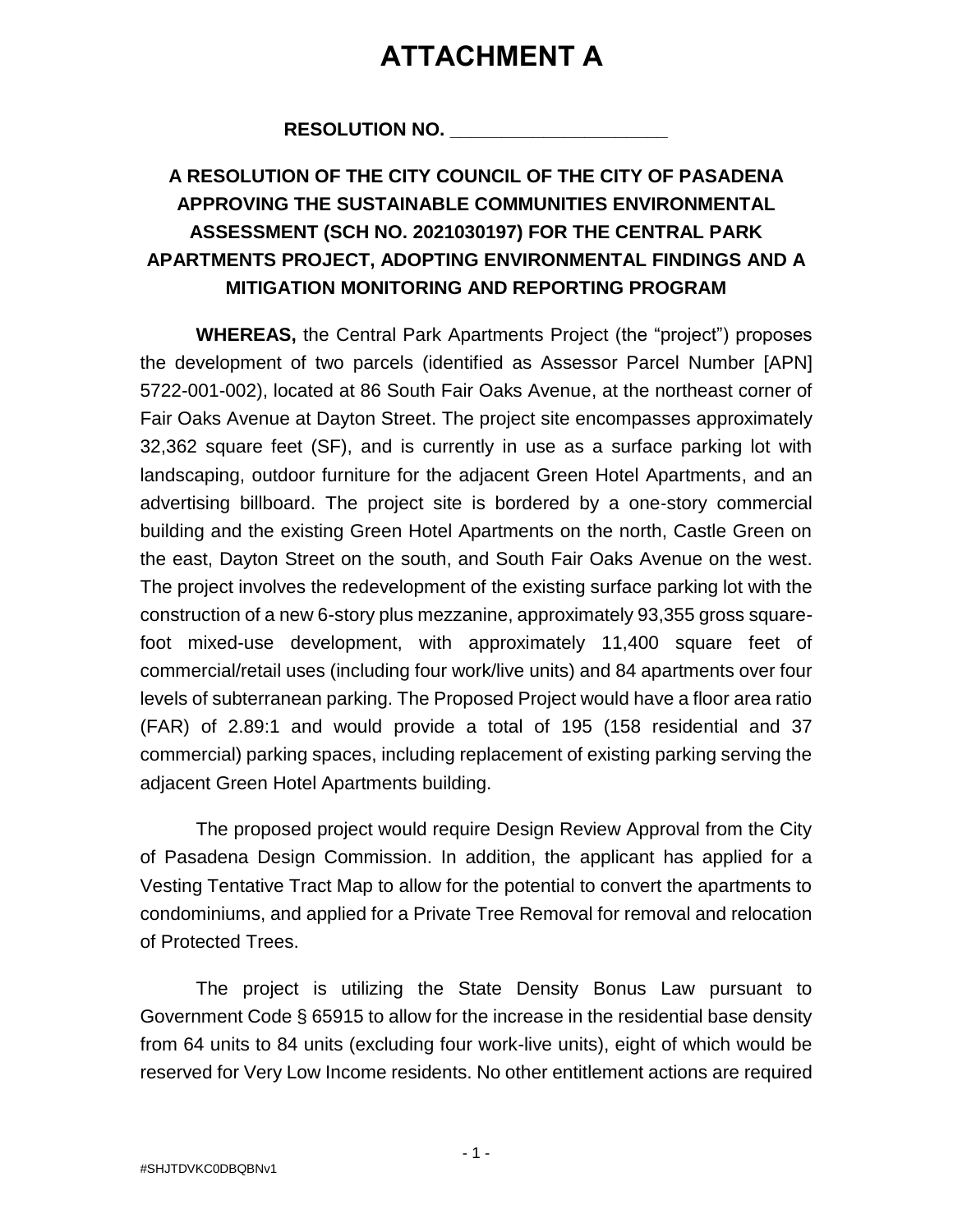or being requested by the project applicant, and the proposed project does not require discretionary approval from other public agencies; and

**WHEREAS**, the City of Pasadena is the lead agency for the project pursuant to the California Environmental Quality Act ("CEQA," Cal. Pub. Res. Code §21000 et seq.), State CEQA Guidelines (the "Guidelines," 14 Cal. Code Regs. §15000 et seq.), and the City's local environmental policy guidelines; and

**WHEREAS**, pursuant to Public Resources Code Section 21155.2 and CEQA Guidelines Section 15063, the City prepared a Sustainable Communities Environmental Assessment (the "SCEA") for the project. The Draft SCEA concluded that there was substantial evidence that the project might have a significant environmental impact on the following resource areas but that the mitigation measures identified in the SCEA would reduce such impacts to a level of insignificance: (1) Cultural Resources, (2) Noise and Vibration, and (3) Tribal Cultural Resources; and

**WHEREAS**, pursuant to Public Resources Code section 21092, the City provided a public Notice of Completion and Availability ("NOA") of the Draft SCEA (State Clearinghouse No. 2021030197) on March 8, 2021 through mailing to all property owners within 500 feet of the Project. Copies of the Draft SCEA were also placed at the City's Planning and Community Development Department at 175 North Garfield Avenue, and on the City's website; and

**WHEREAS**, the Draft SCEA was circulated, together with technical appendices, to the public and other interested persons for a 60-day public comment period, from Monday, March 8, 2021 through Thursday, May 6, 2021; and

**WHEREAS**, during the aforementioned public comment period the City received written comments on the Draft SCEA, and consulted with all responsible and trustee agencies, and other regulatory agencies pursuant to CEQA Guidelines Section 15086; and

**WHEREAS**, after reviewing the comments and the revisions to the Draft SCEA, the City concludes that the information and issues raised by the comments did not constitute new information requiring recirculation of the Draft SCEA, as defined in CEQA Guidelines Section 15088; and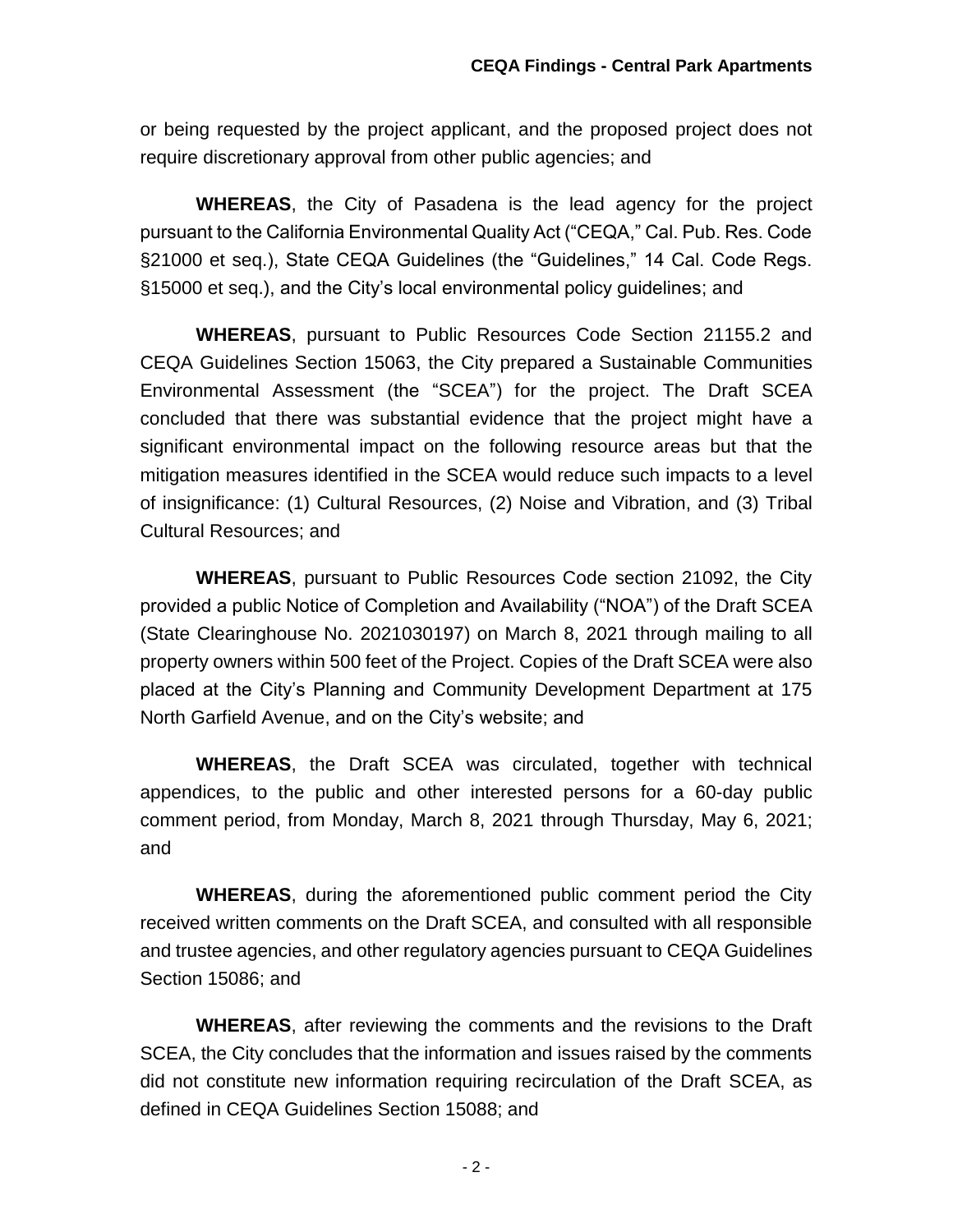**WHEREAS**, the Findings made in this resolution are based upon the information and evidence set forth in the SCEA and upon other substantial evidence provided in the record of the proceedings. The documents, staff reports, technical studies, appendices, plans, specifications, and other materials that constitute the record of proceedings on which this resolution is based are on file and available for public examination during normal business hours in the Planning & Community Development Department at 175 North Garfield Avenue, Pasadena, California 91101 and with the Director of Planning & Community Development, who serves as the custodian of these records; and

**WHEREAS**, the City Council finds that agencies and interested members of the public have been afforded ample notice and opportunity to comment on the SCEA and that the comment process has fulfilled all requirements of State and local law; and

**WHEREAS**, the City Council, as the decision-making body for the lead agency with regard to this project, has independently reviewed and considered the contents of the SCEA and all documents and testimony in the record of proceedings prior to deciding whether to approve the SCEA; and

**WHEREAS**, all other legal prerequisites to the adoption of this Resolution have occurred.

## **NOW, THEREFORE, THE CITY COUNCIL OF THE CITY OF PASADENA RESOLVES AS FOLLOWS:**

## **I. RESOLUTION REGARDING APPROVAL OF THE SCEA**

Pursuant to Public Resources Code Section 21155.2, the City Council finds that: (1) all potentially significant or significant effects required be identified in the initial study supporting the SCEA have been identified and analyzed; and (2) with respect to such significant effects, changes, alterations or mitigation measures have been required in or incorporated into the project that avoid or mitigate such effects to a level of insignificance.

The City Council certifies that: (1) it has reviewed and considered the SCEA, (2) the SCEA is an accurate and objective statement that fully complies with CEQA, the State CEQA Guidelines, the City's local environmental guidelines, and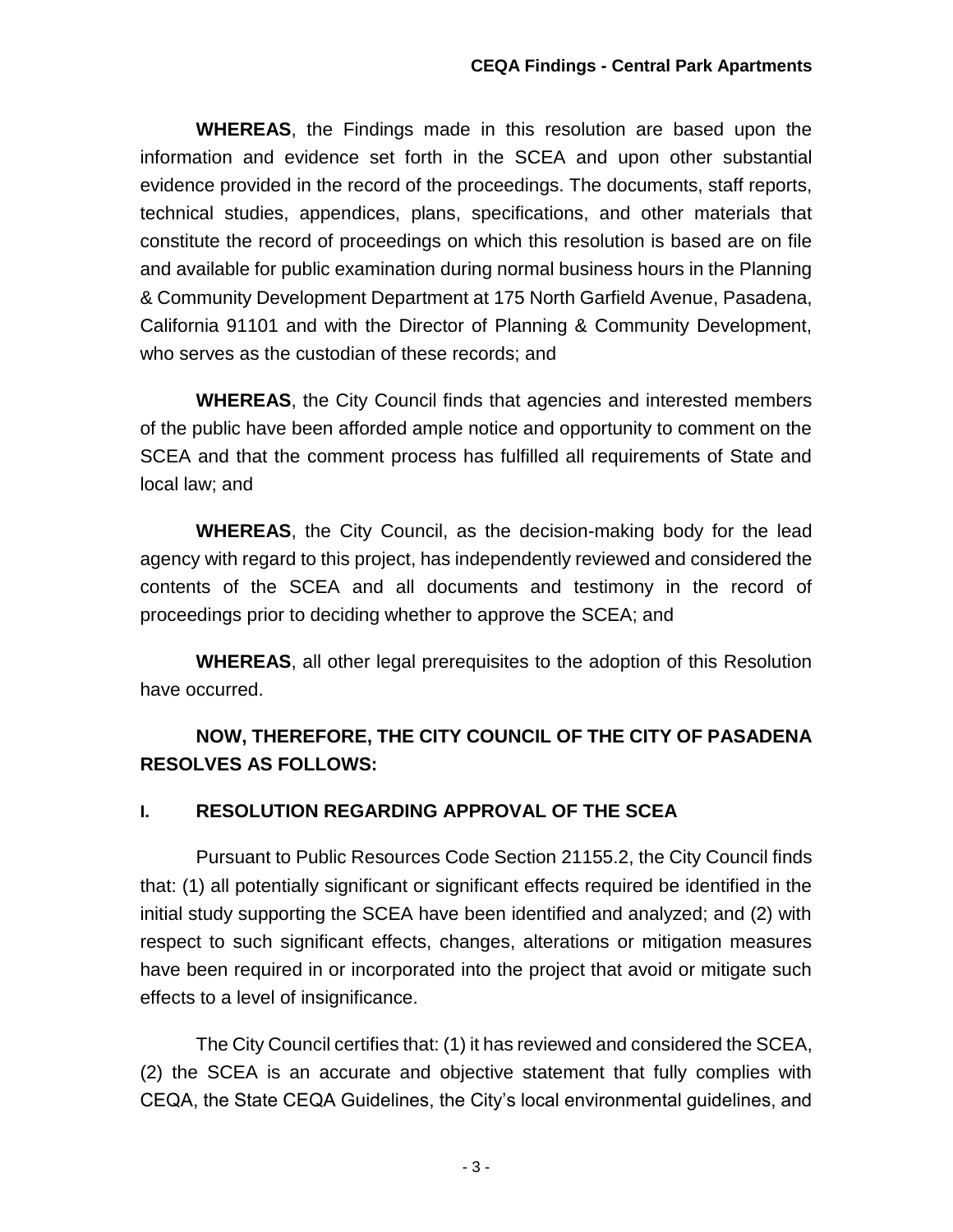(3) the SCEA reflects the independent judgment of the lead agency. The City Council approves the SCEA based on the findings and conclusions herein.

The City Council finds that the additional information provided in the staff report, in the comments (and any responses thereto) received after circulation of the Draft SCEA, in the evidence presented in written and oral testimony presented at public meetings, and otherwise in the administrative record, does not constitute new information requiring recirculation of the SCEA under CEQA. None of the information presented to the City Council after circulation of the Draft SCA has deprived the public of a meaningful opportunity to comment upon a substantial environmental impact of the project or a feasible mitigation measure or alternative that the City has declined to implement.

## **II. RESOLUTION REGARDING ENVIRONMENTAL IMPACTS DETERMINED TO BE LESS THAN SIGNIFICANT WITHOUT MITIGATION**

The City Council finds that the proposed project will have no impact or a less than significant impact without mitigation on a number of environmental topics. For some of these topics, compliance with applicable regulatory requirements is assumed, as discussed in the SCEA, which would ensure that impacts remain less than significant. Environmental topics determined to be less than significant without mitigation are listed below. For each topic, the discussion begins with a delineation of the potential impacts evaluated in the SCEA, as specifically related to that topic, along with page citations as to where in the SCEA the relevant discussion is found, and is followed by an explanation of the substantial evidence in support of the SCEA conclusion that a significant impact would not occur.

#### **a. Aesthetics**

## **i. Potential Impacts Evaluated**

- Would the project have a substantial adverse effect on a scenic vista? (SCEA, p. 4.0-5)
- Would the project substantially damage scenic resources, including but not limited to, trees, rock outcroppings, and historic buildings within a state scenic highway?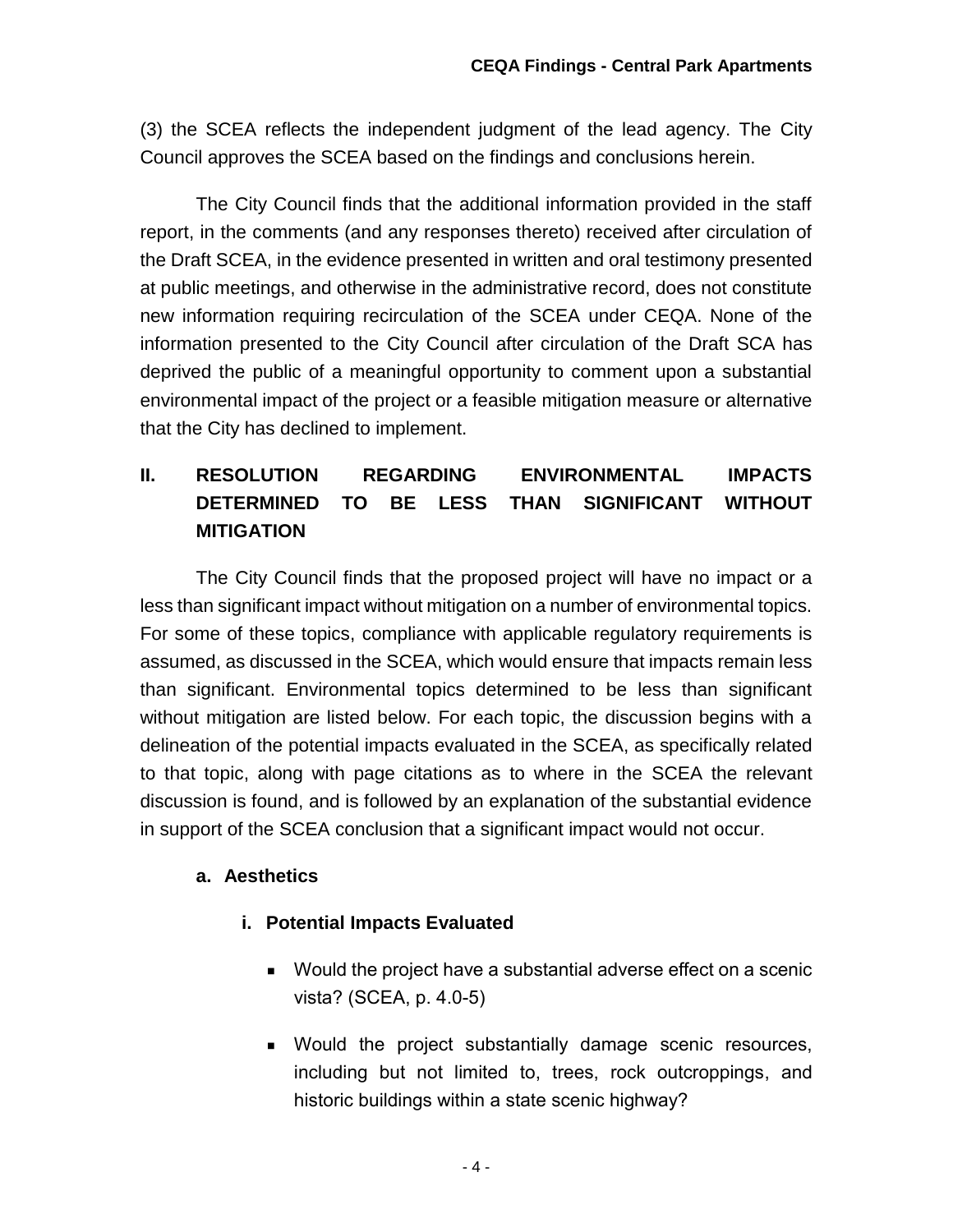- In non-urbanized areas, would the project substantially degrade the existing visual character or quality of public views of the site and its surroundings? (Public views are those that are experienced from a publicly accessible vantage point). If the project is in an urbanized area, would the project conflict with applicable zoning and other regulations governing scenic quality?
- Would the project create a new source of substantial light or glare that would adversely affect daytime or nighttime views in the area?

#### **ii. Proposed Mitigation – None Required**

#### **iii. Findings Pursuant to CEQA Guidelines Section 21155.2**

Per the regulations provided in SB 743, for residential, mixed-use residential, and employment center projects on infill sites in Transit Priority Areas (TPAs), aesthetic impacts cannot be considered significant. Therefore, the discussion regarding aesthetic impacts was provided for informational purposes only. As noted above and explained below, the SCEA analysis determined that implementation of the proposed project would not result in significant impacts related to these aspects of aesthetics. As such, findings pursuant to CEQA Guidelines Section 21155.2 are not warranted.

#### **iv. Supporting Explanation**

The project site lies in an urbanized portion of Pasadena and is not in an area that offers views of the San Gabriel Mountains, the Arroyo Seco, the San Rafael Hills, Eaton Canyon, or Old Pasadena, the proposed project would not have a substantial adverse impact on a scenic vista.

The project site is not within the viewshed of the nearby scenic highways, Angeles Crest Highway or the Arroyo Seco Historic Parkway. Therefore, the proposed project would have no impacts on state scenic highways or scenic roadway corridors.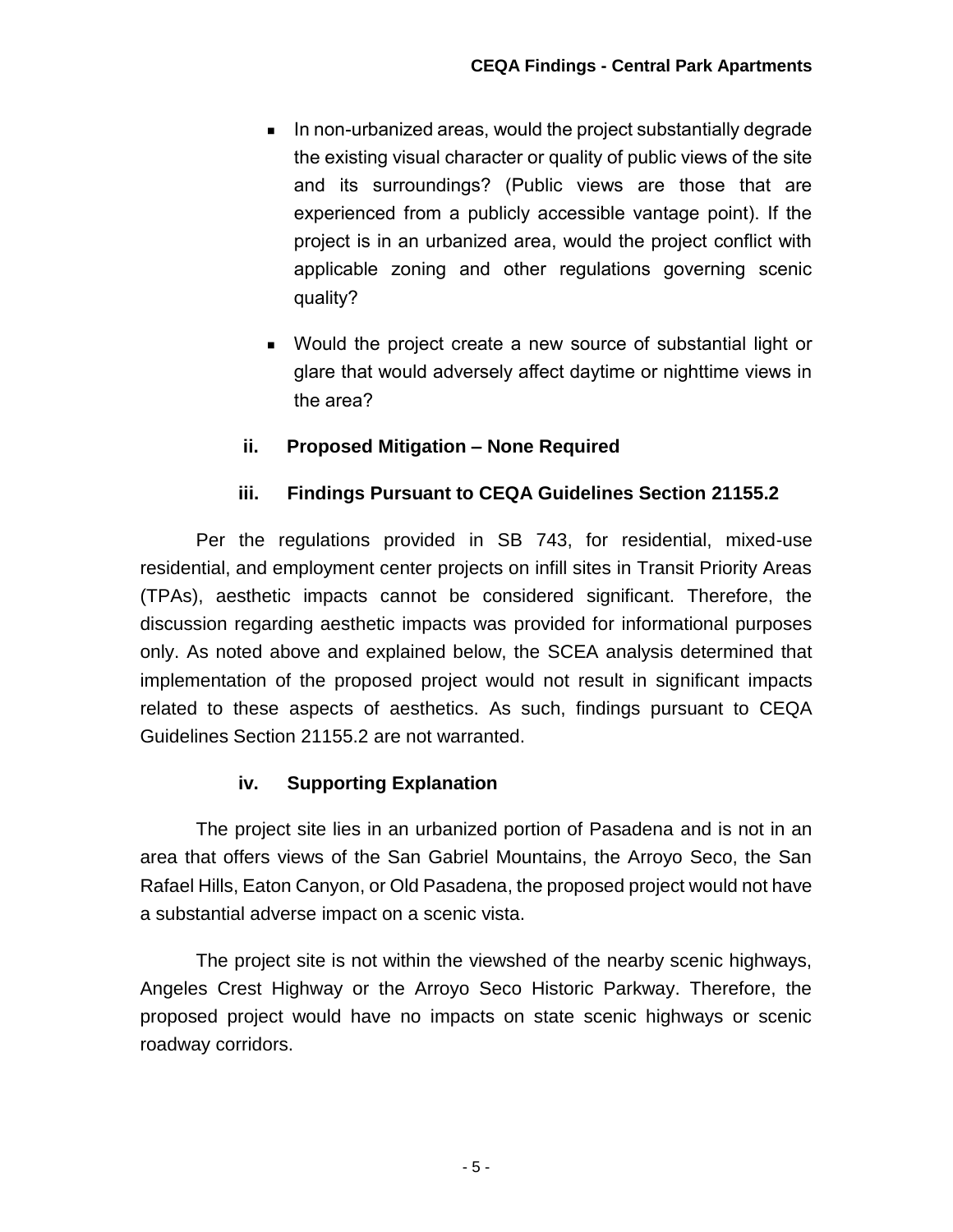The proposed project would obscure views of the existing Green Hotel Apartments from certain vantage points within Central Park to the south. However, the Green Hotel Apartments are already obscured by the trees located on or near the project site as well as within Central Park. The density of the existing tree canopy of Central Park as well as the tree canopy at the project site obstructs views of the existing Green Hotel Apartments and Castle Green from multiple angles. Furthermore, the portion of the Green Hotel Apartments between Castle Green and the proposed project would continue to be visible to the visitors of Central Park when looking immediately north across Dayton Street to the existing Green Hotel Apartment building. Views of Castle Green from Central Park would be unchanged. Therefore, views of the Green Hotel Apartments and Castle Green from Central Park would be altered; however, their primary elevations on East Green Street and South Raymond Avenue would remain unaltered and views of the south-facing façade of these two buildings would still mostly remain from within Central Park. Views during construction would be limited and temporary in nature, and would cease upon completion. Therefore, project construction would not substantially degrade the visual character or quality of the site or surroundings. In regard to long term operation the project, the proposed design is an architectural style that would blend with the variety of styles that currently characterize the surrounding area. Since the proposed project is consistent with the surrounding uses in terms of height, mass, use, and architectural style, the project would not substantially degrade the visual character or quality of the site or surroundings.

## **b. Agriculture and Forestry Resources**

- **i. Potential Impacts Evaluated**
	- Would the project convert Prime Farmland, Unique Farmland, Farmland of Statewide Importance (Farmland), as shown on maps prepared pursuant to the Farmland Mapping and Monitoring Program of the California Resources Agency, to nonagricultural use? (SCEA, p. 4.0-23)
	- Would the project conflict with existing zoning for agricultural use or a Williamson Act contract?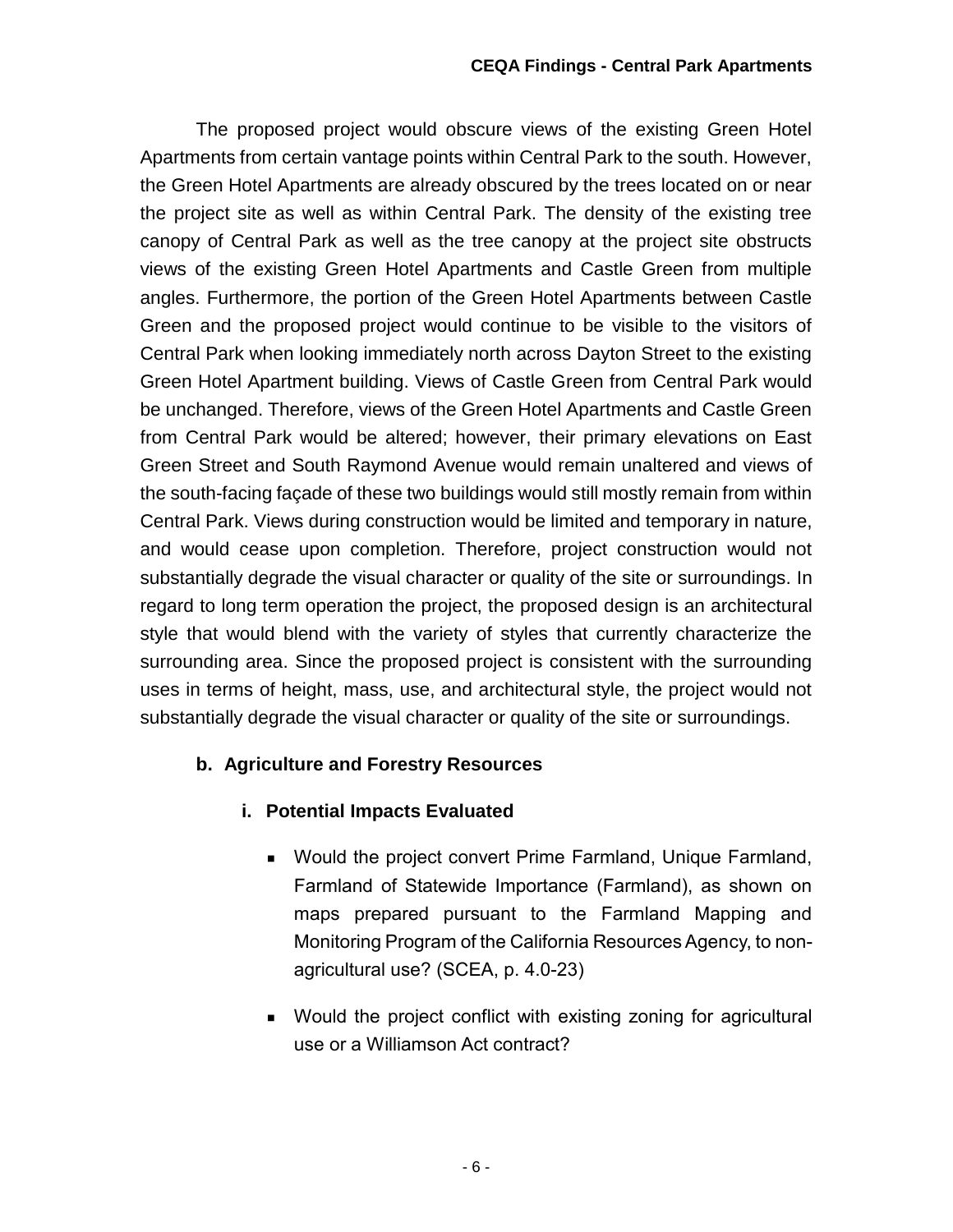- Would the project conflict with existing zoning for, or cause rezoning of, forest land (as defined in Public Resources Code Section 12220(g)); timberland (as defined by Public Resources Code Section 4526); or timberland zoned Timberland Production (as defined by Government Code Section 51104(g))?
- Would the project result in the loss of forest land or conversion of forest land to non-forest use?
- Would the project involve other changes in the existing environment which, due to their location or nature, could result in conversion of Farmland to non-agricultural use or conversion of forest land to non-forest use?

## **ii. Proposed Mitigation – None Required**

#### **iii. Findings Pursuant to CEQA Guidelines Section 21155.2**

As noted above and explained below, the SCEA analysis determined that implementation of the proposed project would not result in significant impacts related to these aspects of agricultural and forestry resources. As such, findings pursuant to CEQA Guidelines Section 21155.2 are not warranted.

#### **iv. Supporting Explanation**

The City of Pasadena is a developed urban area surrounded by hillsides to the north and northwest. The City contains no prime farmland, unique farmland, or farmland of statewide importance, as shown on maps prepared pursuant to the Farmland Mapping and Monitoring Program of the California Natural Resources Agency. No impacts to Prime Farmland, Unique Farmland, or Farmland of Statewide Importance would occur as a result of the proposed project.

The City of Pasadena has no land zoned for agricultural use other than commercial growing areas. The project site is located in the Central District Specific Plan (CDSP) Area, the project site is zoned CD‐1 (Central District Specific Plan Sub‐district 1, Old Pasadena Subdistrict) and has a General Plan Land Use designation of High Mixed Use. There are no agricultural uses within the project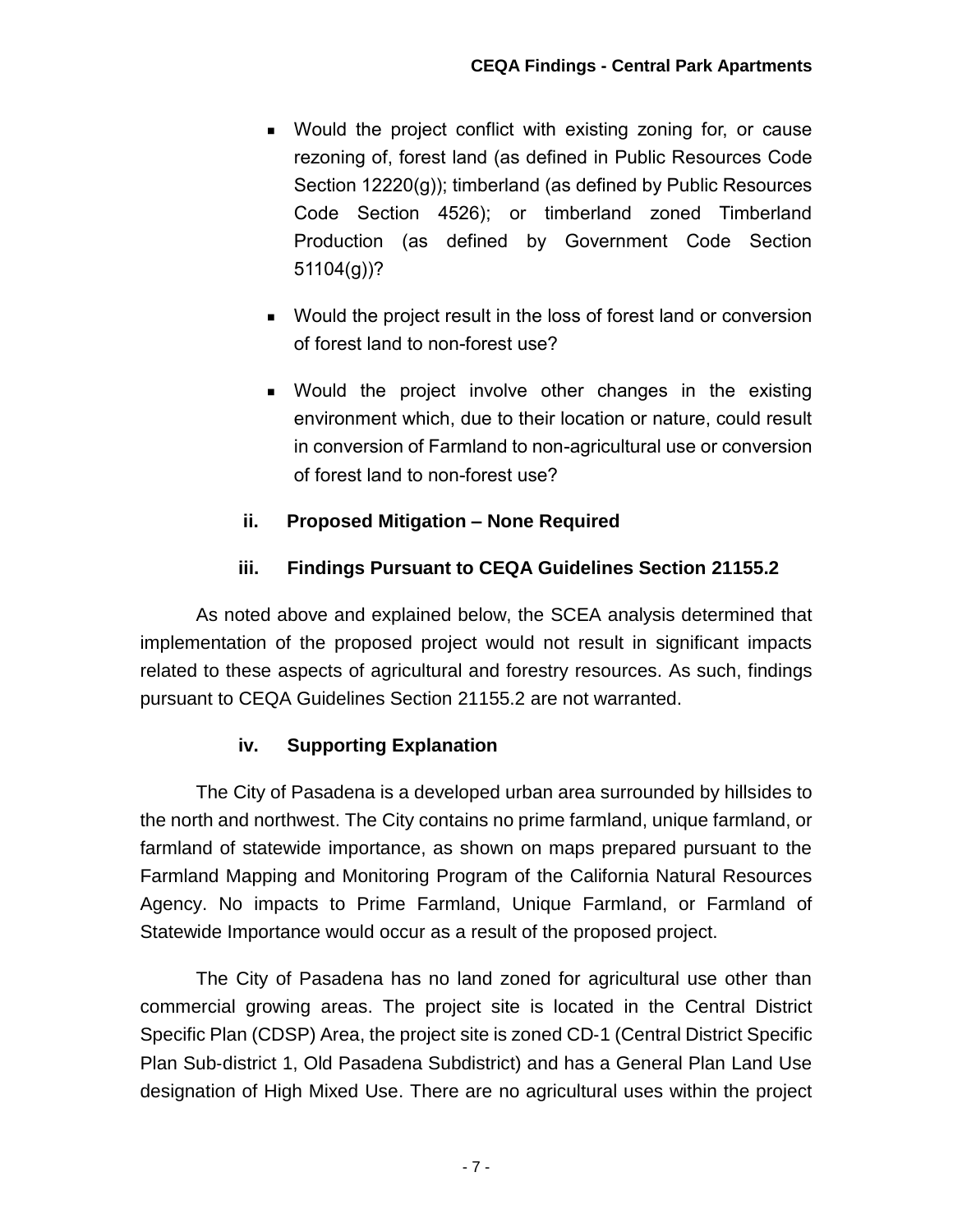site or surrounding area. Additionally, the City has no Williamson Act contract land. Therefore, no impacts would occur.

Pasadena has no timberland or timberland production land and has no land zoned for forest land. Therefore, no impact to forest land or timberland would occur as a result of the proposed project.

As discussed above, there is no known farmland in the City of Pasadena. Therefore, the proposed project would not result in the conversion of farmland to a nonagricultural use.

#### **c. Air Quality**

## **i. Potential Impacts Evaluated**

- Would the project conflict with implementation of the applicable air quality plan? (SCEA, p. 4.0-30)
- Would the project result in a cumulatively considerable net increase of any criteria pollutant for which the project region is non-attainment under an applicable federal or state ambient air quality standard?
- Would the project expose sensitive receptors to substantial pollutant concentrations?
- Would the project result in other emissions (such as those leading to odors adversely affecting a substantial number of people?

#### **ii. Proposed Mitigation – None Required**

## **iii. Findings Pursuant to CEQA Guidelines Section 21155.2**

As noted above and explained below, the SCEA analysis determined that implementation of the proposed project would not result in significant impacts related to this aspect of air quality. As such, findings pursuant to CEQA Guidelines Section 21155.2 are not warranted.

## **iv. Supporting Explanation**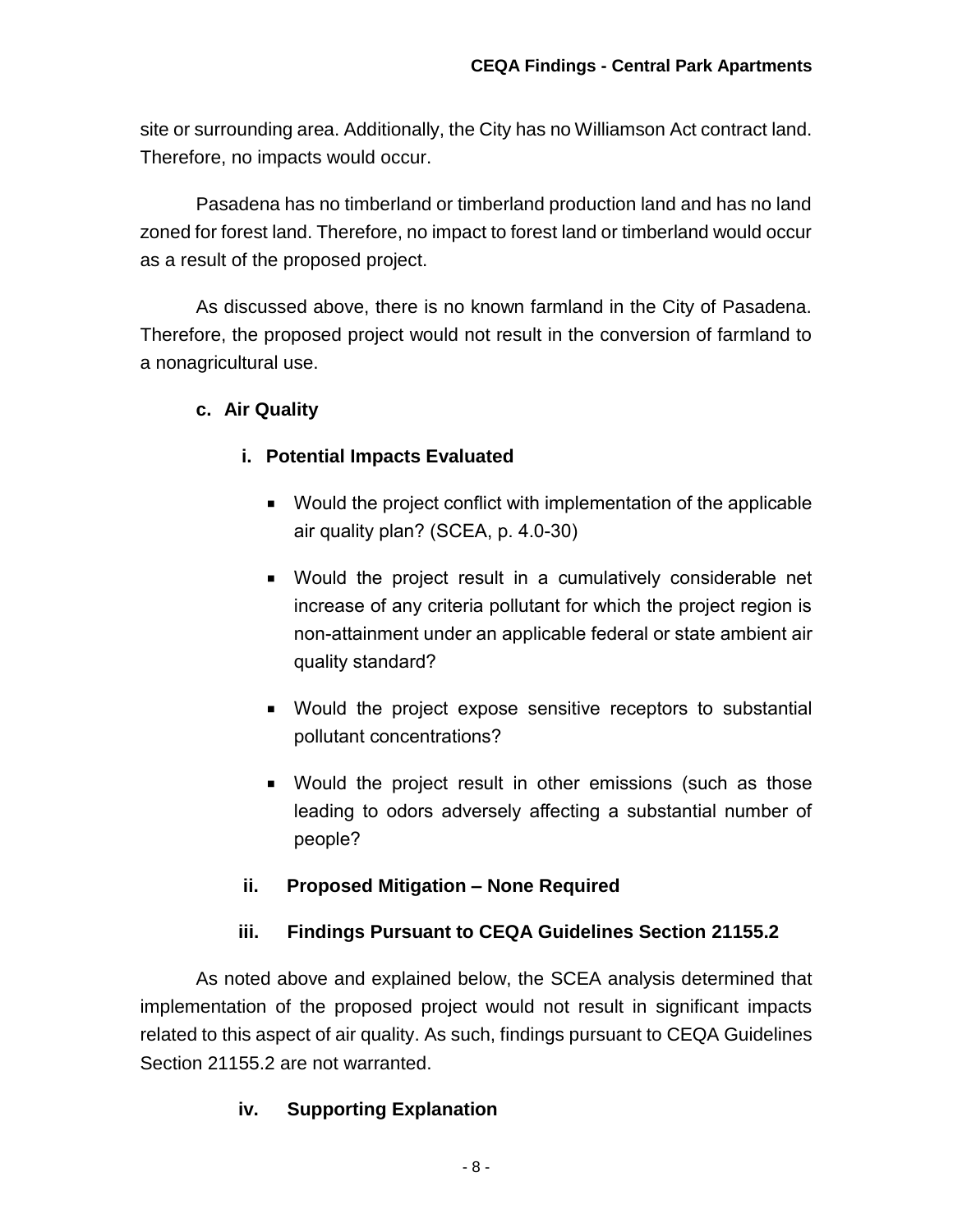A project may be inconsistent with the AQMP if it would generate population, housing, or employment growth exceeding forecasts used in the development of the AQMP. As discussed, the 2016 AQMP relies on local city general plans' and the Southern California Association of Government's (SCAG) Regional Transportation Plans' (RTP) forecasts of regional population, housing and employment growth in its own projections for managing Basin air quality.

The proposed project involves the construction of a new 6-story plus mezzanine, approximately 93,355 gross square-foot mixed-use development, with approximately 11,400 SF of commercial/retail uses (including four work/live units) and 84 apartments over four levels of subterranean parking. While the project would provide new residences and employment opportunities in the City of Pasadena that could contribute to population growth, this contribution would be nominal. According to an employee density study prepared for SCAG in 2001<sup>1</sup>, retail uses in Los Angeles County employ on average one employee per 511 SF of retail use. Thus, the proposed project is expected to employ approximately 23 persons (1 employee/511 SF / 11,400 SF). According to data provided by SCAG, the estimated population for the City of Pasadena on January 1, 2016 was 142,100. <sup>2</sup> Based on the SCAG average household rate of 2.5 persons per household for the City of Pasadena, the proposed project would generate an onsite population of approximately 220. In its 2020 RTP/SCS, SCAG projects that the City's population will increase to 155,500 by 2045—an increase of 13,400 persons relative to 2016. Assuming that all project employees would move to reside in the City, which is a conservative assumption given the connected nature of the region, the project would constitute 1.8 percent of projected City growth (employees + residents = 243, which is 1.8 percent of 13,400). Therefore, the level of population growth associated with the project was anticipated in SCAG's long-term population forecasts and would not exceed official regional population projections. The project would be consistent with the AQMP and impacts would be less than significant.

Certain population groups, such as children, the elderly, and people with health problems, are particularly sensitive to air pollution. Sensitive receptors are

 $\overline{a}$ *<sup>1</sup> Southern California Association of Governments (SCAG), October 2001, Employment Density Study Summary Report, available online at: [http://www.mwcog.org/uploads/committee](http://www.mwcog.org/uploads/committee-documents/bl5aX1pa20091008155406.pdf)[documents/bl5aX1pa20091008155406.pdf](http://www.mwcog.org/uploads/committee-documents/bl5aX1pa20091008155406.pdf)*

*<sup>2</sup> Southern California Association of Governments (SCAG). April 2020. Demographics and Growth Forecast Technical Report. Available online at[: https://scag.ca.gov/sites/main/files/file](https://scag.ca.gov/sites/main/files/file-attachments/0903fconnectsocal_demographics-and-growth-forecast.pdf?1606001579)[attachments/0903fconnectsocal\\_demographics-and-growth-forecast.pdf?1606001579](https://scag.ca.gov/sites/main/files/file-attachments/0903fconnectsocal_demographics-and-growth-forecast.pdf?1606001579)*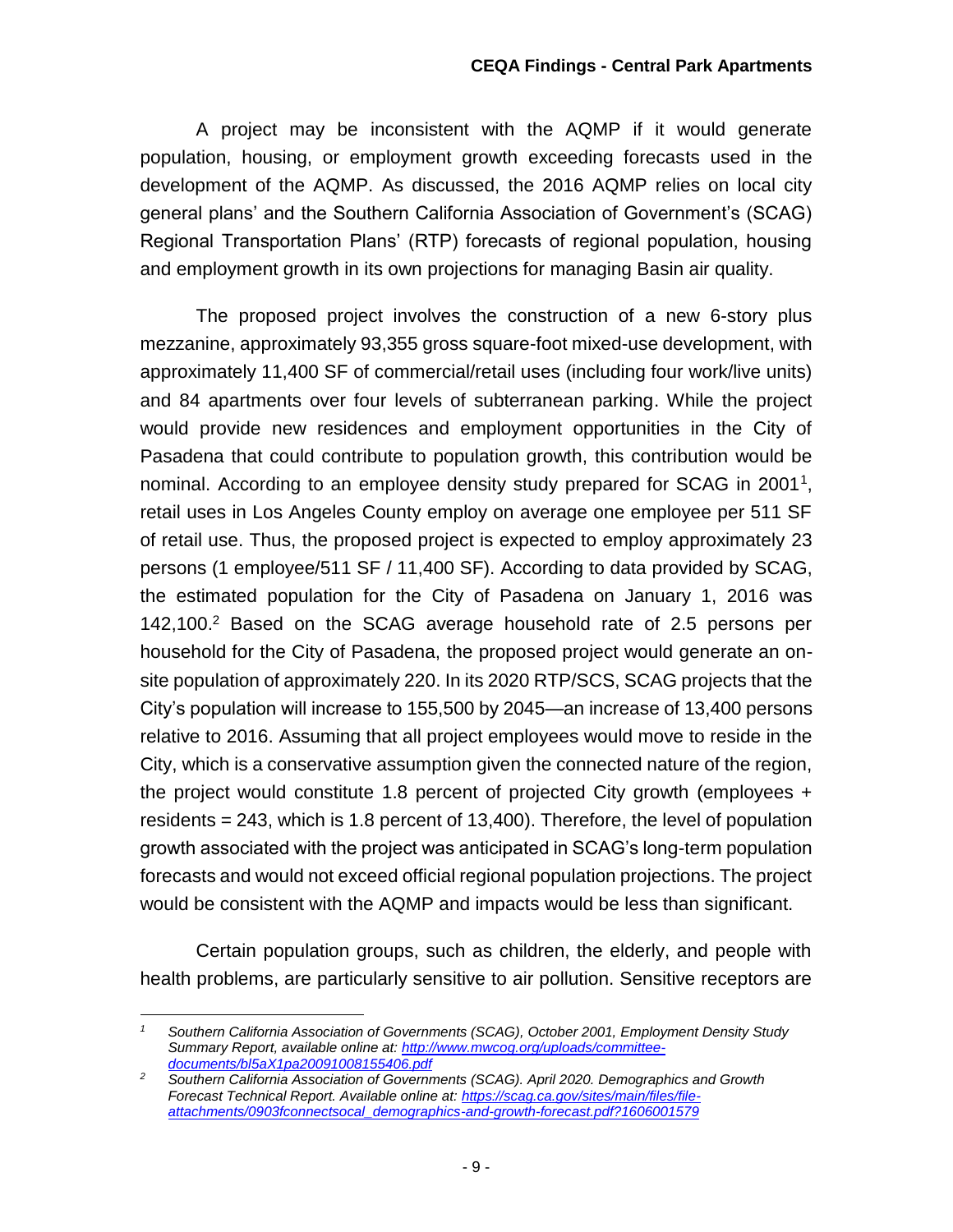defined as land uses that are more likely to be used by these population groups and include health care facilities, retirement homes, school and playground facilities, and residential areas. As shown in Table 4.3-2 of the SCEA, *SCAQMD LST Screening Thresholds for Construction*, construction and operation of the proposed project would not generate emissions that exceed LSTs. (SCEA, p. 4.0- 26). Localized air quality impacts related to CO hot spots would not occur. Impacts from pollutant concentrations would be less than significant. Additionally, long-term TAC emissions would be nominal. Overall, TAC emissions from construction and operational activities would be less than significant.

The SCAQMD's 1993 *CEQA Air Quality Handbook* identifies land uses associated with odor complaints to be agriculture uses, wastewater treatment plants, chemical and food processing plants, composting, refineries, landfills, dairies, and fiberglass molding. Mixed-use projects involved residential and commercial uses are not identified on this list. Although odors from equipment may be generated during construction activities, these odors would be short-term and would only occur during the construction period. In addition, the project would have to comply with SCAQMD Rule 402, which prohibits the discharge of air contaminants that would cause injury, detriment, nuisance, or annoyance to the public. Therefore, the proposed project would not generate objectionable odors affecting a substantial number of people. Impacts would be less than significant.

## **d. Biological Resources**

## **i. Potential Impacts Evaluated**

- Would the project have a substantial adverse effect, either directly or through habitat modifications, on any species identified as a candidate, sensitive, or special status species in local or regional plans, policies, or regulations, or by the California Department of Fish and Game or U.S. Fish and Wildlife Service?
- **Nould the project have a substantial adverse effect on any** riparian habitat or other sensitive natural community identified in local or regional plans, policies, or regulations, or by the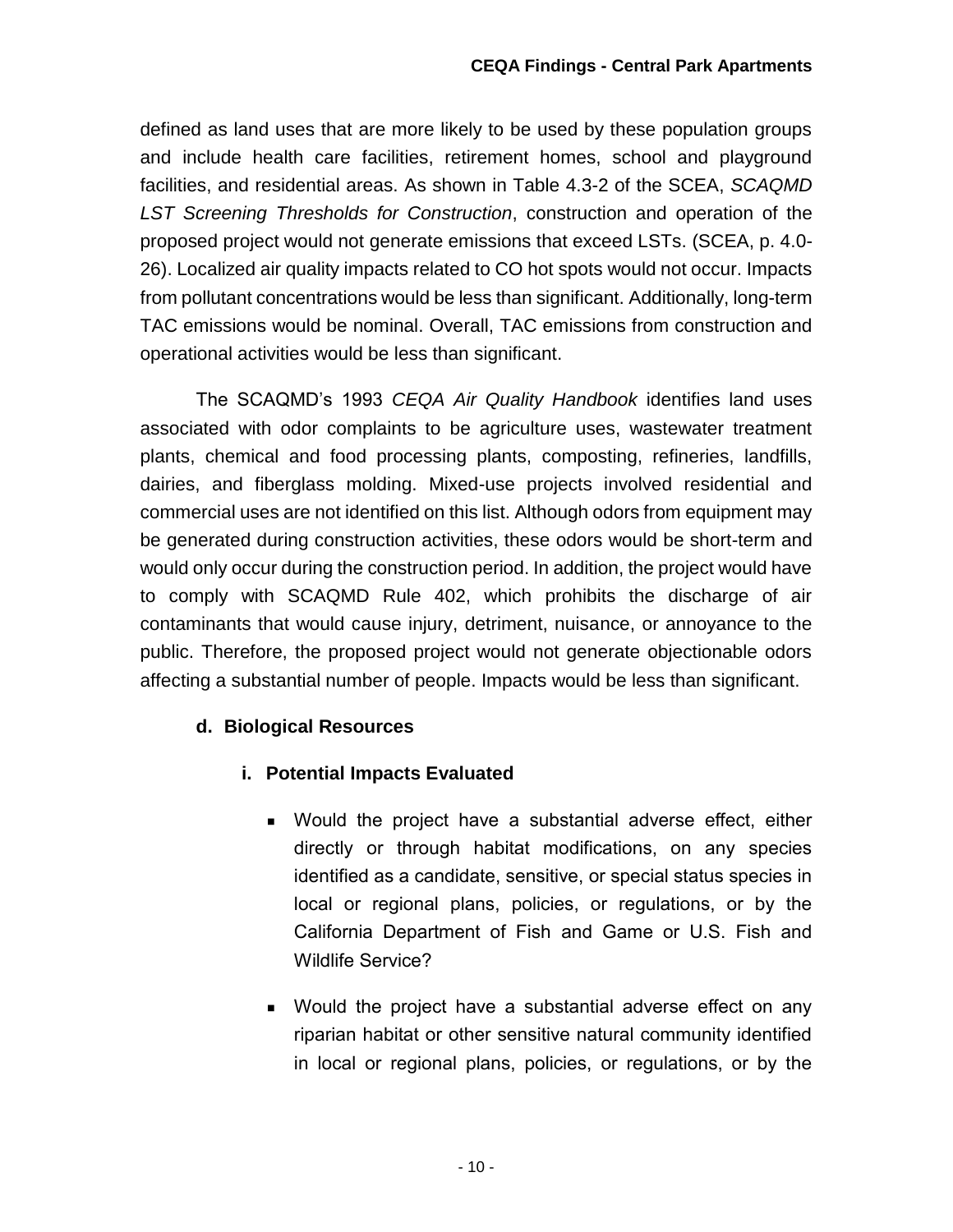California Department of Fish and Wildlife or U.S. Fish and Wildlife Service? (SCEA, p. 4.0-37)

- Would the project have a substantial adverse effect on federally protected wetlands as defined by Section 404 of the Clean Water Act (including, but not limited to, marsh, vernal pool, coastal, etc.) through direct removal, filling, hydrological interruption, or other means?
- Would the project interfere substantially with the movement of any native resident or migratory fish or wildlife species or with established native resident or migratory wildlife corridors, or impede the use of native wildlife nursery sites?
- Would the project conflict with any local policies or ordinances protecting biological resources, such as a tree preservation policy or ordinance?
- Would the project conflict with the provisions of an adopted Habitat Conservation Plan, Natural Community Conservation Plan, or other approved local, regional, or state habitat conservation plan?

#### **ii. Proposed Mitigation – None Required**

#### **iii. Findings Pursuant to CEQA Guidelines Section 21155.2**

As noted above and explained below, the SCEA analysis determined that implementation of the proposed project would not result in significant impacts related to these aspects of biological resources. As such, findings pursuant to CEQA Guidelines Section 21155.2 are not warranted.

#### **iv. Supporting Explanation**

The project is not located near any of these natural habitat areas and the project site and surrounding area do not include any vegetation that constitutes a plant community. Existing vegetation on-site is limited to ornamental trees and nonnative landscaping. No riparian habitat or other sensitive natural communities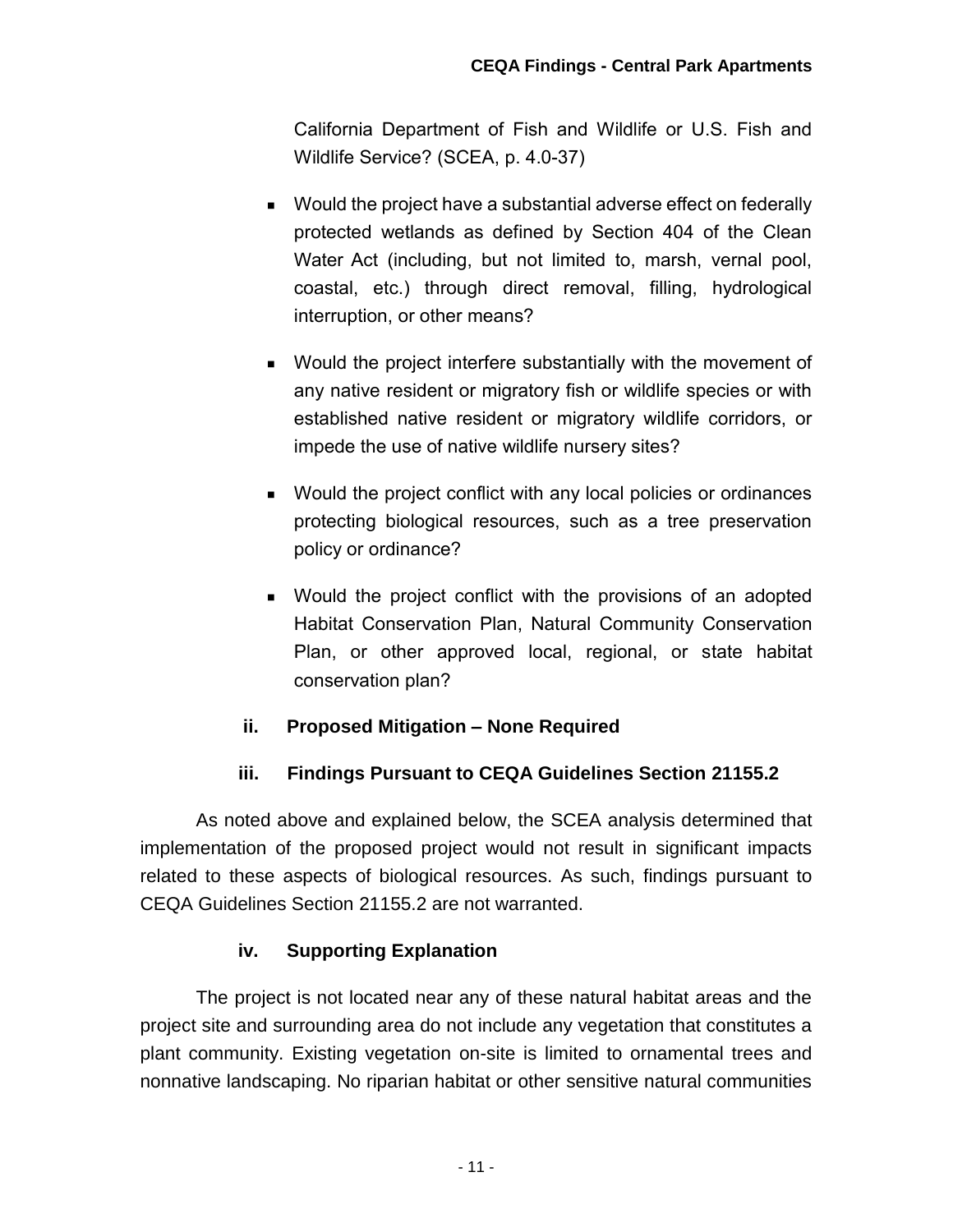exist in the project area as identified in local or regional plans or by the California Department of Fish and Wildlife or U.S. Fish and Wildlife Service.

The project site is located in an urbanized area and does not include any discernable drainage courses, inundated areas, wetland vegetation, or hydric soils, and thus does not include USACE jurisdictional drainages or wetlands. There are no federally protected waters or wetlands, as defined by Section 404 of the Clean Water Act, on the site. No water features or other topographic depressions are present on the site that could support wetlands.

The project includes the removal of trees that have the potential to be nesting sites for birds. The Migratory Bird Treaty Act of 1918 (MBTA) implements the United States' commitment to four treaties with Canada, Japan, Mexico, and Russia for the protection of shared migratory bird resources. The MBTA governs the taking, killing, possession, transportation, and importation of migratory birds, their eggs, parts, and nests. The US Fish and Wildlife Service administers permits to take migratory birds in accordance with the MBTA. The proposed project would comply with all applicable regulations of the MBTA.

The project site currently contains 21 trees, with an additional eight street trees in the adjacent the public right-of-way. Eight of the trees onsite and all of the adjacent street trees are protected under the City Trees and Tree Protection Ordinance, the eight protected trees consist of two California fan palms, two Canary Island date palms, three Camphor trees, and one Indian laurel fig tree. The proposed project would include planting 38 new trees, including one 96" box tree,  $10 - 60$ " box trees, 21 - 24" box trees and  $6 - 36$ " box trees. Following the planting of these new trees, there would be a net gain of 21 new trees on the project site, and the proposed project would exceed the City's Replacement Tree Requirement for the trees removed. Further, tree removal activities under construction of the proposed project would be conducted in accordance with the removal procedures stipulated in the ordinance, which include acquiring a tree removal permit and giving adequate notice of tree removal activities. Therefore, with compliance with the City Tree Protection Ordinance the proposed project would not conflict with any local policies or ordinances protecting biological resources.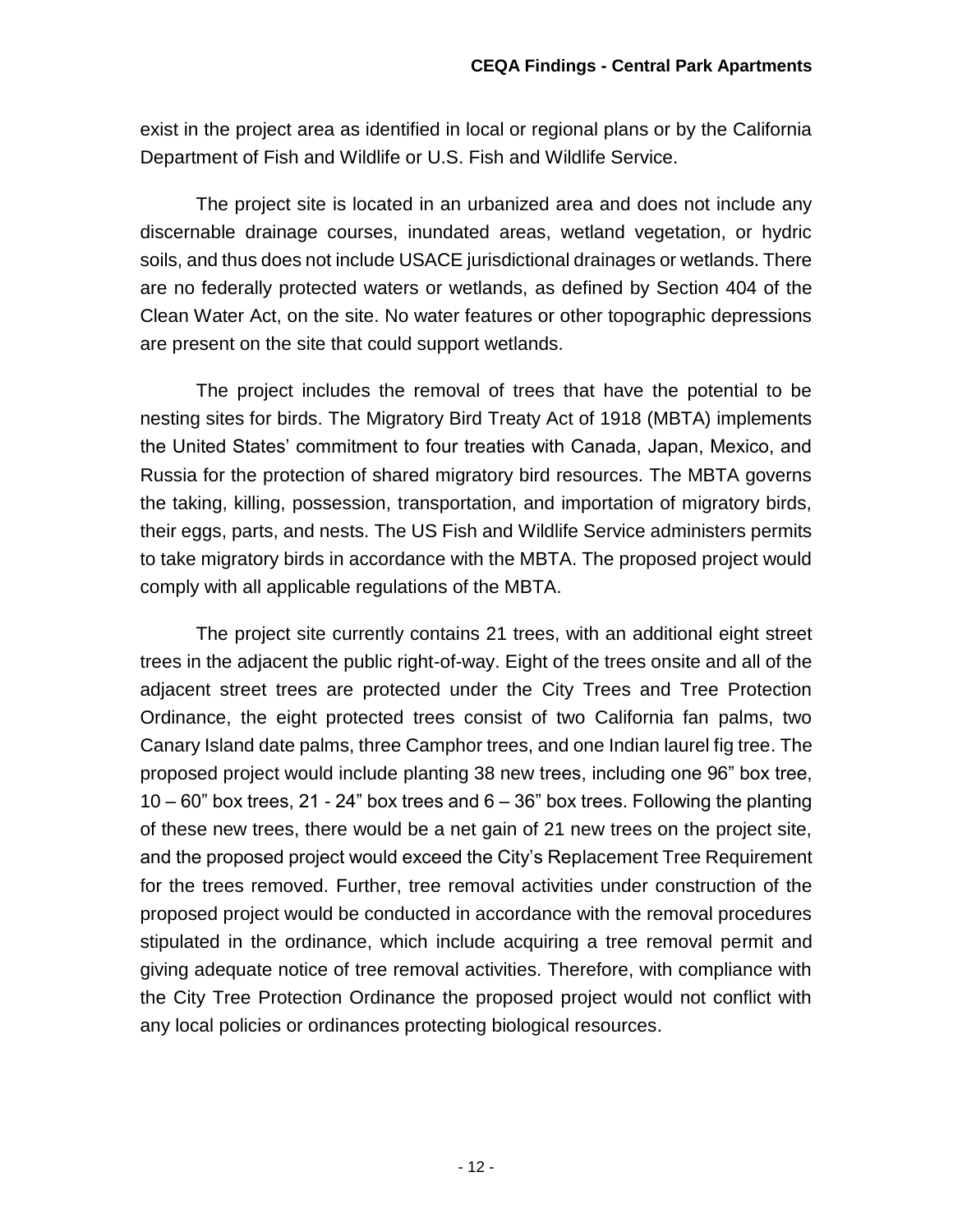There are no adopted Habitat Conservation or Natural Community Conservation Plans in the City of Pasadena. There are also no approved local, regional, or state habitat conservation plans. (SCEA, p. 4.0-43)

#### **e. Cultural Resources**

#### **i. Potential Impacts Evaluated**

- Cause a substantial adverse change in the significance of a historical resource pursuant to CEQA Guidelines Section 15064.5? (SCEA, p. 4.0-43)
- **Would the project disturb any human remains, including those** interred outside of formal cemeteries? (SCEA, p. 4.0-79)

#### **ii. Proposed Mitigation – None Required**

#### **iii. Findings Pursuant to CEQA Guidelines Section 21155.2**

As noted above and explained below, the SCEA analysis determined that implementation of the proposed project would not result in significant impacts related to these aspects of cultural resources. As such, findings pursuant to CEQA Guidelines Section 21155.2 are not warranted.

#### **iv. Supporting Explanation**

The project site is located within the boundaries of two historical resources, the Hotel Green and the Old Pasadena Historic District. The Hotel Green is individually listed in the National Register of Historic Places (National Register) and locally designated as a Historic Monument. The Hotel Green includes two adjoining buildings: the Castle Green and Green Hotel Apartments. The Old Pasadena Historic District is listed in the National Register. Properties and historic districts listed in the National Register are automatically included in the California Register of Historical Resources (California Register). Thus, the Hotel Green and Old Pasadena Historic District are also listed in the California Register and are historical resources as defined by CEQA. The potential impacts of the proposed project were assessed within the 86 South Fair Oaks Avenue Historical Resources Technical Report, October 2020, prepared by Historic Resources Group (HRG) and included with the SCEA as Appendix E. The analysis completed by HRG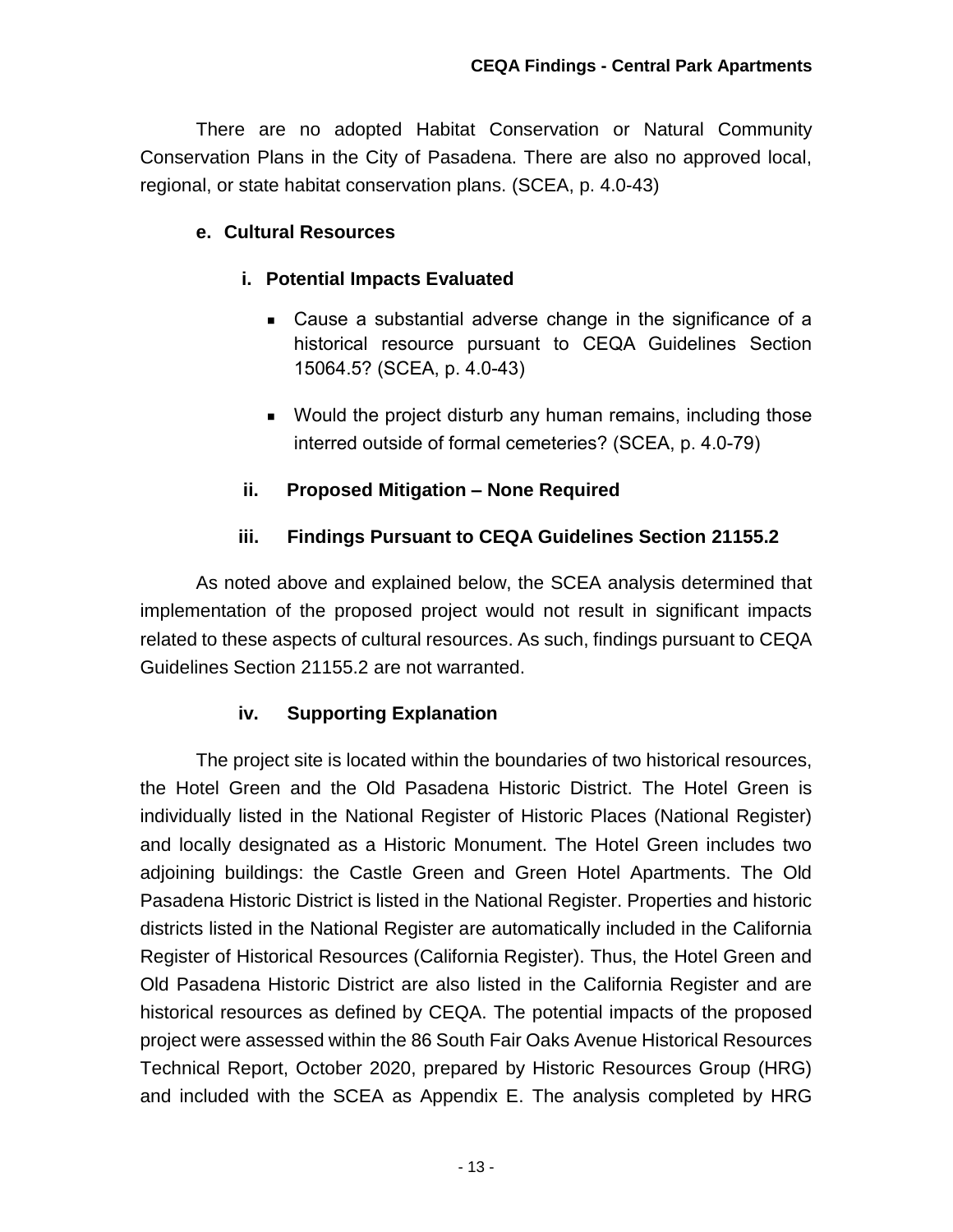concludes that the proposed project will not cause a substantial adverse change in the significance of a historical resource pursuant to Title 14 California Code of Regulations Section 15064.5

While not anticipated, the potential for the recovery of human remains during ground-disturbing activities cannot be precluded, as discussed in the SCEA. Human burials outside of formal cemeteries often occur in prehistoric archaeological contexts. Human burials, in addition to being potential archaeological resources, have specific provisions for treatment in Section 5097 of the California Public Resources Code. If human remains are found, the State of California Health and Safety Code Section 7050.5 states that no further disturbance shall occur until the county coroner has made a determination of origin and disposition pursuant to Public Resources Code Section 5097.98. In the event of an unanticipated discovery of human remains, the county coroner must be notified immediately. If the human remains are determined to be prehistoric, the coroner will notify the Native American Heritage Commission (NAHC), which will determine and notify a most likely descendant (MLD). The MLD shall complete the inspection of the site within 48 hours of notification and may recommend scientific removal and nondestructive analysis of human remains and items associated with Native American burials. In the event that human remains are encountered during project construction activities, the proposed project would be required to comply with these regulations. Compliance would ensure that potential impacts to such resources would be reduced to a less than significant level.

#### **f. Energy**

- **i. Potential Impacts Evaluated**
	- Would the project conflict with adopted energy conservation plans? (SCEA, p. 4.0-79)
	- Would the project use non-renewable resources in a wasteful and inefficient manner?
- **ii. Proposed Mitigation – None Required**

#### **iii. Findings Pursuant to CEQA Guidelines Section 21155.2**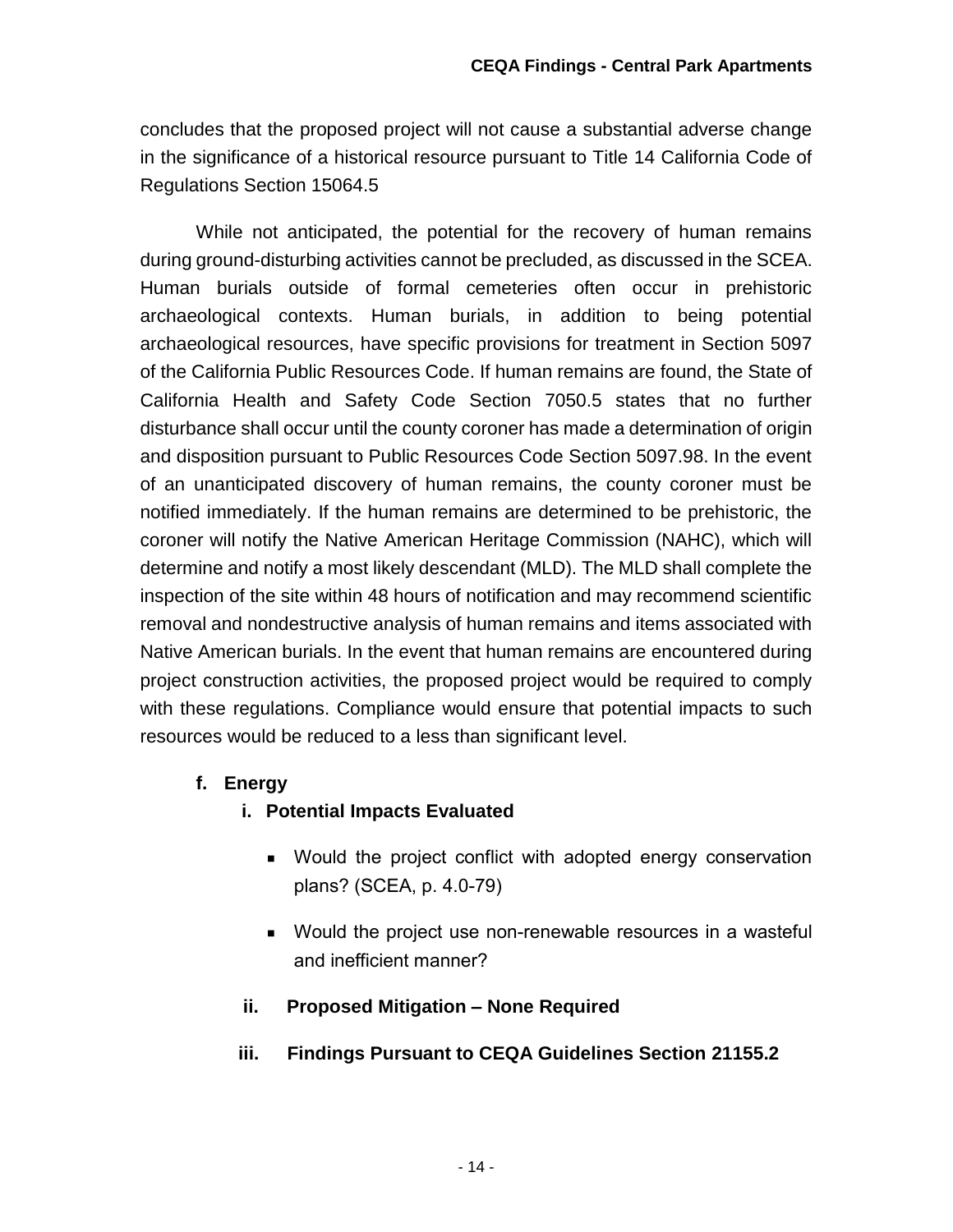As noted above and explained below, the SCEA analysis determined that implementation of the proposed project would not result in significant impacts related to energy. As such, findings pursuant to CEQA Guidelines Section 21155.2 are not warranted.

#### **iv. Supporting Explanation**

The Project would comply with the applicable regulatory requirements for the design of new buildings, including the provisions included in the 2019 CALGreen Code and California's Building Energy Efficiency Standards, and the City of Pasadena Green Energy Building Standards.

In order to promote energy conservation, the City has adopted an amended California Green Building Standards Code per PMC Section 14.04.010. In conformance with the City's Building Code, the project would be designed to comply with the performance levels of an amended California Green Building Standards Code, which would reduce energy consumption compared to standard building practices.

The proposed project would be also consistent with goals and policies included in the 2020 Connect SoCal RTP/SCS, which focus on creating livable communities with an emphasis on reducing fossil fuel use by decreasing VMT, reducing building energy use, and increasing the use of renewable resources. The project site is well served by existing public transportation, including Pasadena Transit and METRO bus and rail lines. The proposed mix of retail and multi-family housing within a HQTA and Transit Priority Area is consistent with the numerous policies in the 2020-2045 RTP/SCS that focus on locating new jobs and housing near transit, which would serve to reduce the consumption of electricity, natural gas, and petroleum based fuel associated with VMT. Therefore, the project would not conflict with adopted energy conservation plans or violate state or federal energy standards. Impacts would be less than significant.

The proposed project would involve the use of energy during the construction and operational phases of the project. Energy use during the construction phase would be in the form of fuel consumption (e.g., gasoline and diesel fuel) to operate heavy equipment, light-duty vehicles, machinery, and generators for lighting, and electricity use to bring water to the site for fugitive dust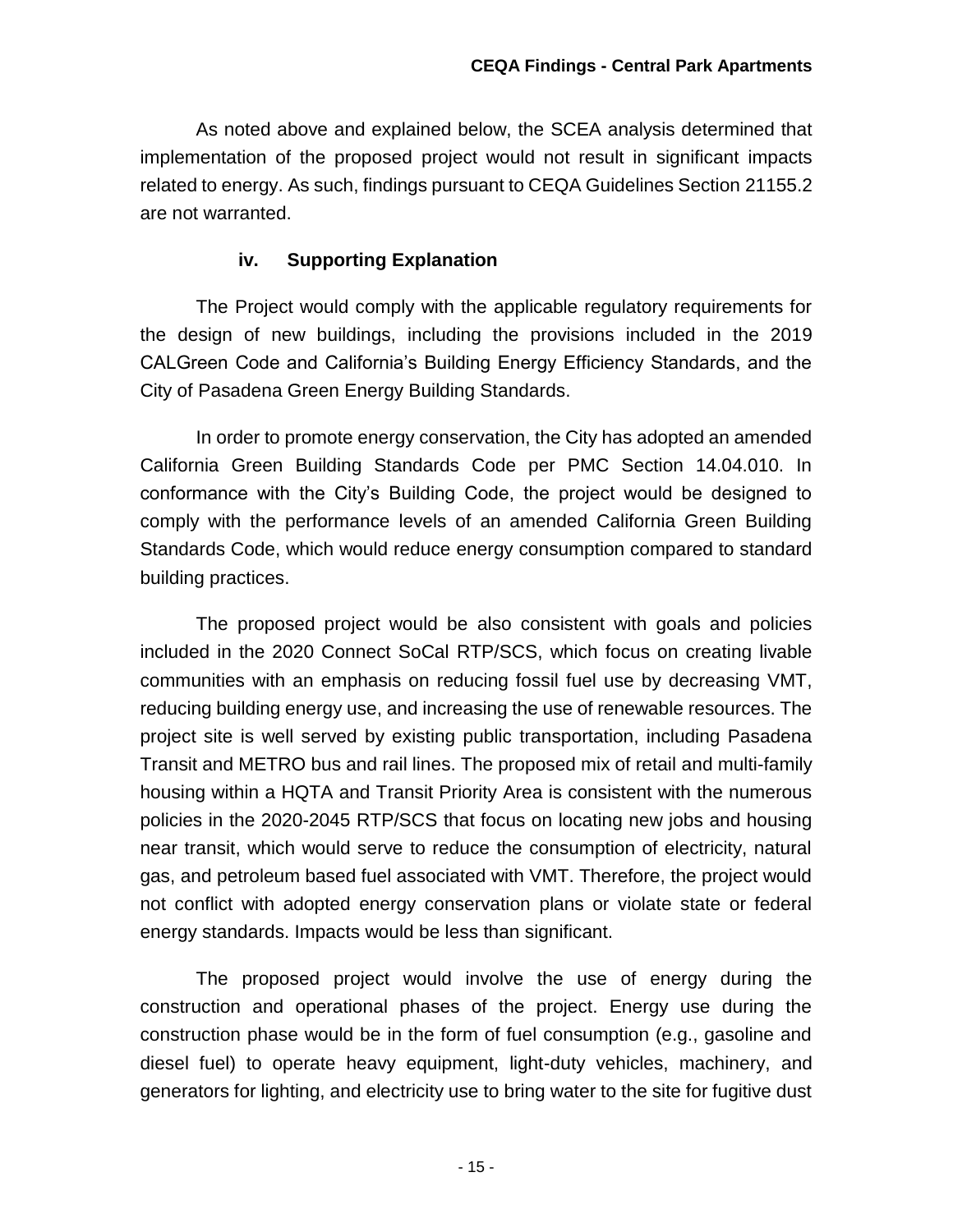control. In addition, temporary grid power may also be provided to any temporary construction trailers or electric construction equipment. Long-term operation of the proposed project would require permanent grid connections for electricity and natural gas service to power internal and exterior building lighting, and heating and cooling systems.

The long-term impact from increased energy use by this project is not expected to be significant in relationship to the number of customers currently served by the electrical and gas utility companies. Supplies are available from existing mains, lines and substations in the area. Occupation associated with the project is not expected to significantly increase consumption of natural gas, particularly in light of redeveloped areas that would need to conform to the current performance standards of Pasadena Amended California Green Building Standards. Furthermore, in light of these requirements, the project is likely to include high efficiency Heating Ventilation and Air Conditioning (HVAC) and hot water storage tank equipment, lighting conservation features, higher than required rated insulation and double-glazed windows. The energy conservation measures would be prepared by the developer and shown on building plan(s) submitted to the Water and Power Department and Building Official for review and approval prior to the issuance of a building permit. Installation of energy-saving features would be inspected by a Building Inspector prior to issuance of a Certificate of Occupancy. In addition, the project would be designed to meet the requirements of California Green Building Standards Code Tier 2 requirements which would further reduce energy demand. Therefore, construction and operation of the project would not result in demand for electricity and natural gas that exceeds available supply or distribution infrastructure capabilities that could result in the construction of new energy facilities or expansion of existing facilities, the construction of which could cause significant environmental effects. Further, the Project would not use non-renewable resources in a wasteful and inefficient manner. Impacts would be less than significant. (SCEA, p. 4.0-81)

## **g. Geology and Soils**

**i. Potential Impacts Evaluated**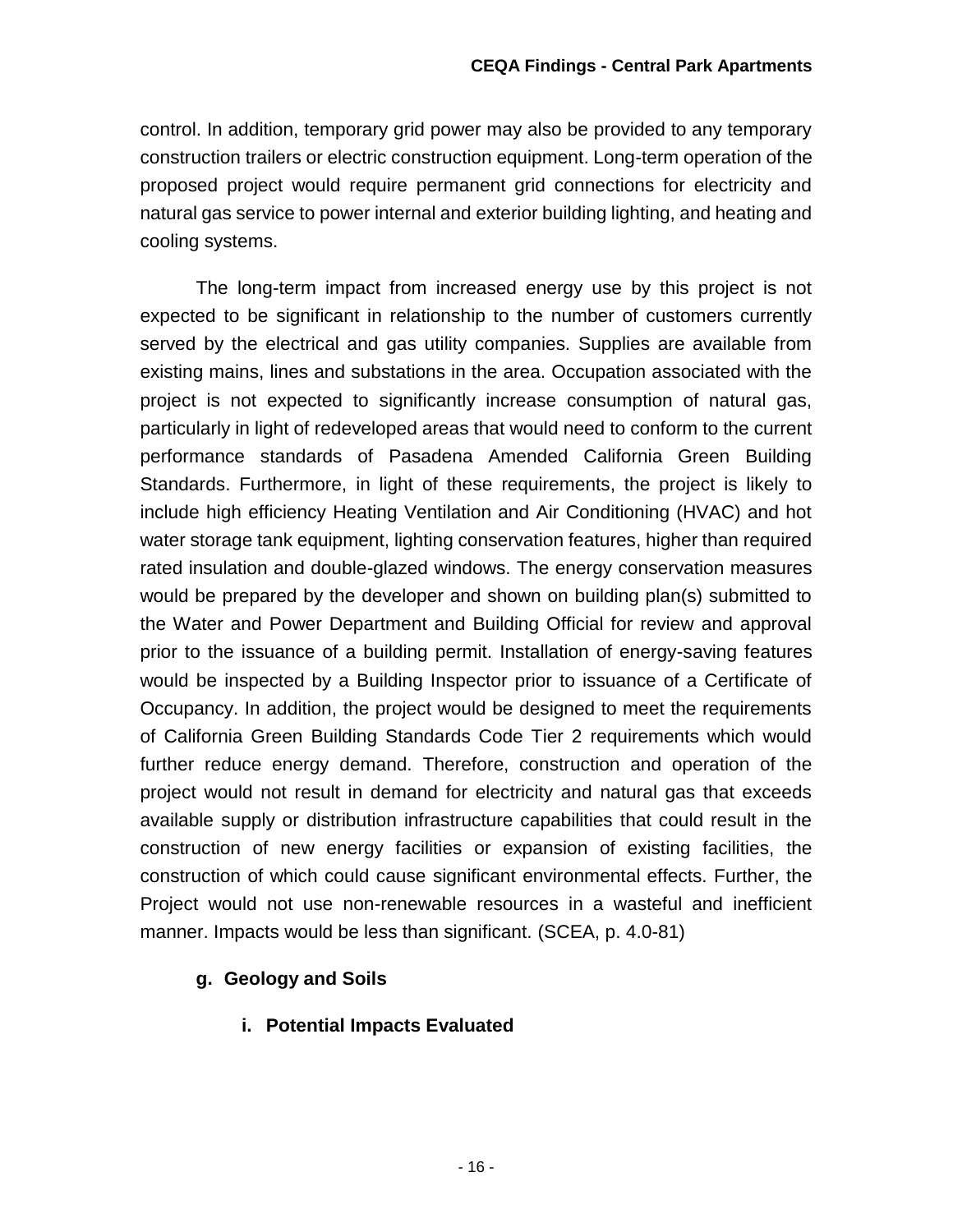- **Nould the project expose people or structures to potentially** substantial adverse effects, including the risk of loss, injury, or death involving:
	- Rupture of a known earthquake fault, as delineated on the most recent Alquist-Priolo Earthquake Fault Zoning Map issued by the State Geologist for the area or based on other substantial evidence of a known fault?
	- Strong seismic ground shaking?
	- **Seismic-related ground failure, including** liquefaction?
	- **Landslides?**
- Would the project result in substantial soil erosion or the loss of topsoil?
- Would the project be located on a geologic unit or soil that is made unstable as a result of the project, and potentially result in on or offsite landslide, lateral spreading, subsidence, liquefaction, or collapse?
- Would the project be located on expansive soil, as defined in Table 1-B of the Uniform Building Code (1994), creating substantial risks to life or property?
- Would the project have soils incapable of adequately supporting the use of septic tanks or alternative wastewater disposal systems where sewers are not available for the disposal of wastewater? (SCEA, p. 103)

## **ii. Proposed Mitigation – None Required**

**iii. Findings Pursuant to CEQA Guidelines Section 21155.2**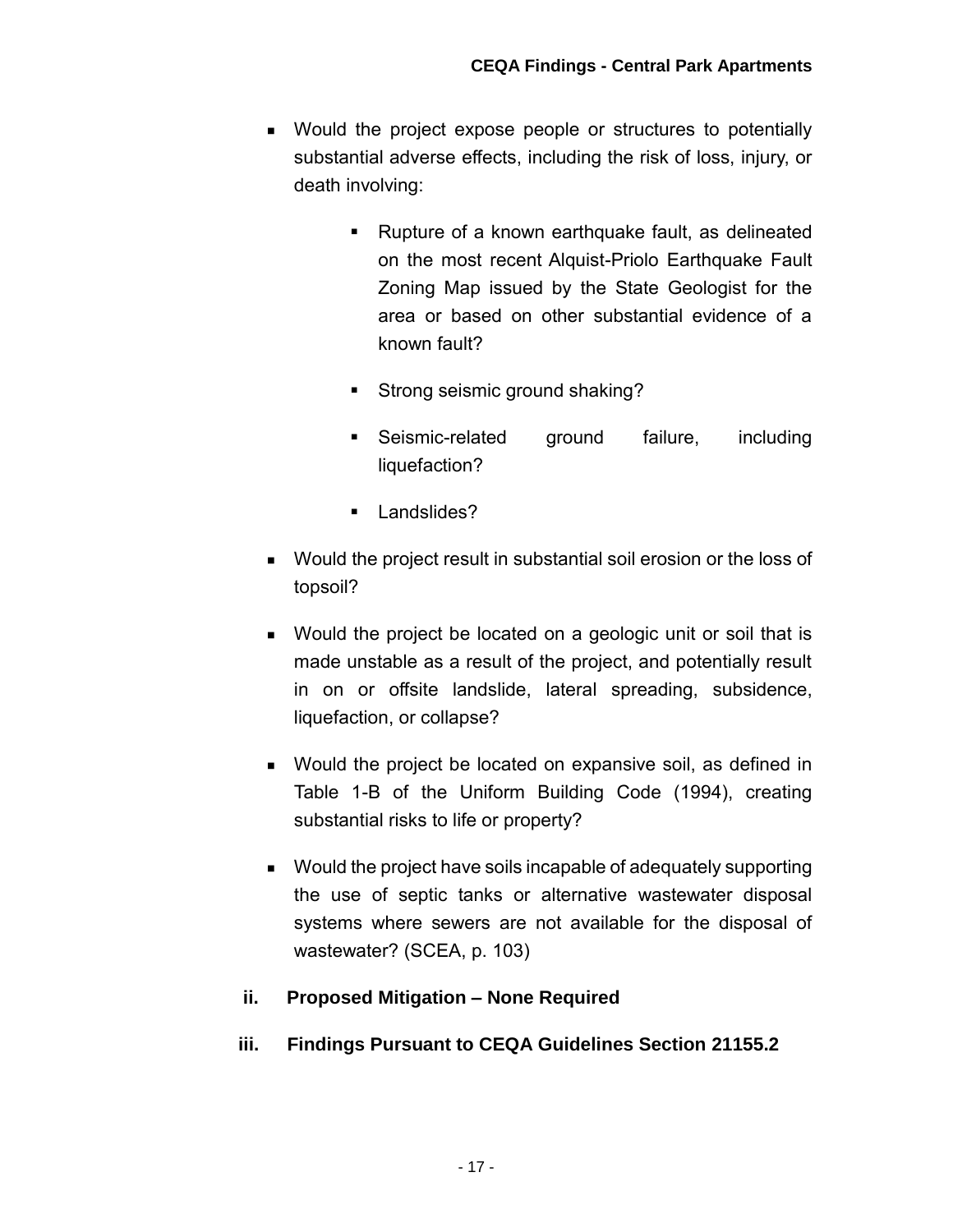As noted above and explained below, the SCEA analysis determined that implementation of the proposed project would not result in significant impacts related to these aspects of geology and soils. As such, findings pursuant to CEQA Guidelines Section 21155.2 are not warranted.

#### **iv. Supporting Explanation**

While the project site is located in the seismically active region of Southern California, based on *Geotechnical Engineering Investigation* prepared by Geotechnologies, Inc. (included in Appendix D of the SCEA) for the proposed project in July 2019, the project site is not within any potential fault rupture zones. The report reviewed the City of Pasadena's 2002 Safety Element and concluded that the potential for surface ground rupture at the subject site is considered low. Therefore, the proposed project would not expose people or structures to potential substantial adverse effects caused by the rupture of a known fault. In addition, structures developed under the proposed project would be required to comply with California Building Code (CBC) standards, which include specific structural seismic safety provisions, and therefore would have minimized risk of earthquake damage. The structures would also be subject to inspection during construction. Further, Program S3-1 of the Safety Element of the City General Plan states that the City will enforce the seismic design provisions for Seismic Zone 4 of the CBC. In general, compliance with CBC standards for seismically-induced ground shaking will ensure the proposed project would minimize the risk of exposure to hazards associated with seismic ground shaking and impacts would be less than significant.

The project site is not within a Liquefaction Hazard Zone or Landslide Hazard Zone as shown on Plate 1-3 of the Technical Background Report to the 2002 Safety Element of the General Plan. This Plate was developed considering the Liquefaction and Earthquake-Induced Landslide areas as shown on the State of California Seismic Hazard Zone maps for the City.

The project site is not within a Landslide Hazard Zone as shown on Plate 1- 3 of the Technical Background Report to the 2002 Safety Element of the General Plan. This Plate was developed considering the Earthquake-Induced Landslide areas as shown on the State of California Seismic Hazard Zone maps for the City.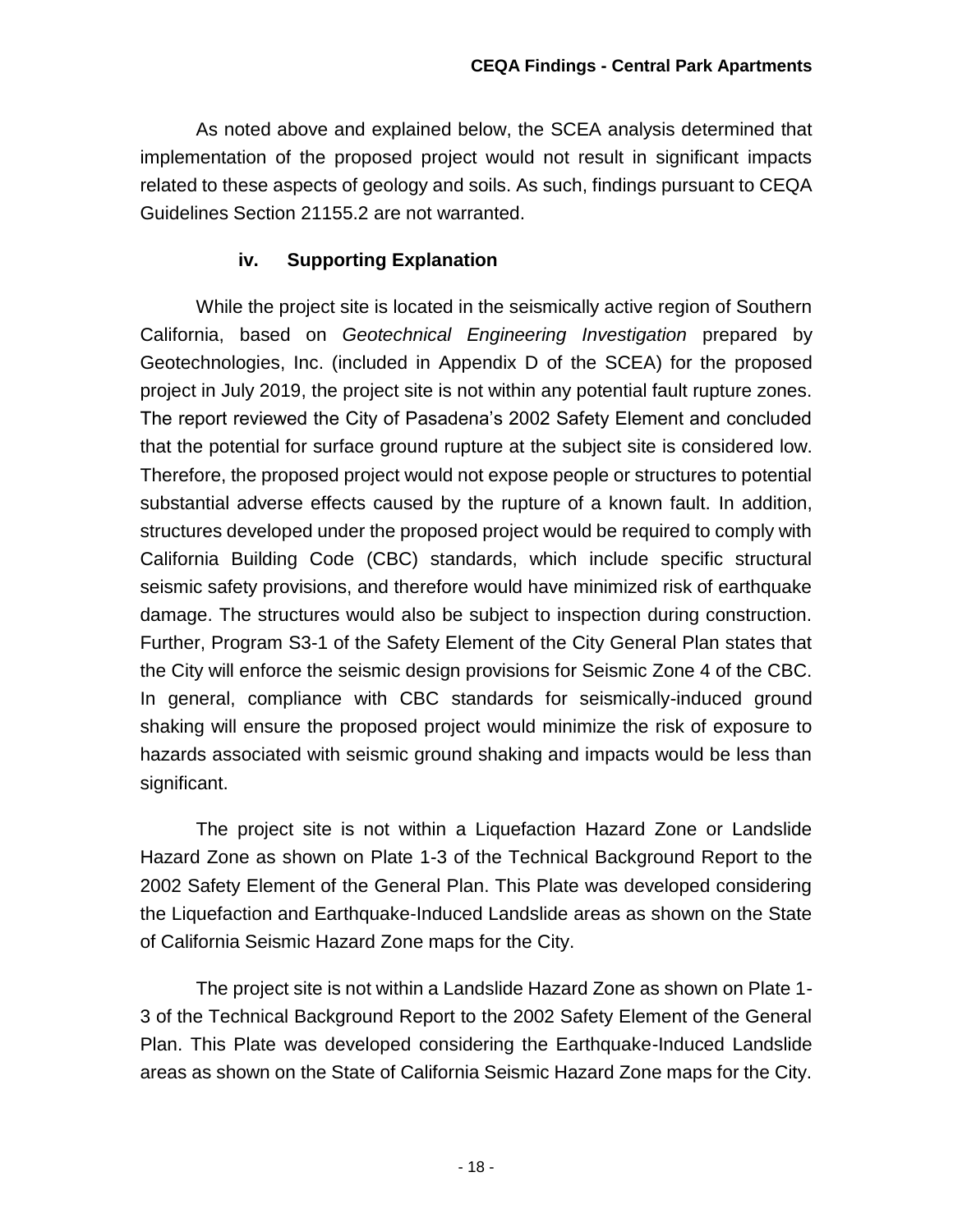Construction of the proposed project may temporarily expose soils on-site to wind and/or water erosion. However, construction activities would be required to comply with regulations for controlling on-site erosion and fugitive dust. Further, in accordance with Clean Water Act and National Pollutant Discharge Elimination System (NPDES) requirements, water erosion during construction would be minimized by limiting construction to dry weather, covering exposed excavated dirt during periods of rain, and protecting excavated areas from inundation with temporary barriers and/or berms.

Long-term operation of the proposed project would not result in substantial soil erosion or loss of topsoil, as the majority of the project site would be covered by the proposed residential structures, aboveground parking lot, and associated paved surfaces. Soil erosion after construction would be controlled by implementation of an approved landscape and irrigation plan as required by the grading plan. With the required compliance with SCAQMD rules, NPDES, and the City's Municipal Code, potential impacts associated with erosion during project construction and operation would be less than significant.

An acceptable degree of soil stability can be achieved from CBC-required incorporation of soil standards and treatments to address site-specific conditions. Overall, modern engineering practices and compliance with established building standards, including the CBC, would ensure the project would not cause any significant impacts from unstable geologic units or soils. Additionally, the project site is underlain by alluvial material from the San Gabriel Mountains. This soil consists primarily of sand and gravel and is in the low to moderate range for expansion potential. Modern engineering practices and compliance with established building standards, including the CBC, would ensure the project would not cause any significant impacts related to unstable geologic units or expansive soils. In addition, the project would be required to connect to the existing sewer system. Therefore, soil suitability for septic tanks or alternative wastewater disposal systems is not applicable in this case. No impact would occur.

## **h. Greenhouse Gas Emissions**

**i. Potential Impacts Evaluated**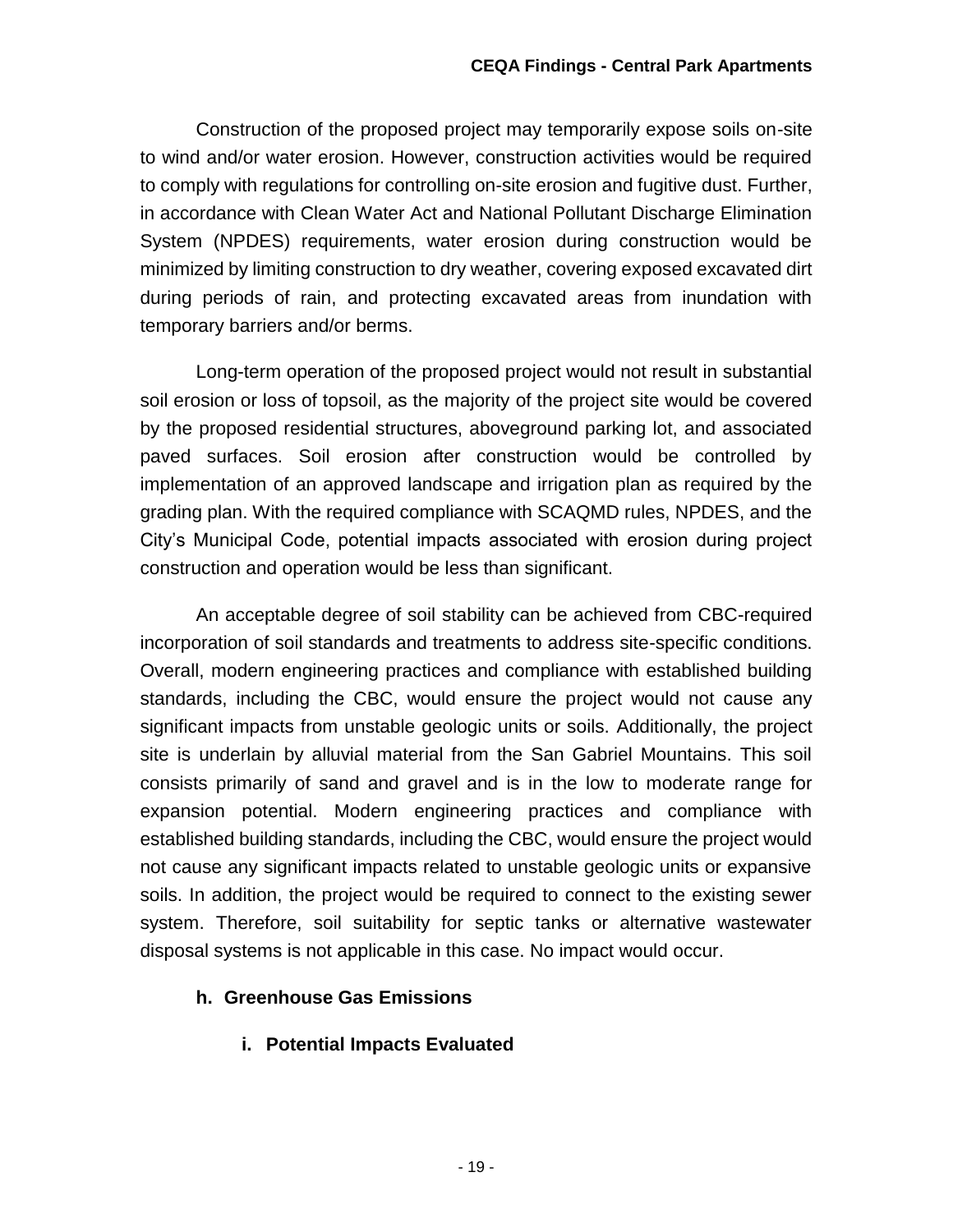- Would the project generate greenhouse gas emissions, either directly or indirectly, that may have a significant impact on the environment?
- Would the project conflict with any applicable plan, policy, or regulation adopted for the purposes of reducing the emissions of greenhouse gases?

## **ii. Proposed Mitigation – None Required**

#### **iii. Findings Pursuant to CEQA Guidelines Section 21155.2**

As noted above and explained below, the SCEA analysis determined that implementation of the proposed project would not result in significant impacts related to greenhouse gas emissions. As such, findings pursuant to CEQA Guidelines Section 21155.2 are not warranted.

#### **iv. Supporting Explanation**

The project will generate carbon dioxide, which is the primary component of greenhouse gases (GHG). Thus, the project will contribute to global warming as described by the Intergovernmental Panel on Climate Change. In total, the project will generate approximately 1,667.47 metric tons of CO2 during construction and 1,641.60 metric tons per year during operation (calculations provided in Appendix B, Combined CalEEMod Output Files, to the SCEA).

The City of Pasadena developed the Climate Action Plan (CAP) as a qualified greenhouse gas (GHG) emissions reduction plan in accordance with CEQA Guidelines Section 15183.5. The project applicant submitted a Climate Action Plan Consistency Checklist Application Form in order to demonstrate that the proposed project is consistent with the Pasadena CAP by incorporating applicable actions intended to ensure that the project contributes its fair share to the City's cumulative GHG reduction goals. Proposed sustainable development actions from the submitted CAP Consistency Checklist are listed and explained in Tables 4.8-1 and 4.8-2 of the SCEA (SCEA pages 4.0-87 through 91). Review of the Checklist demonstrates that the proposed project would have a less than significant GHG impact.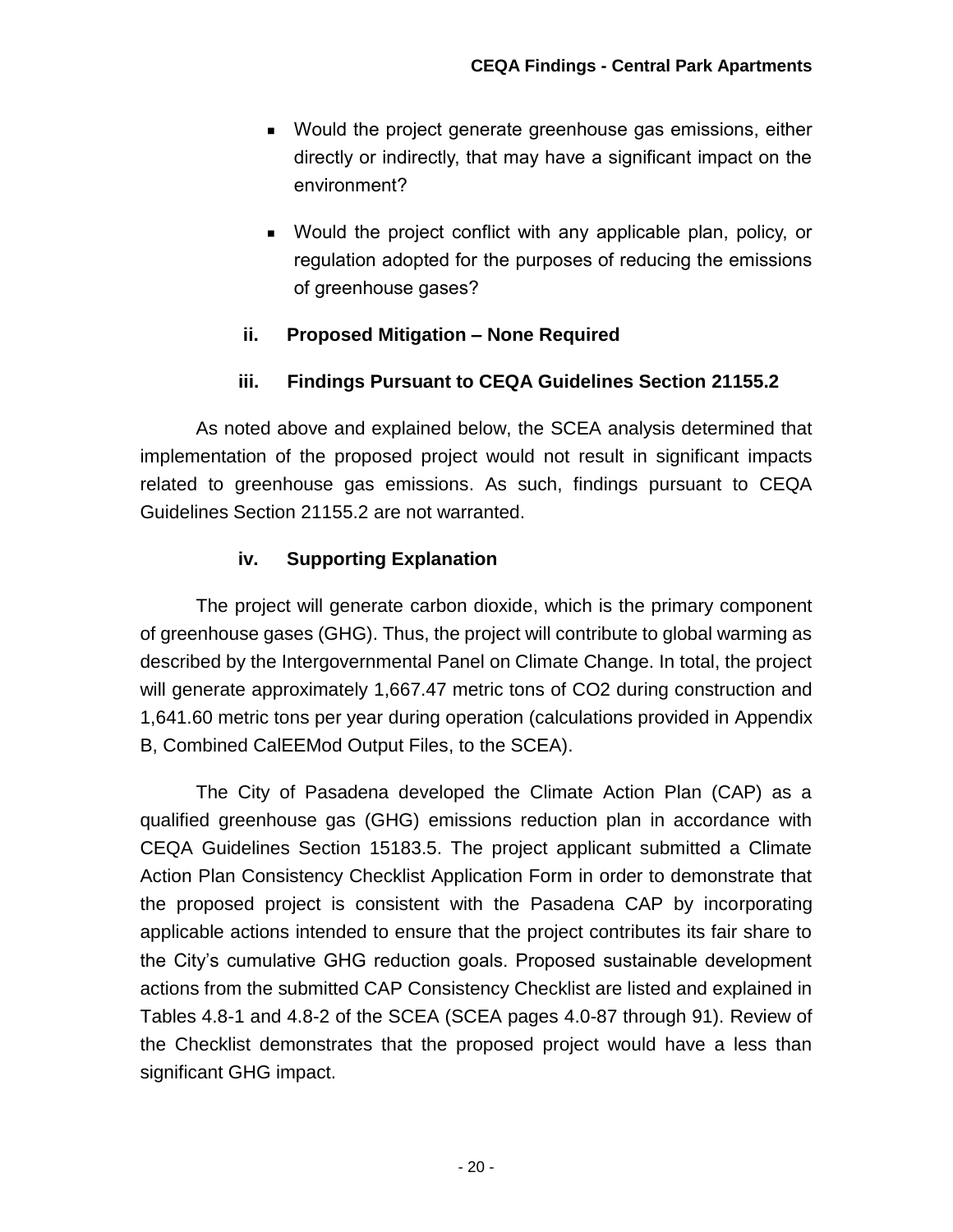#### **i. Hazards and Hazardous Materials**

## **i. Potential Impacts Evaluated**

- Would the project create a significant hazard to the public or the environment through the routine transport, use or disposal of hazardous materials?
- Would the project create a significant hazard to the public or the environment through reasonably foreseeable upset and accident conditions involving the release of hazardous materials into the environment?
- Would the project emit hazardous emissions or handle hazardous or acutely hazardous materials, substances, or waste within 0.25 mile of an existing or proposed school?
- Would the project be located on a site which is included on a list of hazardous materials sites compiled pursuant to Government Code Section 65962.5 and, as a result, would it create a significant hazard to the public or the environment?
- For a project located in an airport land use plan or, where such a plan has not been adopted, within two miles of a public airport or public use airport, would the project result in a safety hazard for people residing or working in the project area?
- Would the project impair implementation of or physically interfere with an adopted emergency response plan or emergency evacuation plan?
- **Expose people or structures to a significant risk of loss, injury,** or death involving wildland fires, including where wildlands are adjacent to urbanized areas or where residences are intermixed with wildlands?

## **ii. Proposed Mitigation – None Required**

## **iii. Findings Pursuant to CEQA Guidelines Section 21155.2**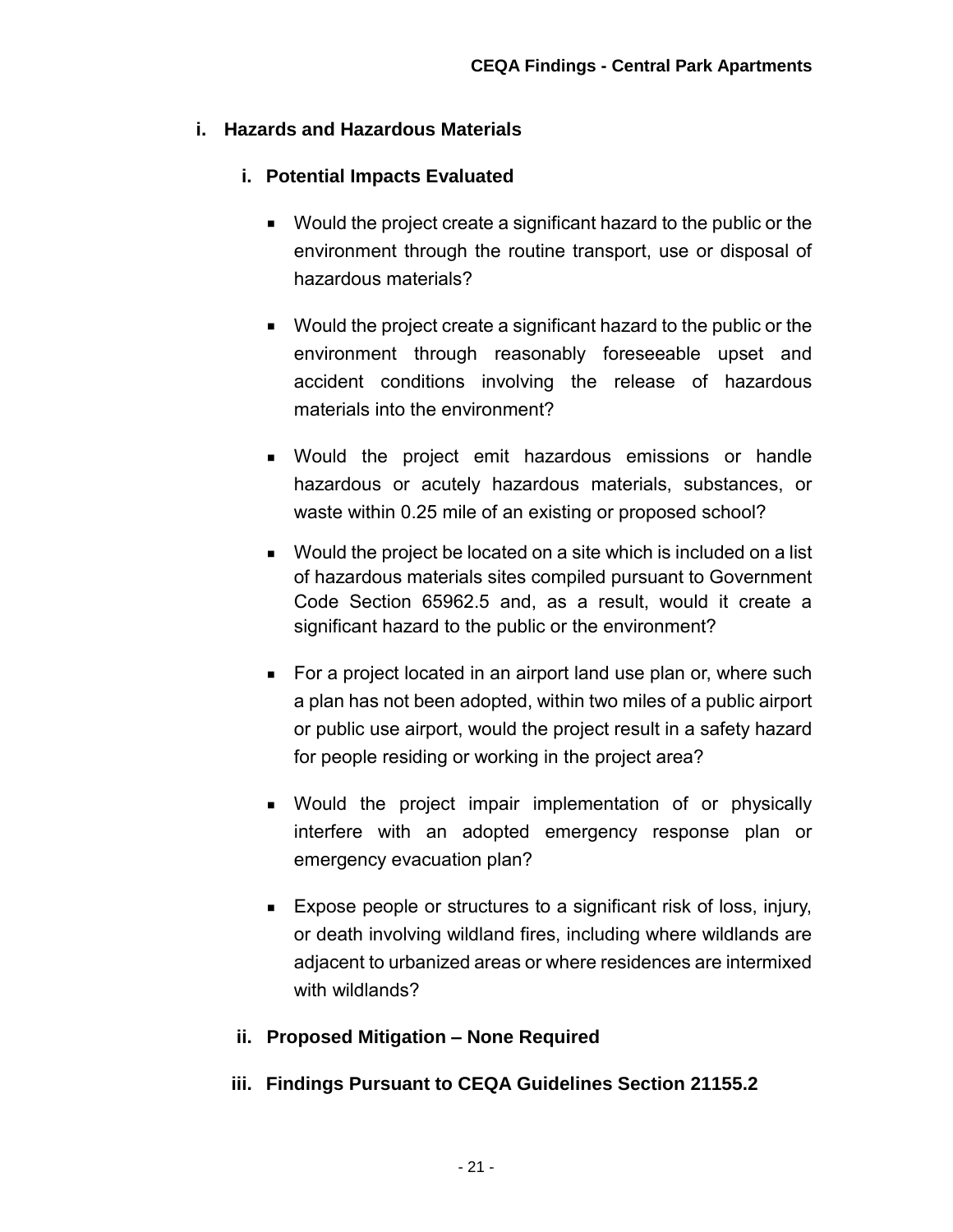As noted above and explained below, the SCEA analysis determined that implementation of the proposed project would not result in significant impacts related to hazards and hazardous materials. As such, findings pursuant to CEQA Guidelines Section 21155.2 are not warranted.

#### **iv. Supporting Explanation**

The project does not involve the use or storage of hazardous substances other than the small amounts of pesticides, fertilizers and cleaning agents required for normal maintenance of the structure and landscaping. The project must adhere to applicable zoning and fire regulations regarding the use and storage of any hazardous substances. Further, there are no records of the site having been used for storage of hazardous materials.

The project does not involve hazardous emissions or the handling of hazardous materials, substance, or waste and is not within one-quarter mile of an existing or proposed school; the closest schools are the Waverly School and St. Andrews Elementary School, both of which are approximately one-half mile away. Therefore, the proposed project would have no hazardous material related impacts to schools.

The project site is not located on the State of California Hazardous Waste and Substances Sites List of sites published by California Environmental Protection Agency (CAL/EPA). The site was formerly used as a surface parking lot for the adjacent hotel, which is not a land use associated with hazardous materials. Searches conducted using the California State Water Resources Control Board Geotracker and the Department of Toxic Substances Control EnviroStor did not reveal any potentially hazardous sites within 1000 feet of the project site. The site is not known or anticipated to have been contaminated with hazardous materials and no hazardous material storage facilities are known to exist onsite.

The project site is not within an airport land use plan or within two miles of a public airport or public use airport. The nearest public use airport is the Hollywood/Burbank (Bob Hope) Airport in Burbank, which is operated by a Joint Powers Authority with representatives from the Cities of Burbank, Glendale and Pasadena. Therefore, the proposed project would not result in a safety hazard for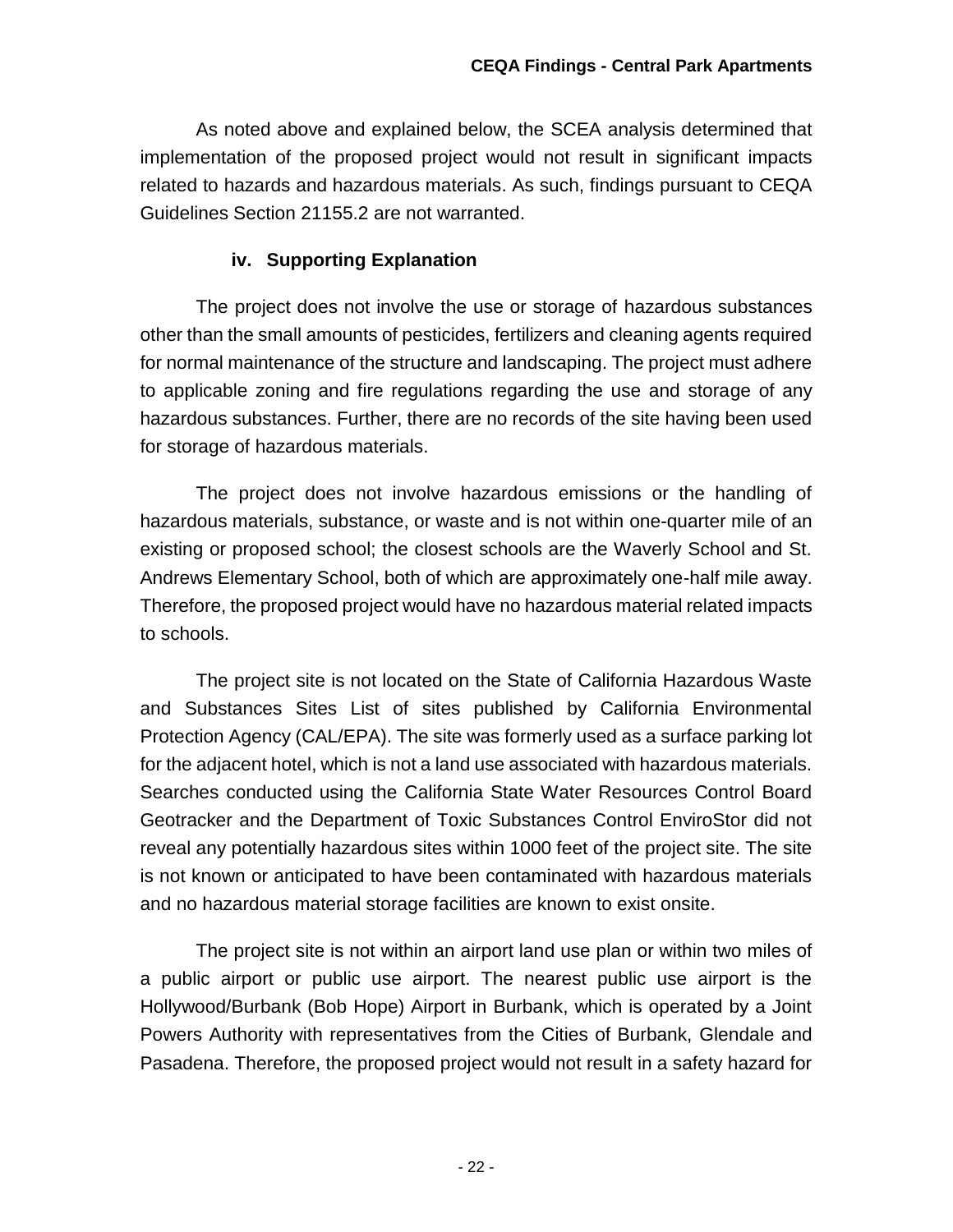people residing or working in the vicinity of an airport and would have no associated impacts.

The City of Pasadena maintains a citywide emergency response plan, which goes into effect at the onset of a major disaster (e.g., a major earthquake). The Pasadena Fire Department maintains the disaster plan. In case of a disaster, the Fire Department is responsible for implementing the plan, and the Pasadena Police Department devises evacuation routes based on the specific circumstance of the emergency. The City has pre-planned evacuation routes for dam inundation areas associated with Devil's Gate Dam, Eaton Wash, and the Jones Reservoir.

The construction and operation of the proposed project would not place any permanent or temporary physical barriers on any existing public streets. To ensure compliance with zoning, building and fire codes, the applicant is required to submit appropriate plans for plan review prior to the issuance of a building permit. Adherence to these requirements ensures that the project will not have a significant impact on emergency response and evacuation plans.

As shown on the General Plan Safety Element Plate P-2, the project site is not located in an area of moderate or very high fire hazard. The project site is located within an urbanized area and the surrounding area is not adjacent to any wildlands. Therefore, the proposed project would not expose people or structures to a significant risk of loss, injury, or death involving wildland fires. No impacts would occur. (SCEA, p. 4.0-95 through 96)

## **j. Hydrology and Water Quality**

## **i. Potential Impacts Evaluated**

- Would the project violate any water quality standards or waste discharge requirements or otherwise substantially degrade surface or ground water quality?
- Would the project substantially decrease groundwater supplies or interfere substantially with groundwater recharge such that the project may impede sustainable groundwater management of the basin?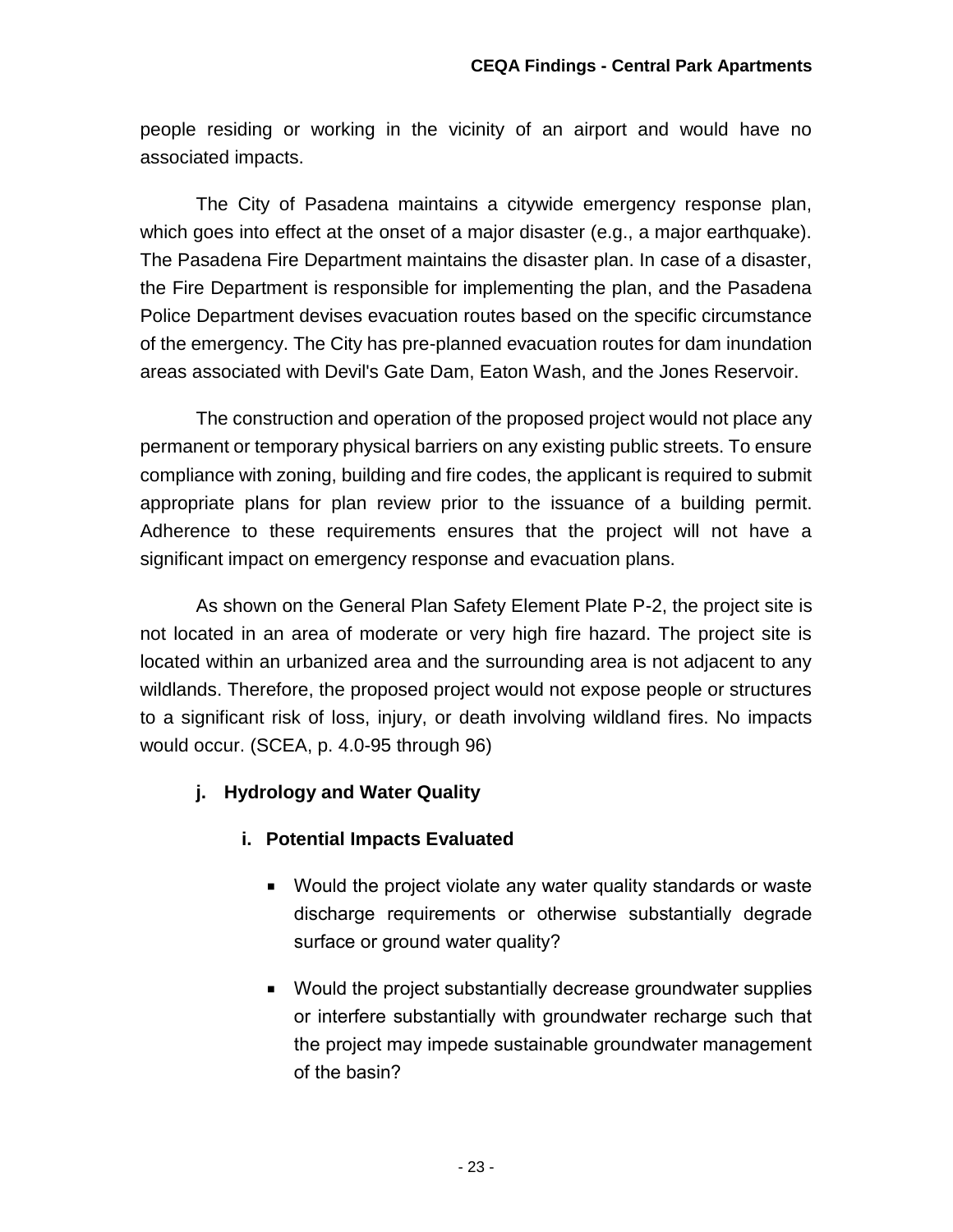- Would the project substantially alter the existing drainage pattern of the site or area, including through the alteration of the course of a stream or river or through the addition of impervious surfaces, in a manner, which would result in substantial erosion or siltation on- or off-site?
- Would the project substantially alter the existing drainage pattern of the site or area, including through the alteration of the course of a stream or river or through the addition of impervious surfaces, in a manner, which would result in flooding on- or offsite?
- Would the project create or contribute runoff water, which would exceed the capacity of existing or planned stormwater drainage systems or provide substantial additional sources of polluted runoff?
- Would the project impede or redirect flood flows?
- **In flood hazard, tsunami, or seiche zones, risk release of** pollutants due to project inundation?
- Would the project conflict with or obstruct implementation of a water quality control plan or sustainable groundwater management plan?

## **ii. Proposed Mitigation – None Required**

## **iii. Findings Pursuant to CEQA Guidelines Section 21155.2**

As noted above and explained below, the SCEA analysis determined that implementation of the proposed project would not result in significant impacts related to this aspect of hydrology and water quality. As such, findings pursuant to CEQA Guidelines Section 21155.2 are not warranted.

#### **iv. Supporting Explanation**

Pasadena lies within the greater Los Angeles River watershed, and thus, within the jurisdiction of the Los Angeles RWQCB. The Los Angeles RWQCB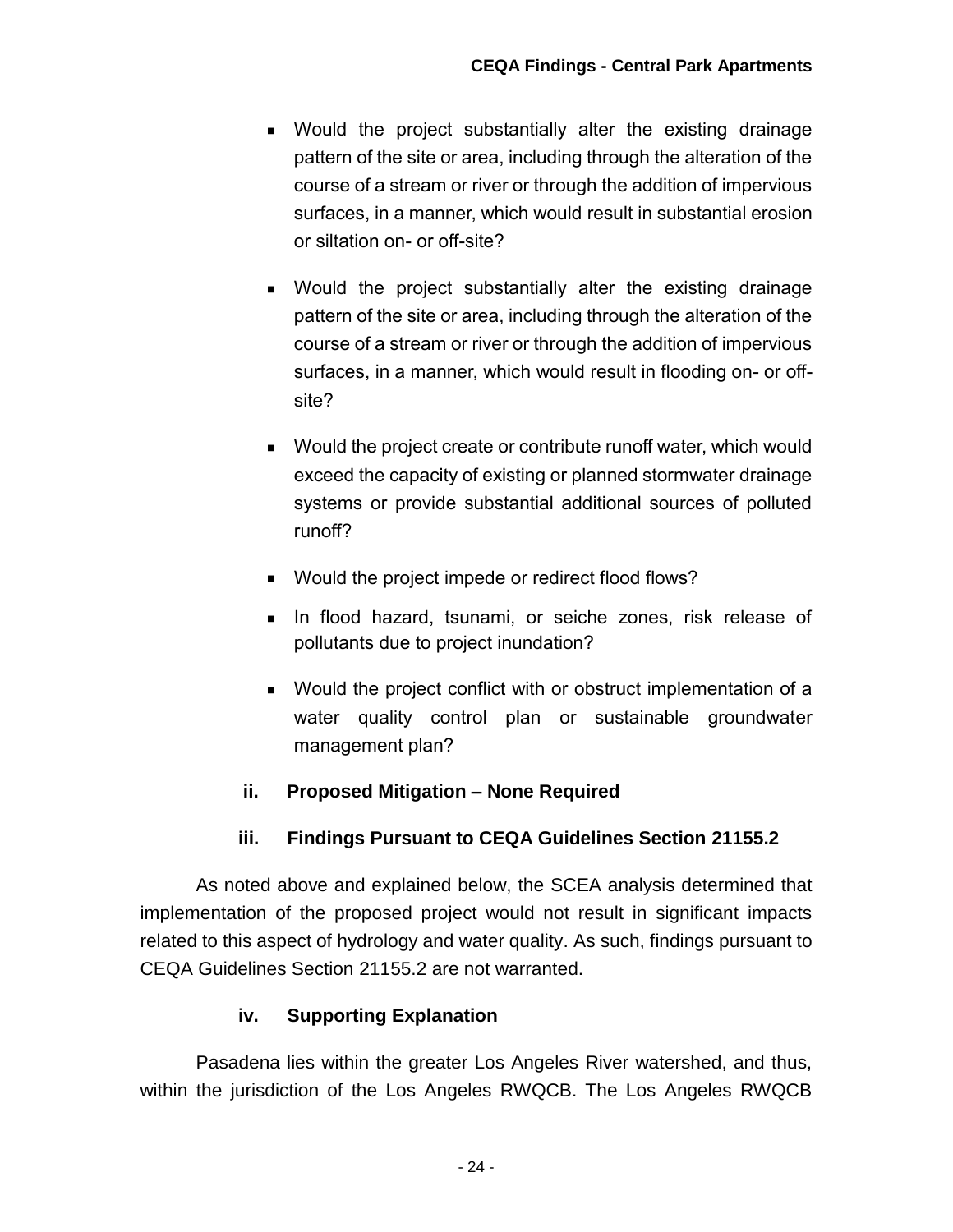adopted water quality objectives in its Stormwater Quality Management Plan (SQMP). Compliance with the SQMP is enforced by application of Section 402 of the Clean Water Act, the NPDES. Under this section, municipalities are required to obtain Municipal Separate Storm Sewer Systems (MS4) permits for the water pollution generated by stormwater in their jurisdiction. In addition, as required by the MS4 permit, the City of Pasadena has adopted a Standard Urban Stormwater Mitigation Plan (SUSMP) ordinance to ensure new developments comply with the SQMP. The County adopted the latest MS4 permit in November 2012 (most recently amended in 2018), which requires all new development to include lowimpact development (LID) techniques in lieu of the SQMP. The proposed development meets the City's SUSMP requirement thresholds (i.e., a commercial addition greater than 5,000 SF, housing project with over 10 units) and the applicant is required to submit and implement a SUSMP compliance plan. The proposed project must comply with water quality standards and wastewater discharge BMPs set forth by the City, the SWRCB, and the proposed project's approved USMP. Compliance with existing regulations and the approved SUSMP would reduce the potential for the proposed project to exceed the capacity of existing or planned stormwater drainage systems or provide substantial additional sources of polluted runoff impacts, and operational water quality impacts would therefore be less than significant

The project would use the existing water supply system provided by the Pasadena Department of Water and Power (PWP). The source of some of this water supply is groundwater stored in the Raymond Basin. Thus, the project could indirectly withdraw groundwater. However, the proposed water usage would be negligible in comparison to the overall water service provided by the PWP and would not change the amount of water that PWP withdraws from the Raymond Basin.

Through compliance with the above requirements, the project would not have any individual or cumulative impacts on water supply. Plans regarding water use of the proposed project would be subject to review and approval by the PWP and the Building Division before the issuance of a building permit. The applicant's irrigation and plumbing plans are also required to comply with the approved water conservation plan and the City's requirements for efficient landscape irrigation and drought tolerant plant material as required by Chapter 17.44, Landscaping, of the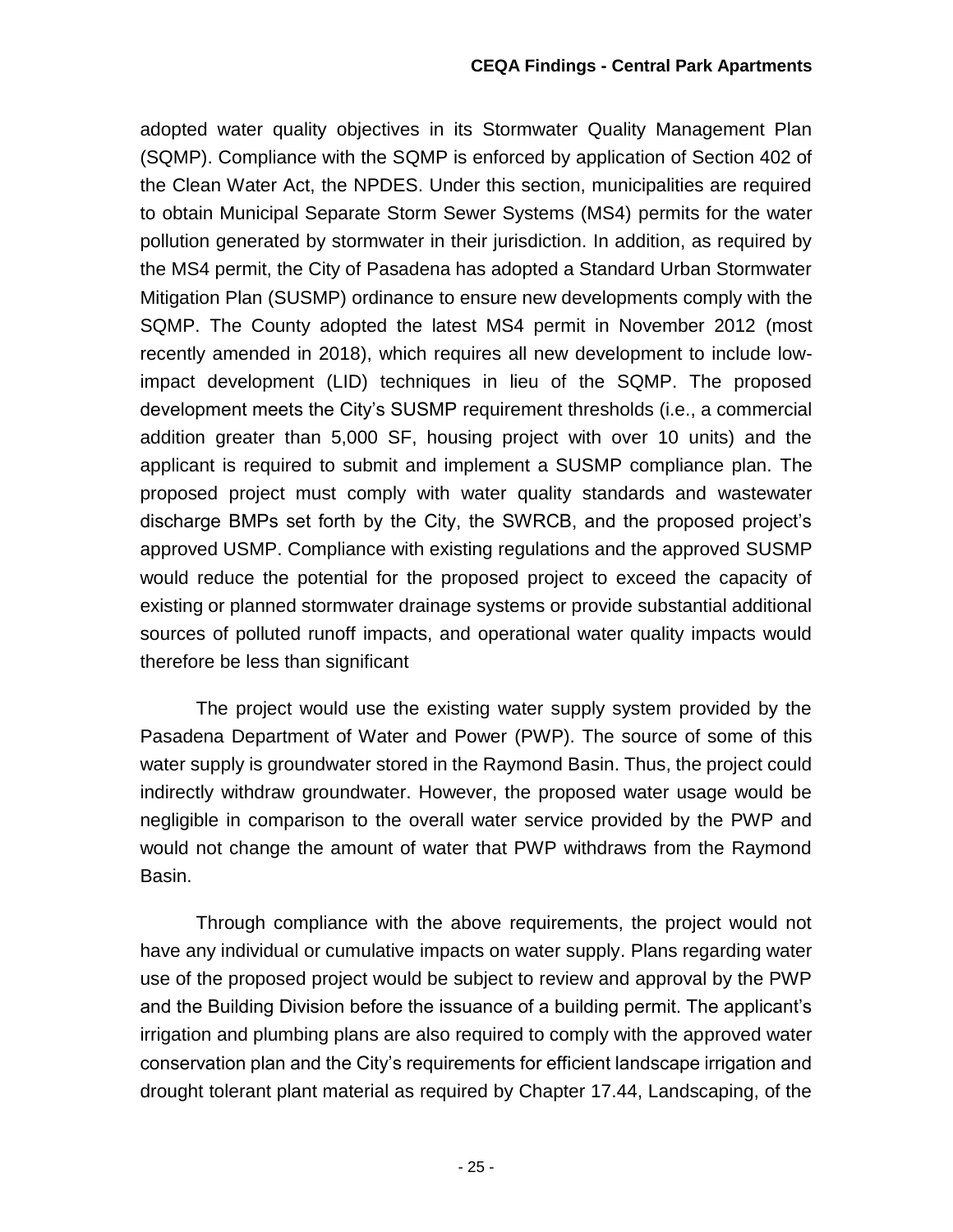Zoning Code. Compliance with existing City requirements would result in less than significant impacts on groundwater supplies.

The project site does not contain any streams, rivers, or other drainage features. Development of the site would involve excavation and grading, but would not substantially alter the drainage pattern of the site or surrounding area as a majority of the site would be paved similar to existing conditions. As the majority of the site would remain impervious, drainage patterns would remain similar to existing conditions and drainage outfall locations would remain. The proposed drainage of the site would not channel runoff on exposed soil, would not direct flows over unvegetated soils, and would not otherwise increase the erosion or siltation potential of the site or any downstream areas.

As discussed in the SCEA (p. 4.0-97), the proposed project is subject to NPDES requirements, including the countywide MS4 permit and the City's SUSMP ordinance. The applicant has integrated rainwater harvesting drainage structures into the overall plan for drainage, which demonstrates compliance with the City's SUSMP. Complying with the City's SUSMP ordinance and implementing the required BMPs/LID techniques would ensure that the proposed project would result in less than significant erosion or siltation impacts due to changes to drainage patterns, and would not create runoff that would exceed the capacity of the storm drain system and would not provide a substantial additional source of polluted runoff.

Since the project does not involve alteration of a discernable watercourse and post-development runoff discharge rates would not exceed predevelopment rates, the proposed project would not have the potential to alter drainage patterns or increase runoff that would result in flooding. Therefore, the proposed project would not cause flooding and would result in less than significant impacts. (SCEA, p. 135)

The proposed project has the potential to generate short-term water pollutants during construction, including sediment, trash, construction materials, and equipment fluids. The countywide MS4 permit requires construction sites to implement BMPs to reduce the potential for construction-induced water pollutant impacts. These BMPs include methods to prevent contaminated construction site stormwater from entering the drainage system and preventing construction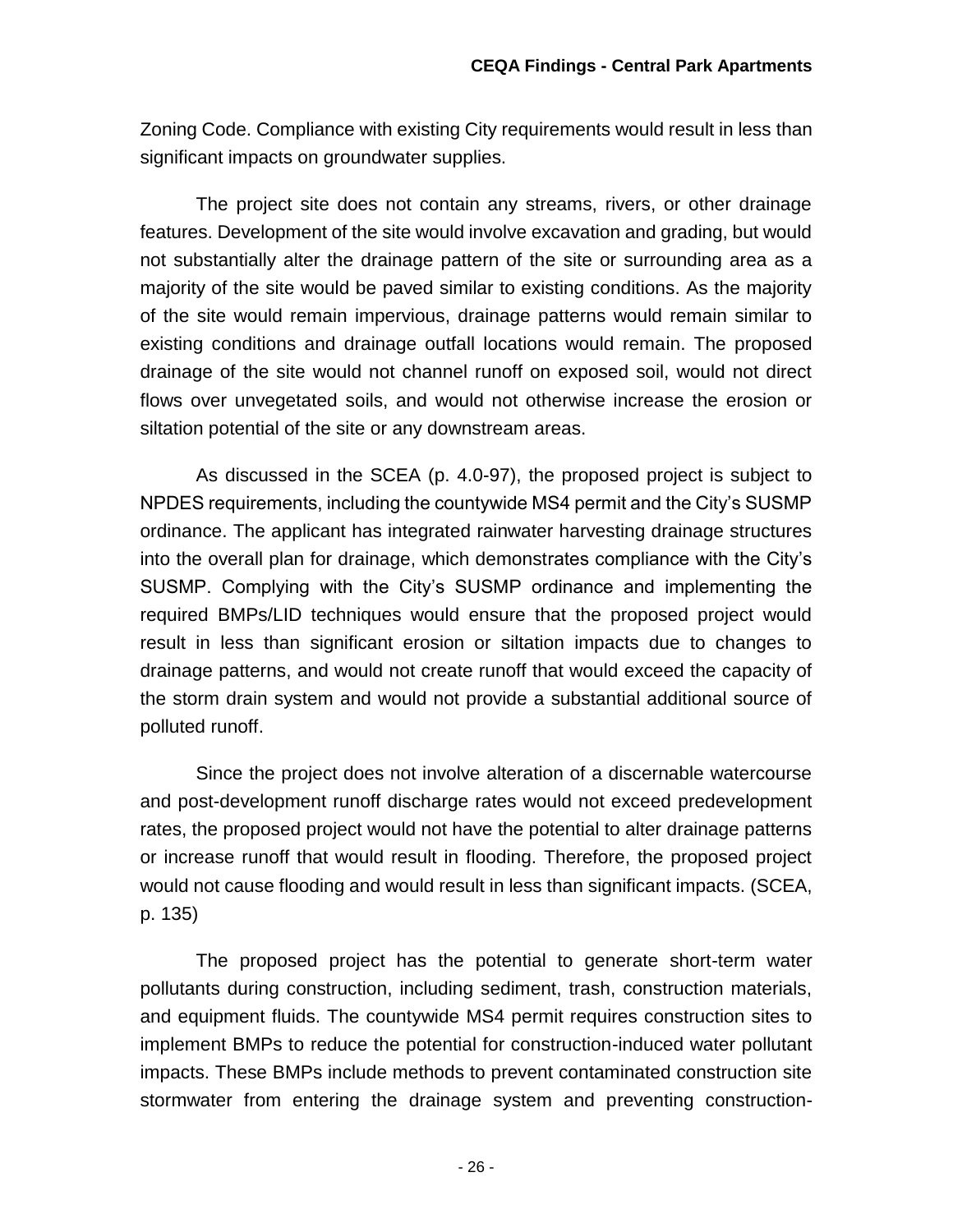induced contaminates from entering the drainage system. The MS4 identifies the following minimum set of BMPs for construction sites in Los Angeles County. Complying with the MS4's construction site requirements as well as the City's SUSMP ordinance and LID requirements would ensure that construction of the proposed project would not substantially degrade water quality.

The City is not located near any inland bodies of water or the Pacific Ocean so as to be inundated by either a seiche or tsunami. Mudflows result from the downslope movement of soil and/or rock under the influence of gravity. The project site would not be susceptible to mudflow due to its relatively flat geography and distance from hillside soils. No impact would occur in this regard. (SCEA, p. 4.0- 102)

The proposed project would comply with applicable water quality control plans. Additionally, the project site would be constructed on a site previously developed with a surface parking lot and would not increase the amount of impervious surface. Therefore, implementation of the proposed project would not conflict with or obstruct implementation of any other water quality control plans or sustainable groundwater management plans.

## **k. Land Use and Planning**

## **i. Potential Impacts Evaluated**

- Would the project physically divide an established community?
- Would the project cause a significant environmental impact due to a conflict with any land use plan, policy, or regulation adopted for the purpose of avoiding or mitigating an environmental effect?

#### **ii. Proposed Mitigation – None Required**

#### **iii. Findings Pursuant to CEQA Guidelines Section 21155.2**

As noted above and explained below, the SCEA analysis determined that implementation of the proposed project would not result in significant impacts related to land use and planning. As such, findings pursuant to CEQA Guidelines Section 21155.2 are not warranted.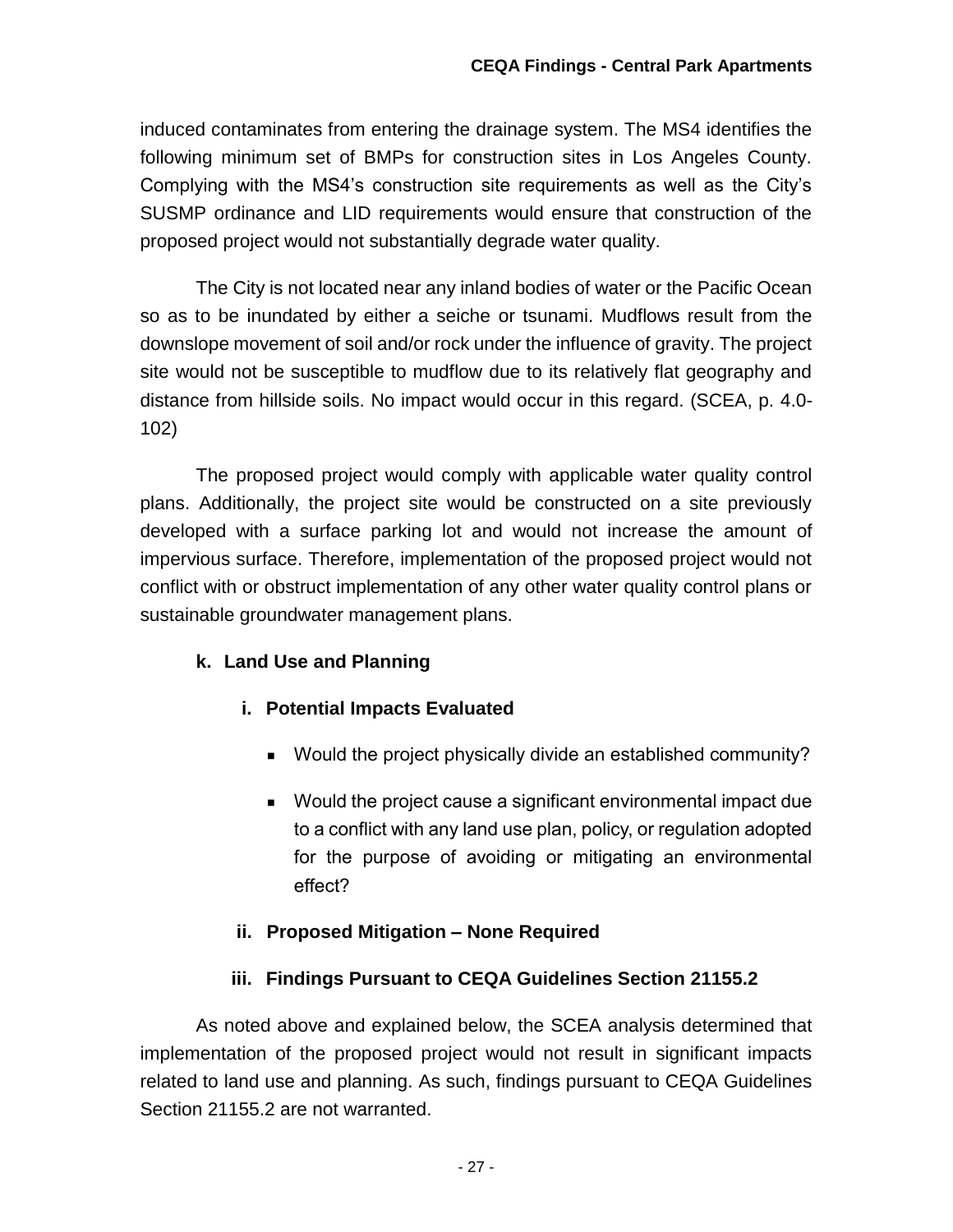#### **iv. Supporting Explanation**

The site currently consists of a surface parking lot, and the proposed project would construct new residential, retail, and shared public and private open space uses. The proposed project would not physically divide an existing community but, rather, would facilitate the development of a new community within the area. Further, development included in the proposed project would be compatible with existing surrounding uses, as similar development including residential apartments a hospital, and various retail establishments are located to the north and east of the project site. Therefore, no impacts would occur.

The primary land use planning documents that govern the project site are the City's General Plan, the Central District Specific Plan, and the Pasadena Zoning Code. The paragraphs below evaluate the project's consistency with these documents.

The General Plan Land Use Element designates the project site High Mixed Use. This designation is intended to support development of multi-story buildings with a variety of compatible uses including work/live units and ground floor retail and restaurant uses with office and/or residential uses above. Development of the proposed project which would include 84 apartments, four live/work units, and 11,400 SF of commercial/retail uses, and would be consistent with the Land Use Element of the General Plan.

The Central District Specific Plan (CDSP), adopted in 2004, promotes new development that balances the needs of residential and commercial uses while preserving the quality of life in the area in terms of existing air quality, traffic, safety, and sense of community. The vision for the CDSP Area, as stated in the Land Use Element, is to build upon the existing strengths as a vibrant downtown with a mix of uses, walkable areas with shopping, entertainment, restaurants, offices, and housing connected by multiple modes of transit. Within the Central District there are a number of distinct neighborhoods (or sub-districts) with unique identities including Old Pasadena, the Civic Center, Pasadena Playhouse, and South Lake. The project site is within the Old Pasadena sub-district, identified as the historic core of the City, which has developed into a vibrant retail and entertainment destination. The Central District is served by three Metro L Line (formerly Gold Line) stations (Del Mar, Memorial Park, and Lake) creating a myriad of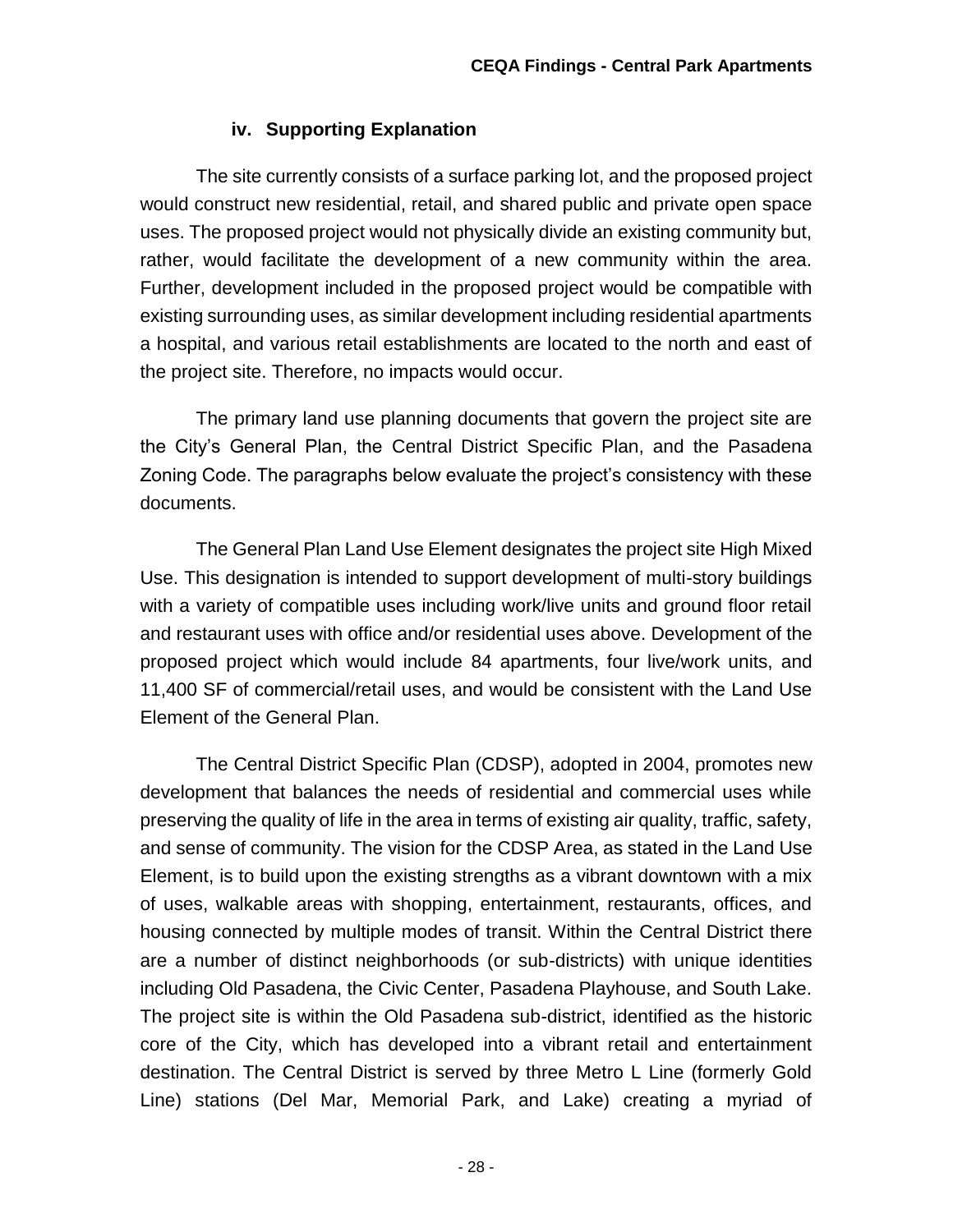opportunities for higher-density, transit-oriented development, served by multimodal linkages, and pedestrian and open space amenities. The proposed project would be consistent with these goals by replacing an existing surface parking lot with a new mixed-use development that would provide residential, retail and recreational uses. Development would include 84 residential dwellings, four live-work spaces, supporting retail, and a subterranean parking structure. The proposed project also supports alternative modes of transportation as it is within close proximity to and would be served by multiple public transit services, such as the Metro Gold Line and Pasadena Area Rapid Transit System. The proposed project would therefore be consistent with the relevant goals of the CDSP.

The project site is zoned CD‐1 (Central District Specific Plan Sub‐district 1, Old Pasadena Subdistrict) and has a General Plan Land Use designation of High Mixed Use. A mixed‐use building is an allowable use within both the CD‐1 zone and the High Mixed Use land use designation, subject to certain restrictions enumerated in the Central District Specific Plan (CDSP), such as the requirement of commercial uses on the ground floor and the exclusion of residential uses on the ground floor. The proposed project would be consistent with the requirements of the CDSP Sub‐district 1, Old Pasadena Subdistrict.

## **l. Mineral Resources**

- **i. Potential Impacts Evaluated**
	- Would the project result in the loss of availability of a known mineral resource that would be of value to the region and the residents of the state?
	- Would the project result in the loss of availability of a locally important mineral resource recovery site delineated on a local general plan, specific plan, or other land use plan? (SCEA, p. 143)

## **ii. Proposed Mitigation – None Required**

## **iii. Findings Pursuant to CEQA Guidelines Section 21155.2**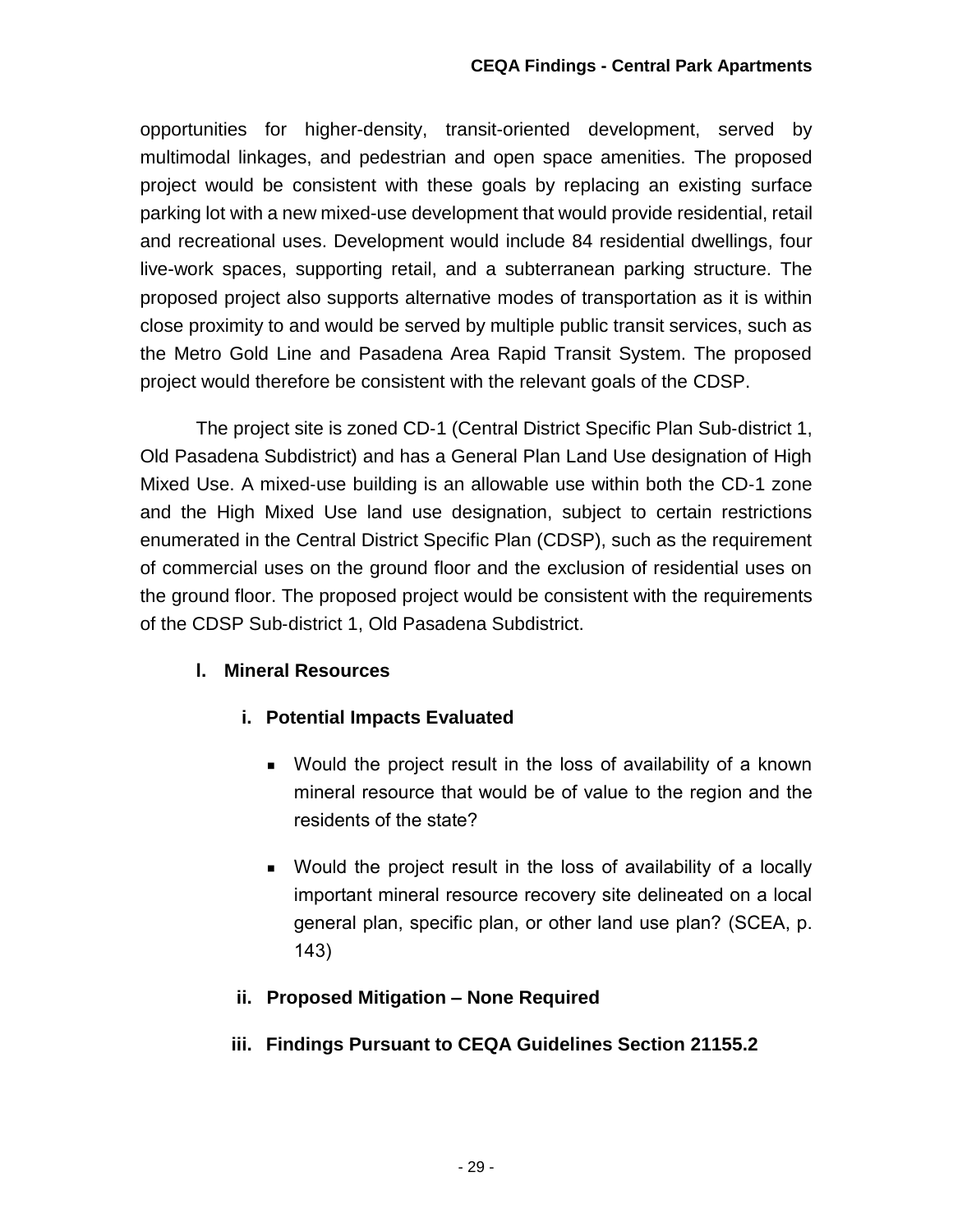As noted above and explained below, the SCEA analysis determined that implementation of the proposed project would not result in significant impacts related to these aspects of mineral resources. As such, findings pursuant to CEQA Guidelines Section 21155.2 are not warranted.

#### **iv. Supporting Explanation**

No active mining operations exist within the City. Two areas in the City of Pasadena may contain mineral resources: Eaton Wash, which was formerly mined for sand and gravel, and Devils Gate Reservoir, which was formerly mined for cement concrete aggregate. The project is not near these areas. In addition, the project site is located in an area designated as MRZ-3, indicating that the area may contain mineral deposits but there is not sufficient information to determine the significance of these resources, and the General Plan does not identify any mineral resource conservation areas within the City. Implementation of the proposed project would not result in the loss of an available known mineral resource with value to the region. As such, no mineral resources impacts would occur.

#### **m. Noise**

#### **i. Potential Impacts Evaluated**

- Would the project result the generation of a substantial temporary or permanent increase in ambient noise levels in the vicinity of the project in excess of standards established in the local general plan or noise ordinance, or applicable standards of other agencies?
- **For a project located within the vicinity of a private airstrip or an** airport land use plan or, where such a plan has not been adopted, within two miles of a public airport or public use airport, would the project expose people residing or working in the project area to excessive noise levels?

#### **ii. Proposed Mitigation – None Required**

#### **iii. Findings Pursuant to CEQA Guidelines Section 21155.2**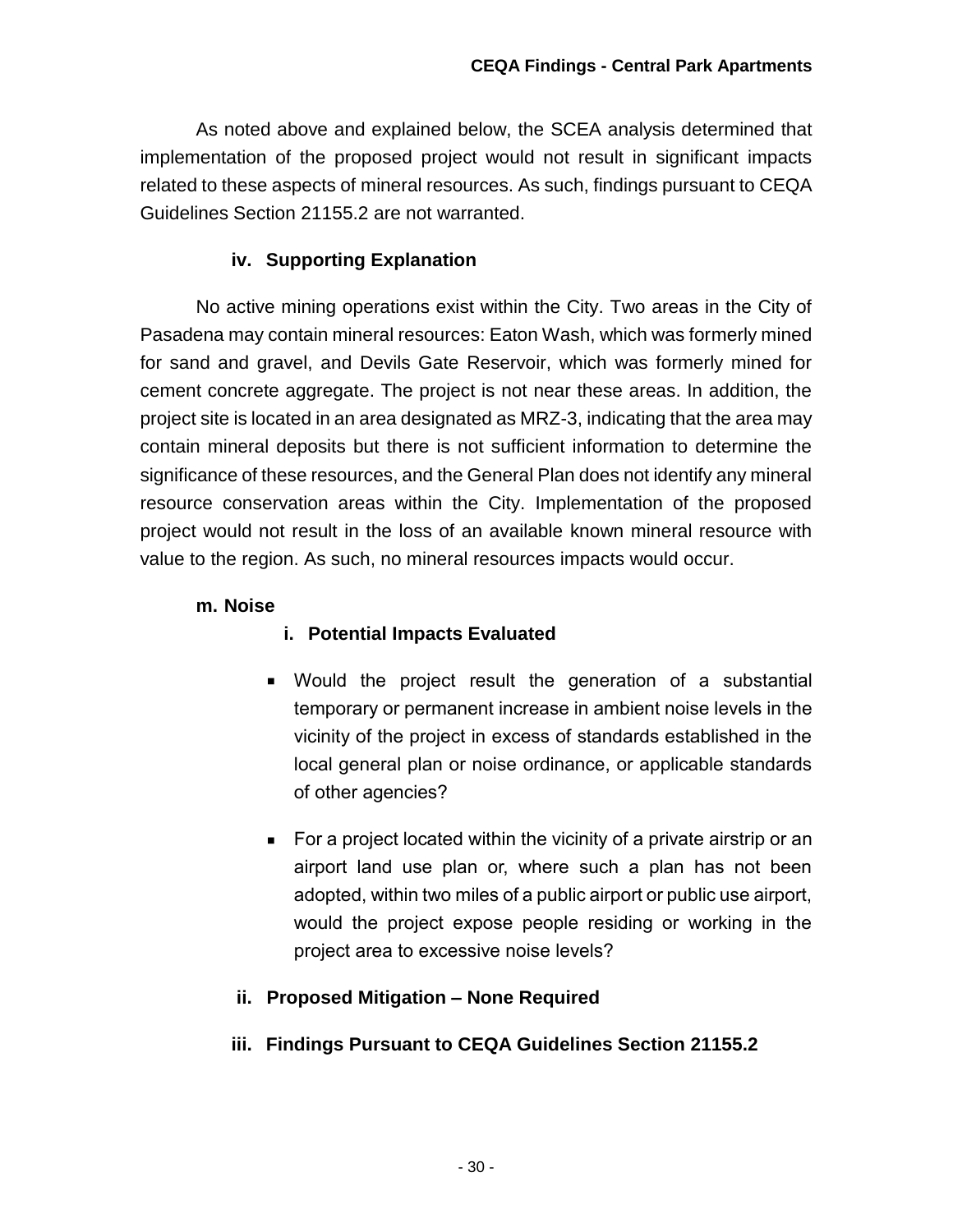As noted above and explained below, the SCEA analysis determined that implementation of the proposed project would not result in significant impacts related to these aspects of noise. As such, findings pursuant to CEQA Guidelines Section 21155.2 are not warranted.

#### **iv. Supporting Explanation**

In order to determine existing noise levels in the project site vicinity, four peak hour weekday morning 15-minute noise measurements (Leq[15] dBA) were taken on and near the project site on December 10, 2019. Based on the results of the ambient noise measurements, it was determined that transportation related noise sources are the primary contributor to the noise environment in each of the monitoring locations. On-site sources of noise consist of activities associated with the existing parking lot and residential uses. Based on measurement results summarized in Table 4.13-1 of the SCEA (p. 4.0-107), the project site experiences noise levels ranging between 68.0 and 55.8 dBA Leq.

The proposed project would introduce a new residential/commercial mixeduse development on the project site. Existing offsite noise-sensitive uses near the project site and proposed new residential uses on-site may periodically be subject to noise associated with operation of the proposed project. The proposed project would cause a noise impact if operational noise levels would exceed existing ambient noise levels by more than 5 dB at the project's property line and the property lines of nearby noise-sensitive receptors in accordance with PMC Chapter 9.36. The City of Pasadena's Transportation Data Management System shows that Dayton Street between Fair Oaks Avenue and Raymond Avenue has a traffic volume of approximately 70 vehicles during the A.M. peak hour, and 118 vehicles during the P.M. peak hour.<sup>3</sup> It takes a doubling of traffic volume to increase noise levels by 3 dB(A). The project's addition of approximately 52 A.M. peak hour trips and 73 P.M. peak hour trips would not increase in traffic volumes enough to cause a significant audible increase in traffic noise.

The Pasadena Municipal Code requires that noise generated by mechanical equipment not exceed 5 dB(A) above ambient noise levels at adjacent property lines. HVAC equipment is only anticipated to result in an increase of 3.1

 $\overline{3}$ *<sup>3</sup> City of Pasadena, Transportation Data Management System. Available at: [https://pasadena.ms2soft.com/tcds/tsearch.asp?loc =Pasadena&mod=.](https://pasadena.ms2soft.com/tcds/tsearch.asp?loc%20=Pasadena&mod=.)*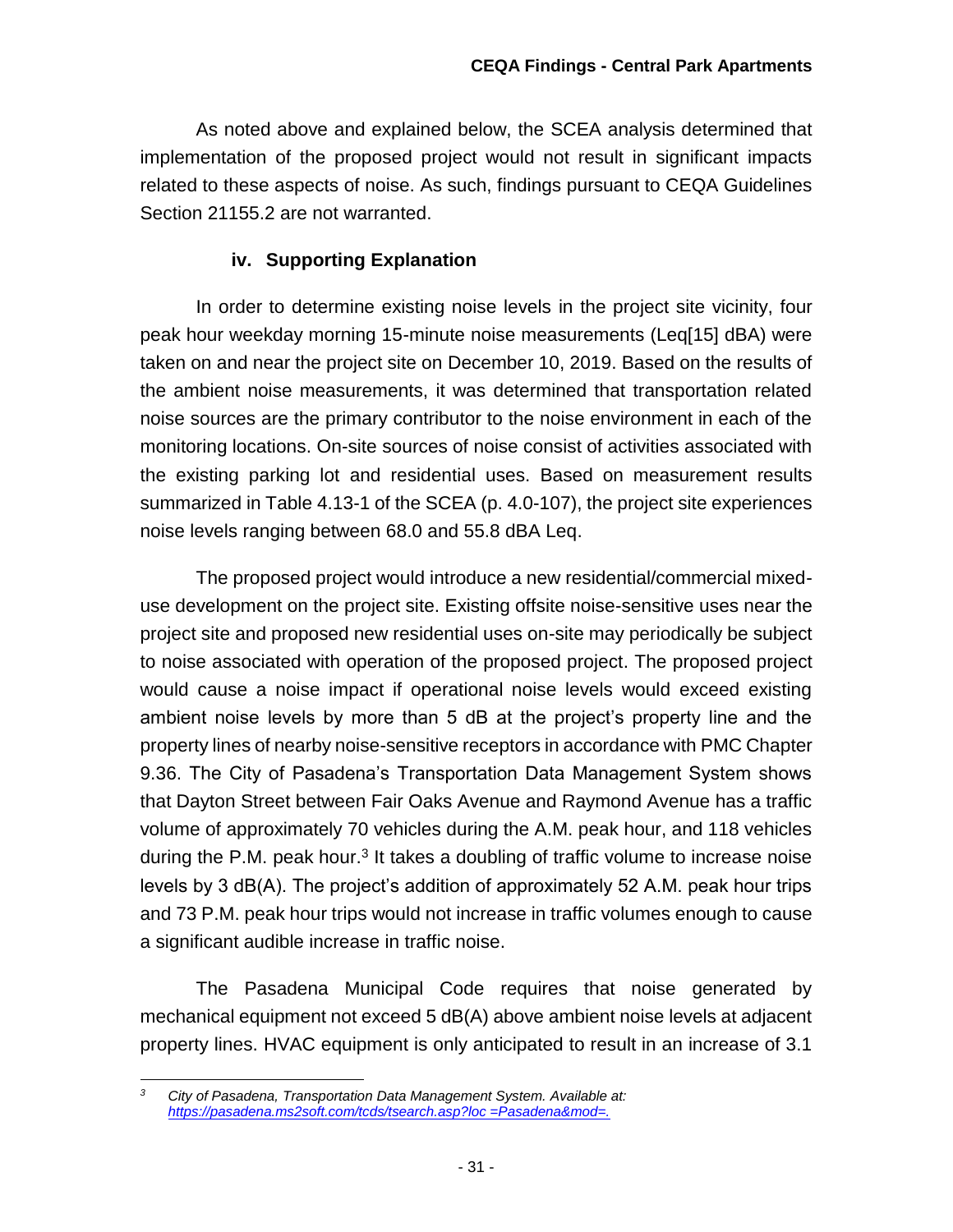dB(A). This is below the Pasadena Municipal Code threshold of a 5 dB(A) increase in ambient noise levels. Therefore, on-site HVAC noise would result in a less than significant impact.

Parking noise typically generates noise levels of approximately 60 dB(A) at 50 feet. Parking from the project would occur in subterranean parking. However, as cars enter the subterranean parking from within the project site, noise generated from parking related impacts may occur at nearby receptors. At approximately 60 feet from the subterranean parking entrance, there would be an increase of approximately 4.5 dB(A) when vehicles enter the parking levels of the project and receptors are exposed to parking noise. This is below the Pasadena Municipal Code recommended threshold of a 5 dB(A) increase in ambient noise levels. Therefore, parking noise would result in a less than significant impact.

Project construction (i.e., demolition, site preparation, grading, building construction, paving, and architectural coating) would be required to comply with PMC Section 9.36.070, which limits the permitted hours for construction activity to be between 7:00 AM and 7:00 PM during the weekday and between 8:00 AM and 5:00 PM on Saturdays. Therefore, construction noise would not impact nearby residential receptors or medical office patients during recognized hours of sleep. However, according to PMC Section 9.26.080, the operation of powered construction equipment is prohibited if such equipment emits noise at a level in excess of 85 dBA when measured within a radius of 100 feet from the source. As shown in Table 4.13-2, construction would increase ambient noise levels to up to approximately 83.6 dBA Leq at 100 feet from the source, which is less than the 85 dBA maximum allowed under PMC Section 9.36.070. Construction noise impacts would be temporary and less than significant. (SCEA, p. 4.0-108)

The project site is not located within an airport land use plan or within two miles of a public airport or public use airport. The nearest airports are the El Monte Airport and the Hollywood Burbank Airport (formerly the Bob Hope Airport), which are located approximately 5.4 miles east and 12 miles northwest of the project site, respectively. Therefore, noise impacts related to airports would not occur.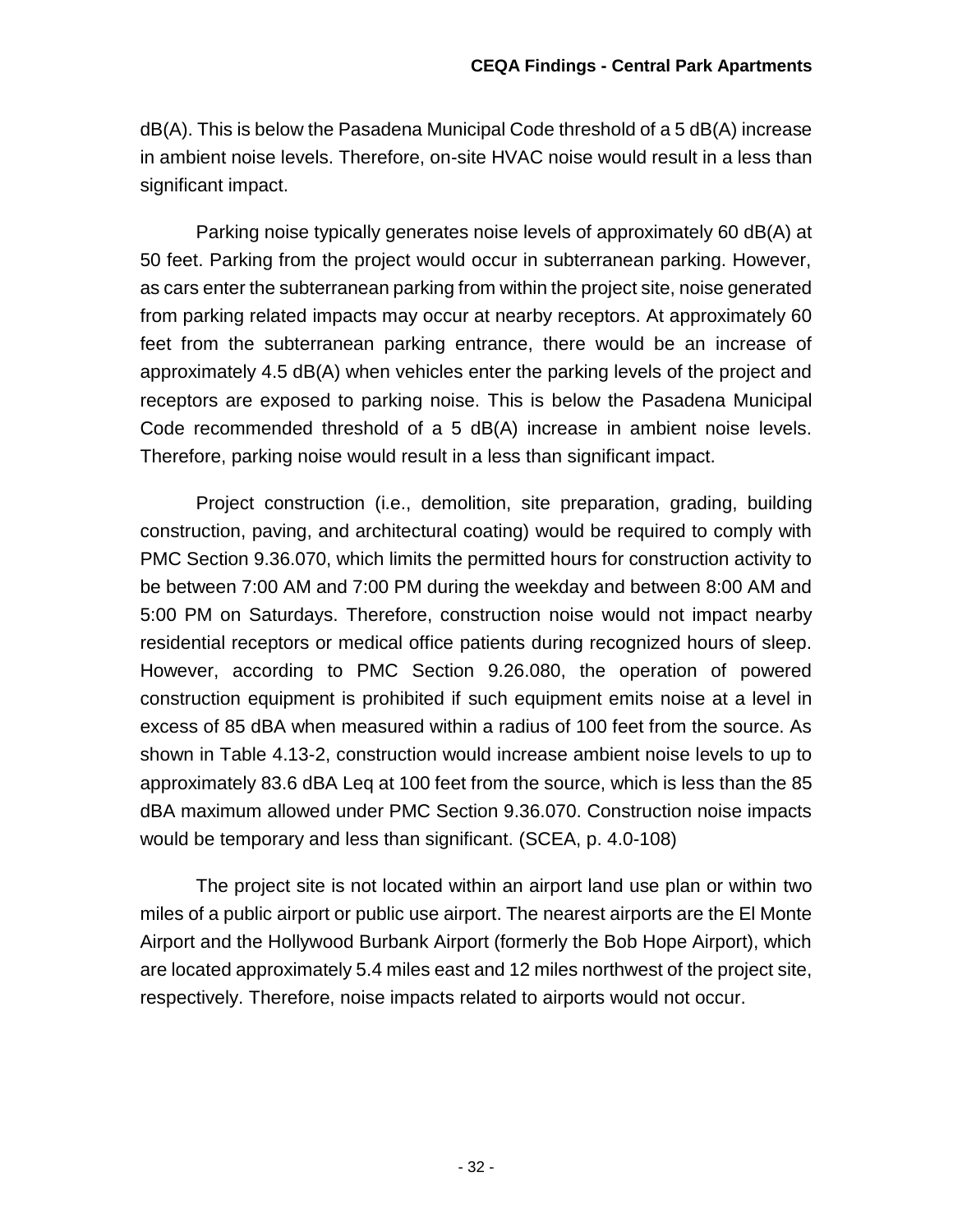#### **n. Population and Housing**

## **i. Potential Impacts Evaluated**

- Would the project induce substantial population growth in an area, either directly (for example, by proposing new homes and businesses) or indirectly (for example, through extension of roads or other infrastructure)?
- Would the project displace substantial amounts of existing housing, necessitating the construction of replacement housing elsewhere?

## **ii. Proposed Mitigation – None Required**

## **iii. Findings Pursuant to CEQA Guidelines Section 21155.2**

As noted above and explained below, the SCEA analysis determined that implementation of the proposed project would not result in significant impacts related to population and housing. As such, findings pursuant to CEQA Guidelines Section 21155.2 are not warranted.

## **iv. Supporting Explanation**

Based on the community's current household demographics (e.g., an average of 2.5 persons per household for the City of Pasadena), the construction of 88 dwelling units would result in an increase in up to approximately 220 net permanent residents in the City of Pasadena. The proposed increase in housing units and population would be consistent with the SCAG forecast of 8,800 additional households and approximately 13,400 persons in the City of Pasadena between 2016 and 2045. The operational-related population growth impacts would be within SCAG's regional projections and therefore population growth generated from operation of the proposed project would be less than significant.

Further, the Land Use Element of the Central District Specific Plan Area stipulates a development capacity of 4,272 residential units and 2,112,000 SF of commercial development. The proposed project involves development of 88 residential units and 11,400 SF of supporting commercial use. Therefore, development included under the proposed project would be consistent with the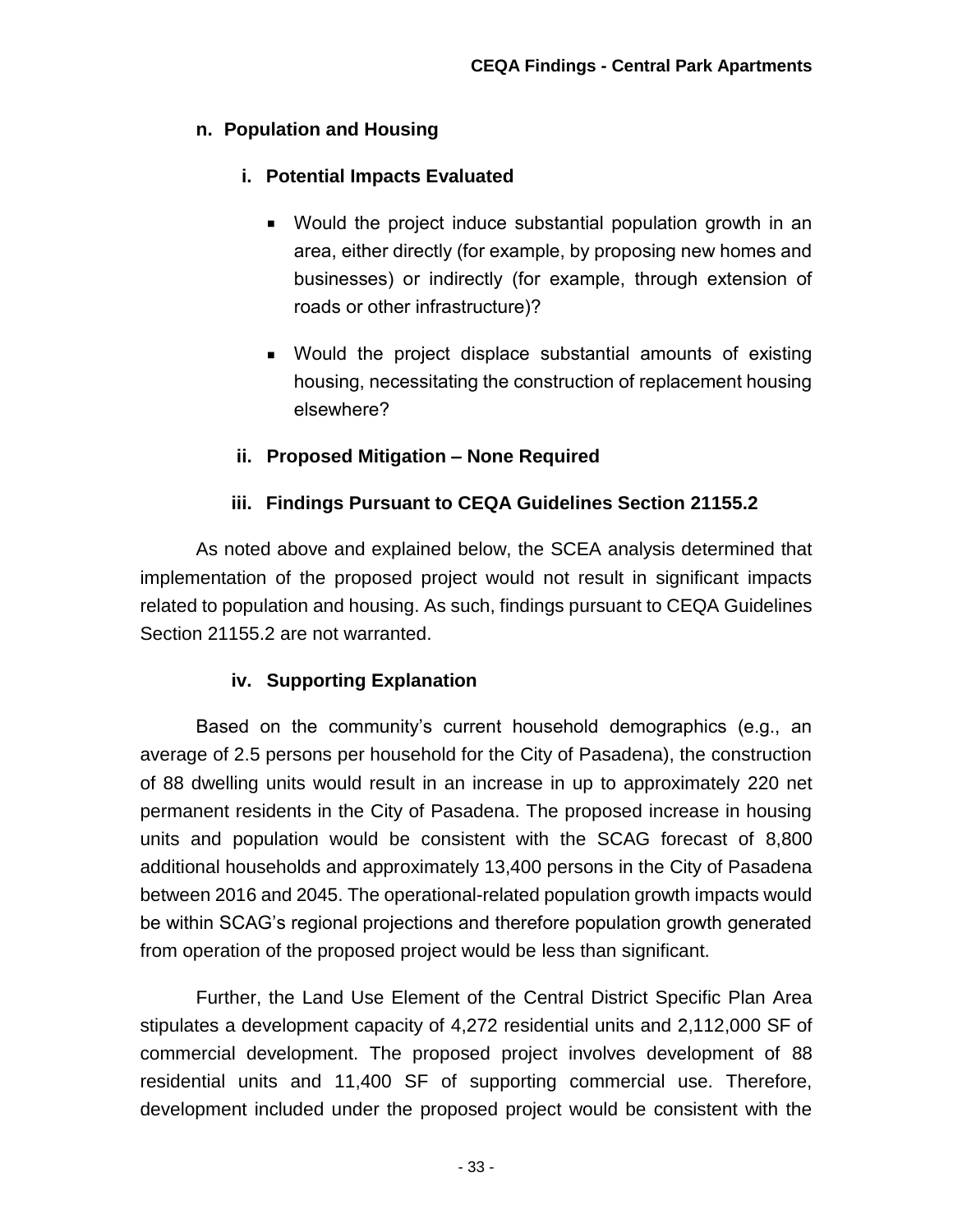development capacities established for the Central District Specific Plan Area and impacts to population growth would be less than significant.

The project site is occupied by a surface parking lot, so no displacement of existing housing would occur with the development of the proposed project, and no impact would occur.

## **o. Public Services**

## **i. Potential Impacts Evaluated**

- Would the project result in substantial adverse physical impacts associated with the provision of new or physically altered governmental facilities, or the need for new or physically altered governmental facilities, the construction of which could cause significant environmental impacts, in order to maintain acceptable service ratios, response times or other performance objectives for any of the public services:
	- Fire protection
	- Police protection
	- Schools
	- **Parks**
	- **Libraries**

## **ii. Proposed Mitigation – None Required**

## **iii. Findings Pursuant to CEQA Guidelines Section 21155.2**

As noted above and explained below, the SCEA analysis determined that implementation of the proposed project would not result in significant impacts related to public services. As such, findings pursuant to CEQA Guidelines Section 21155.2 are not warranted.

## **iv. Supporting Explanation**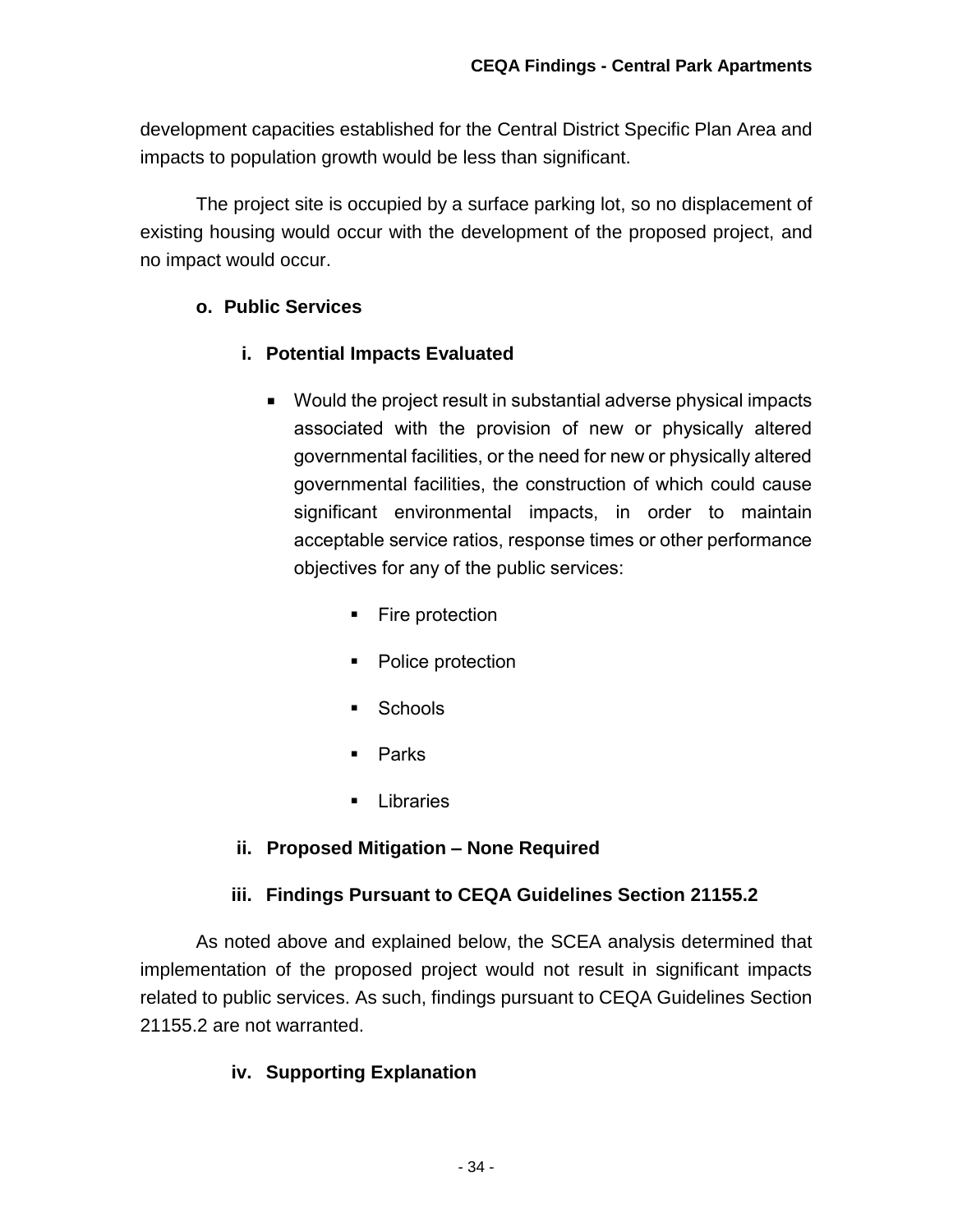The proposed project would not result in the need for additional new or altered fire protection services and would not alter acceptable service ratios or response times. The proposed project consists of 84 residential units, 4 work/live units, and approximately 6,200 square feet of restaurant and commercial space, which could increase the demand on the Pasadena Fire Department. However, the project itself is not large enough to require the development of additional Fire Department facilities. Nor does the project require alteration of any facilities (including the fire station almost directly across the street from the project). Therefore, the proposed project would not significantly impact fire protection services.

The proposed project would not result in the need for additional new or altered police protection services and would not alter acceptable service ratios or response times. The proposed project consists of 84 residential units, 4 work/live units, and approximately 6,200 square feet of restaurant and commercial space, which could increase the demand on the Pasadena Police Department. However, the project itself is not large enough to require the development of additional Police facilities. Therefore, the proposed project would not significantly impact police protection services.

The City of Pasadena collects a Pasadena Unified School District (PUSD) Construction tax on all new construction. A fee is collected by the City's Building Official for PSUD on each residential unit constructed, as well as a fee for nonresidential development. Payment of this fee mitigates any impacts on schools.

The project is located approximately 50 feet from the nearest park, (Central Park). According to the City's park impact fee nexus study prepared in 2004, for every 1,000 residents the City as a whole has 2.17 acres of developed parkland and 1.49 acres of open space parkland, for a total of 3.66 acres of park and open space per 1,000 residents.

For each new residential unit there is a "Residential Impact Fee" charged in accordance with Pasadena Municipal Code Section 4.17.050 for parkland acquisition, capital improvements and maintenance. If affordable housing is built on the site, as in the proposed project, the residential impact fee is \$ 13,735.49 per studio to \$25,424.99 for a five or more-bedroom unit, or \$ 1,016.85 per unit for affordable housing units. Payment of this fee mitigates any project impact on parks.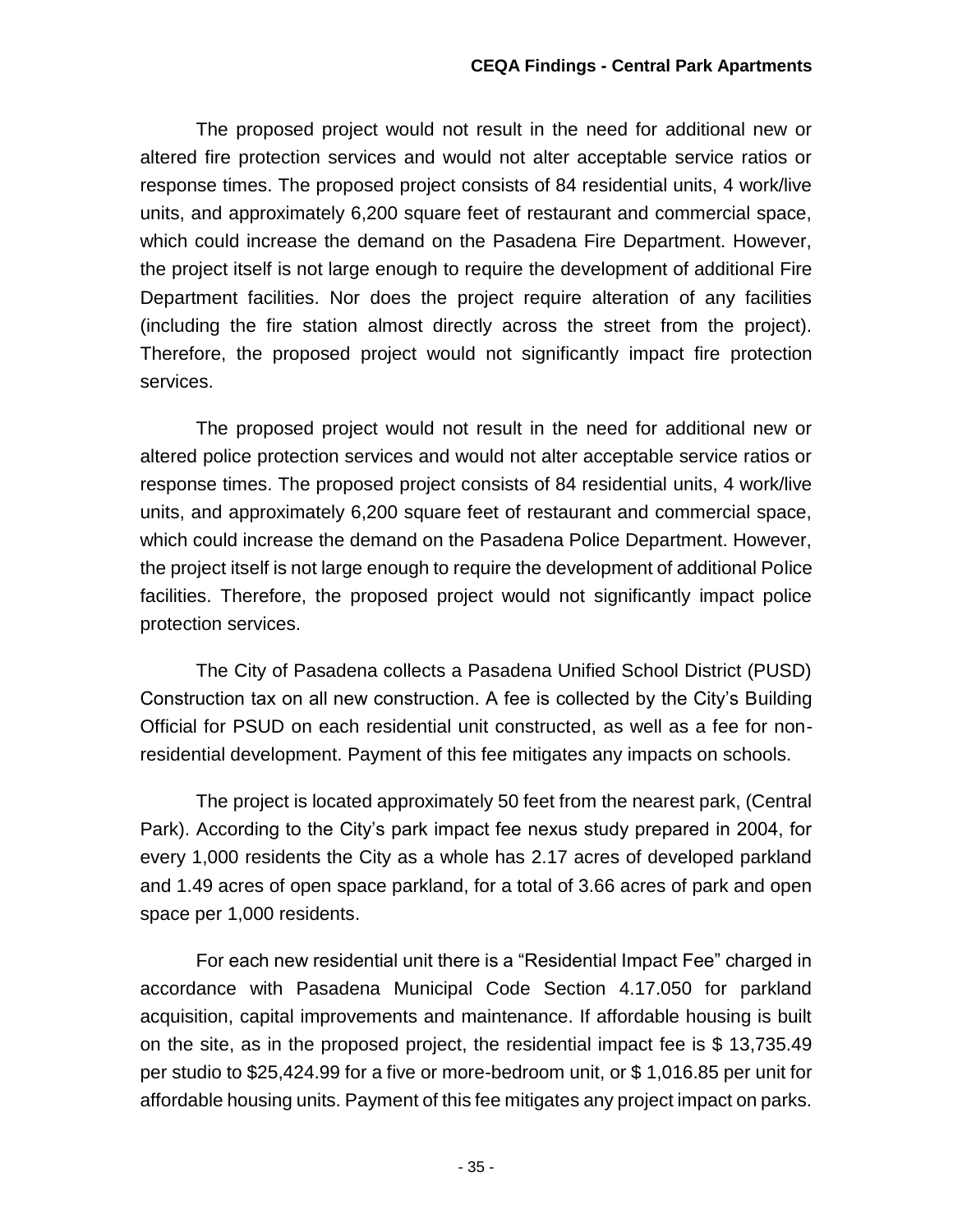The project is located approximately 0.50 miles from the nearest branch library (Pasadena Public Library – Central Branch). The City as a whole is well served by its Public Information (library) System; and the project would not significantly impact library services and no new or expanded library facilities would be needed.

#### **p. Recreation**

#### **i. Potential Impacts Evaluated**

- Would the project increase the use of existing neighborhood and regional parks or other recreational facilities such that substantial physical deterioration of the facility would occur or be accelerated?
- Does the project include recreational facilities or require the construction or expansion of recreational facilities which might have an adverse physical effect on the environment?

#### **ii. Proposed Mitigation – None Required**

## **iii. Findings Pursuant to CEQA Guidelines Section 21155.2**

As noted above and explained below, the SCEA analysis determined that implementation of the proposed project would not result in significant impacts related to recreation. As such, findings pursuant to CEQA Guidelines Section 21155.2 are not warranted.

#### **iv. Supporting Explanation**

The project is located approximately 50 feet from the nearest park, Central Park. The proposed project is expected to generate 213 residents and would result in a proportional increase in the use of neighborhood and regional parks. However, in accordance with Ordinance No. 6252, the City collects a park impact fee for each residential unit constructed and on each residential addition over 400 sq. ft. in size. These fees are used to fund land acquisition and capital improvements. The project itself would not lead to substantial physical deterioration of any recreational facilities, and would have no related significant impacts.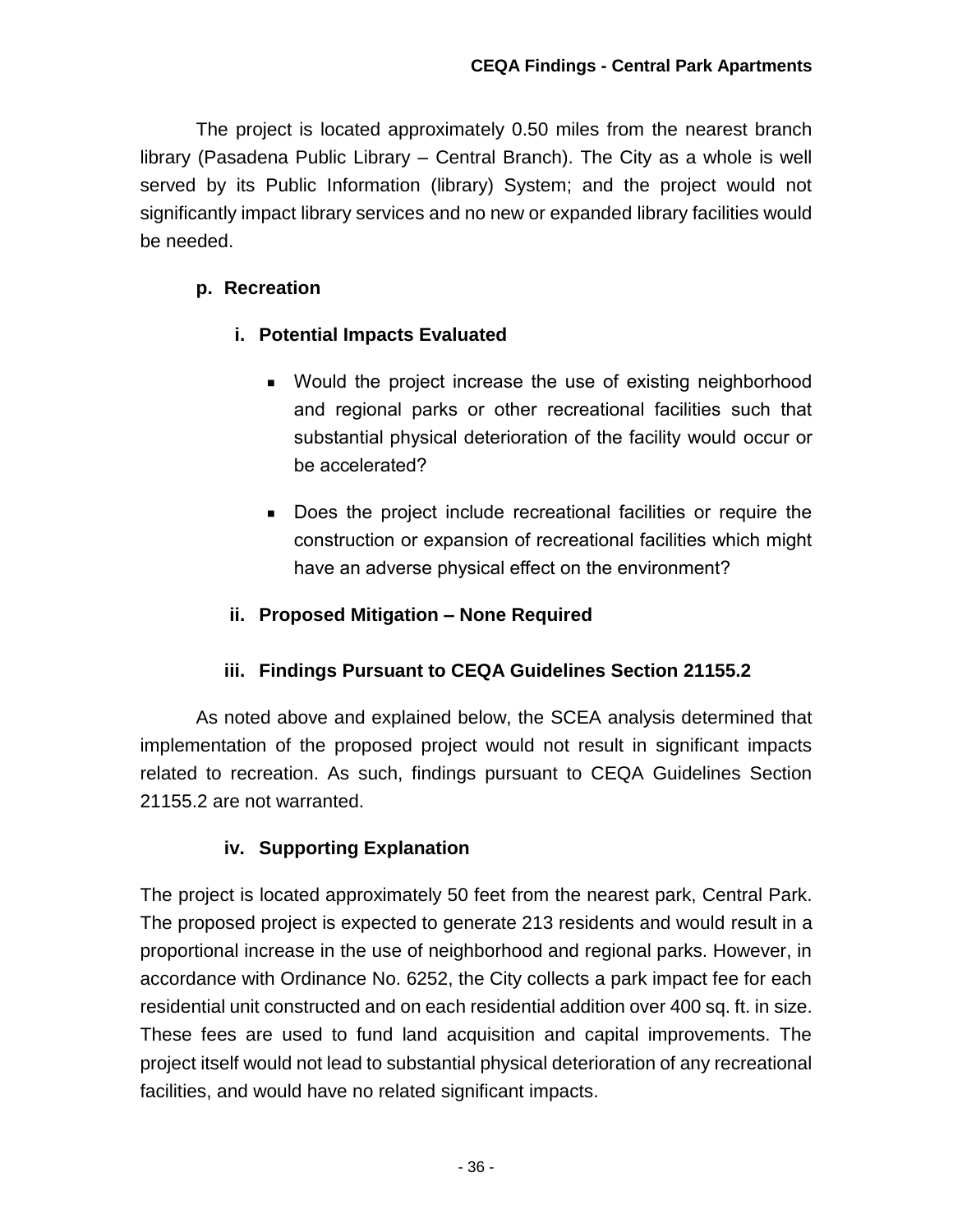## **q. Transportation**

## **i. Potential Impacts Evaluated**

- Would the project conflict with a program plan, ordinance or policy addressing the circulation system, including transit, roadway, bicycle and pedestrian facilities?
- Would the project conflict or be inconsistent with CEQA Guidelines section 15064.3, subdivision (b)?
- Would the project substantially increase hazards due to a design feature (e.g., sharp curves or dangerous intersections) or incompatible use (e.g., farm equipment)?
- Would the project result in inadequate emergency access?

## **ii. Proposed Mitigation – None Required**

## **iii. Findings Pursuant to CEQA Guidelines Section 21155.2**

As noted above and explained below, the SCEA analysis determined that implementation of the proposed project would not result in significant impacts related to transportation. As such, findings pursuant to CEQA Guidelines Section 21155.2 are not warranted.

## **iv. Supporting Explanation**

On November 2014, the City of Pasadena City Council adopted a resolution to replace the City's transportation performance measures with five new Transportation Performance Measures and new thresholds of significance to determine transportation and traffic impacts under CEQA. The new performance measures and CEQA thresholds are consistent with the City's adopted General Plan and Senate Bill 743 and include vehicle miles traveled (VMT) per capita, vehicle trips (VT) per capita, proximity and quality of the bicycle network, proximity and quality of the transit network, and pedestrian accessibility. The new measures support the City's vision of creating a community where people can circulate without cars, which relies upon an integrated multimodal transportation system that provides choices and accessibility for everyone in the City.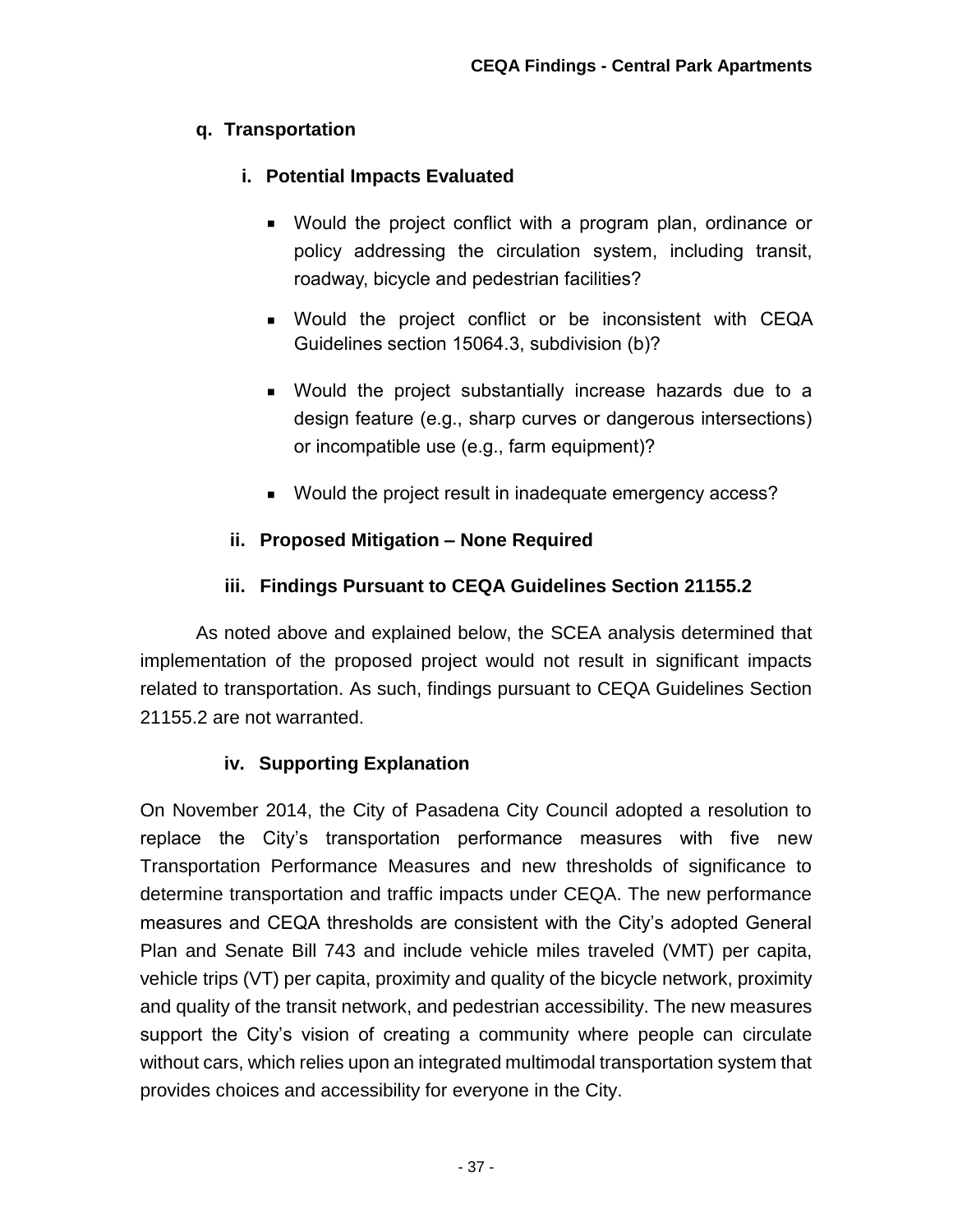The City established Transportation Impact Analysis Current Practice & Guidelines to implement the transportation performance measures and CEQA thresholds. These guidelines identify projects with 50 or more residential units and/or 50,000 square feet or more of nonresidential use as having communitywide significance and must consider the City's CEQA thresholds. As a result, the project was required to undergo a transportation analysis to determine whether the project would exceed the transportation review thresholds described above. The Travel Demand Forecasting Model calculation results for the proposed project determined that the project would not cause a significant impact to any of the metrics as outlined in the City's Traffic Transportation Impact Analysis Current Practice and Guidelines. The transportation analysis also concluded that the project would not cause a decrease in the percentage of existing citywide service population within a quarter mile of Level 1 and 2 transit or bike facilities. Furthermore, the analysis also concluded that the project would not decrease the Citywide Pedestrian Accessibility Score.

Additionally, the proposed project lies within 0.25 miles of the Del Mar L Line (formerly known as the Gold Line) Metro Station and encourages bike use through providing end-of-trip bicycle storage. Therefore, the project will not conflict with a program plan, ordinance, or policy addressing the circulation system and will encourage the use of alternative modes of transportation.

Section 15064.3(b)(1) of the *State CEQA Guidelines* refers to evaluating transportation impacts using vehicle miles traveled (VMT) for land use projects. The City's *Transportation Impact Analysis Current Practice & Guidelines* were prepared to reflect this requirement. The CEQA transportation analysis (included as Appendix G) utilized a CEQA threshold of an increase of the existing Citywide VMT per capita of 22.6. The analysis concluded an incremental change (existing plus project) of 16.2, which is below the significant impact cap.

The project has been evaluated by the Pasadena Department of Transportation (PasDOT) and its impact on circulation due to the proposed use and its design has been found not to be hazardous to traffic circulation either within the project or in the vicinity of the project. In addition, the project's circulation design meets the City's engineering standards. Therefore, the proposed project would not increase hazards due to a design feature or incompatible use, and would have no associated impacts.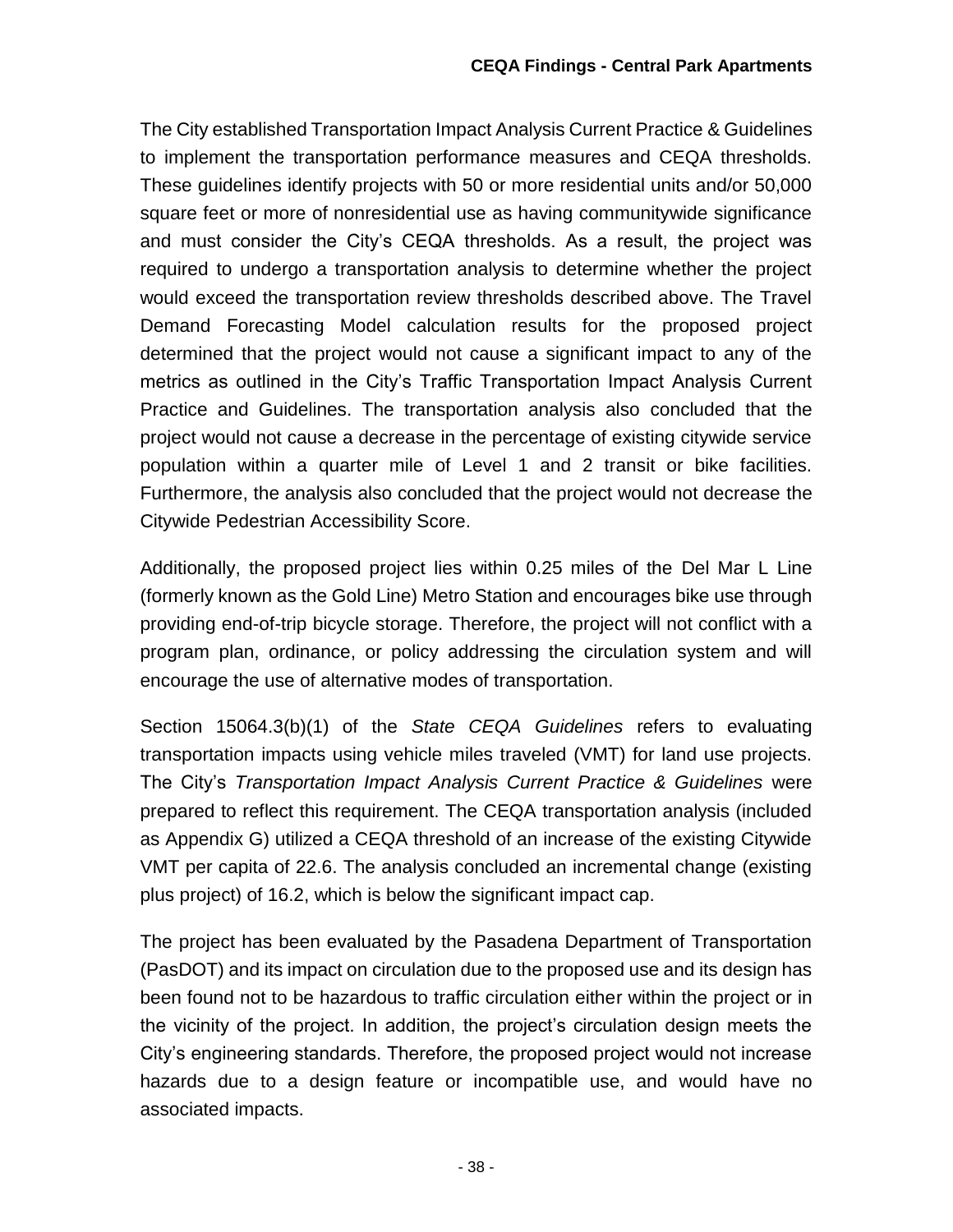The ingress and egress for the site have been evaluated by the PasDOT and found to be adequate for emergency access or access to nearby uses. The project does not involve the elimination of a through-route, does not involve the narrowing of a roadway, and all proposed roadways, access roads and drive lanes meet the Pasadena Fire Department's access standards.

The project must comply with all State and local Building, Fire and Safety Codes and plans are subject to review and approval by the Public Works and the Transportation Departments, and the Building Division and Fire Department. Therefore, there would be no significant impacts related to inadequate emergency access.

## **r. Utilities and Service Systems**

#### **i. Potential Impacts Evaluated**

- Would the project require or result in the construction of new water or wastewater treatment facilities or expansion of existing facilities, the construction of which could cause significant environmental effects?
- Would the project have sufficient water supplies available to serve the project from existing entitlements and resources, or are new or expanded entitlements needed?
- Would the project result in a determination by the wastewater treatment provider which serves or may serve the project that it has adequate capacity to serve the project's projected demand in addition to the provider's existing commitments?
- Would the project generate solid waste in excess of State or local standards, or in excess of the capacity of local infrastructure, or otherwise impair the attainment of solid waste reduction goals?
- Would the project comply with federal, state, and local statutes and regulations related to solid waste?

#### **ii. Proposed Mitigation – None Required**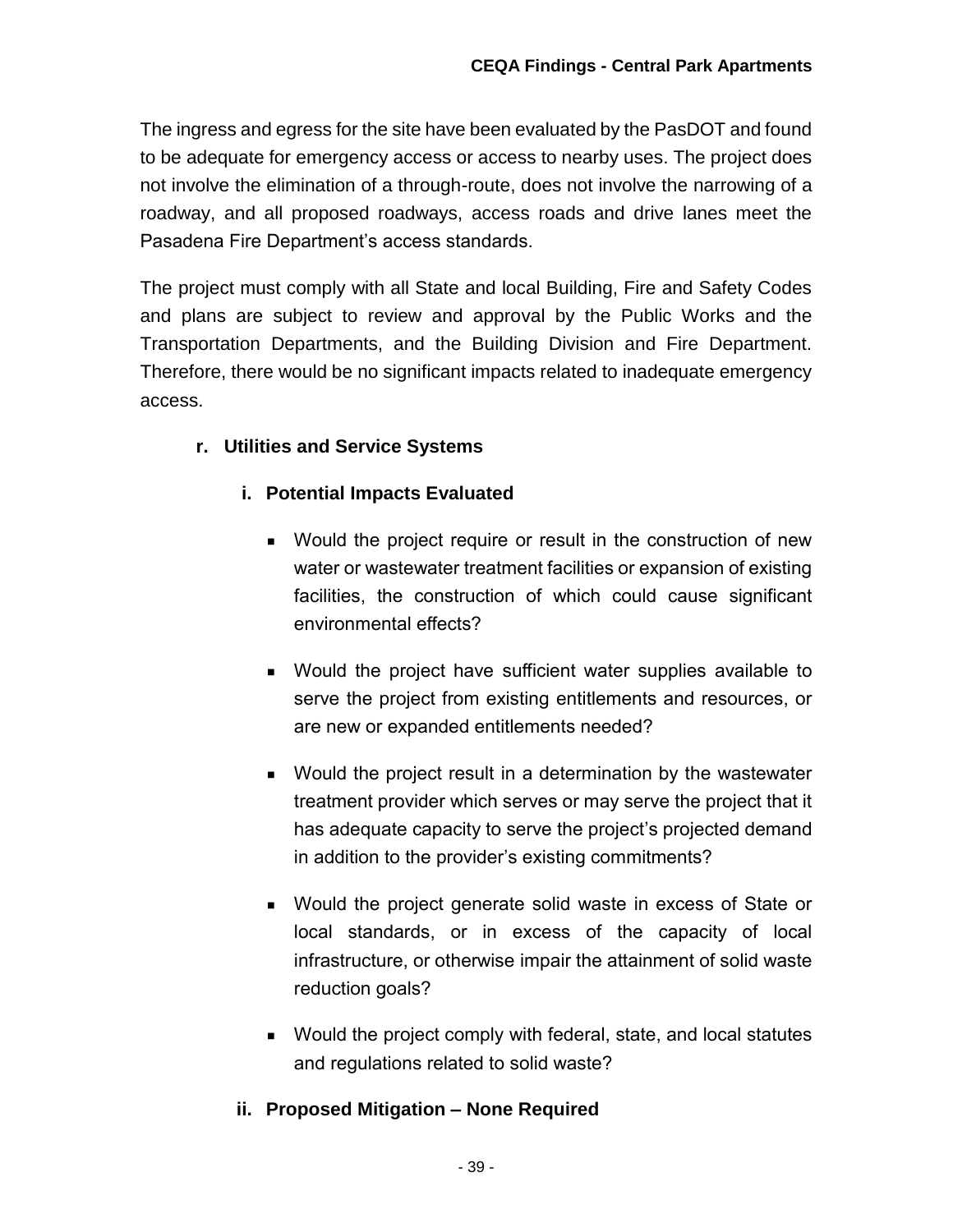#### **iii. Findings Pursuant to CEQA Guidelines Section 21155.2**

As noted above and explained below, the SCEA analysis determined that implementation of the proposed project would not result in significant impacts related to utilities and service systems. As such, findings pursuant to CEQA Guidelines Section 21155.2 are not warranted.

#### **iv. Supporting Explanation**

The proposed project consists of 84 residential units, 4 work/live units, and 6,200 square feet of residential and commercial space, and as a result, would increase the demand for water and wastewater service.

The City's Department of Public Works, Engineering Division maintains the local sewer system. Flows from the local system are currently carried to the trunk sewers operated by the Los Angeles County Sanitation District. An existing 18-inch vitrified clay pipe sewer main is located in Fair Oaks Avenue.

Under normal operation the proposed project would generate approximately 18,886 gallons of wastewater per day, while the proposed project would use approximately 24,261 gallons of water per day. No existing sewer deficiencies were identified in the City's Master Sewer Plan. In addition, no deficiencies have been identified in the County Sanitation Districts' collection and treatment facilities serving the City. Wastewater is currently treated at the Whittier Narrows Reclamation Plant, San Jose Creek Water Reclamation Plant, and the Los Coyotes Water Reclamation Plant. The design capacities of these facilities are based on regional growth forecasts adopted by SCAG. All expansions of the District's facilities must be sized in a manner consistent with SCAG's regional growth forecast. As previously discussed, the proposed project is consistent with the City's General Plan land use designation, which forms the basis of SCAG's regional forecast. As Los Angeles County Sanitation District 16 treats the City's wastewater, the proposed project would be subject to a sewer connection fee when the project is hooked up to a sewer line. Connection of the main sewer lines would occur during construction and would not result in environmental impacts beyond those analyzed in the SCEA.

As previously stated, the proposed project would generate the need for approximately 24,261 gallons of water per day. The proposed project would be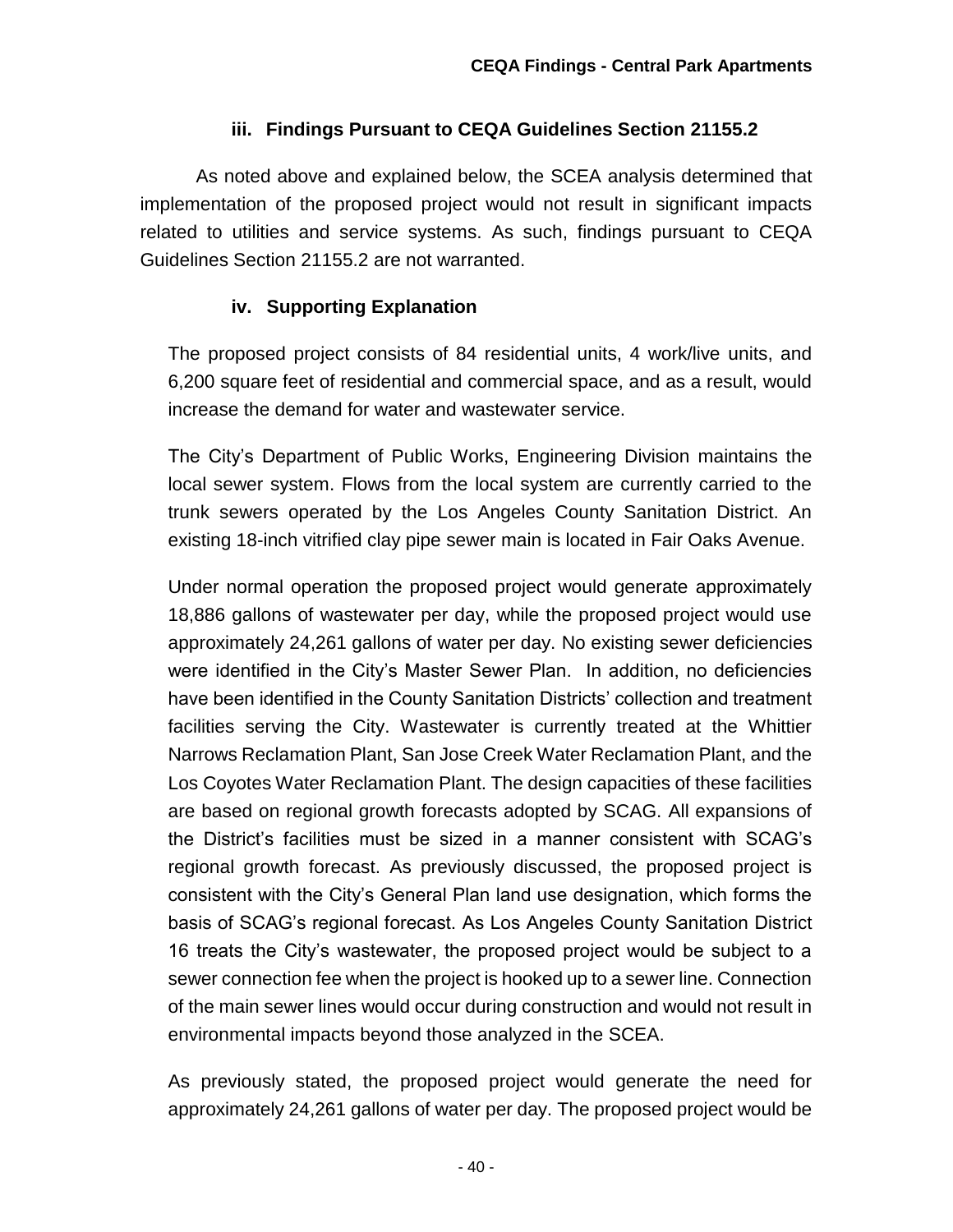subject to several PMC requirements designed to reduce water consumption. In conformance with the California Green Building Program (CALGreen), the City has adopted an amended California Green Building standards Code (PMC 14.04.500) for all new construction and tenant improvements. In conformance with this Ordinance, the project would be designed to meet the California Green Building Standards Code Tier 2 Requirements (PMC 14.04.504, Section 307.2). In addition to the mandatory measures of Tier 2, compliance with specific prerequisites and as many additional elective measures to achieve an equivalent 50 LEED points is also required to achieve Tier 2 status (PMC 14.04.558), which would reduce water use through various water conservation measures. Furthermore, the proposed project would be subject to the Water Waste Prohibitions and Water Supply Shortage Plans Ordinance (PMC 13.10), which imposes mandatory water conservation measures during Level 1 (least restrictive) through Level 4 (most restrictive) water supply shortages; the Water Efficient Landscaping Ordinance (PMC 13.22); and Landscaping Ordinance (PMC 17.44); to further reduce water demand and any corresponding requirement for new water facilities. In addition, since the proposed project is consistent with the General Plan designation for the project site, the growth associated with the project has already been accounted for in PWP's latest Urban Water Management Plan. Further, more than 75 percent of planting material utilized in this project is identified by WUCOLS (Water Use Classification of Landscape Species) as needing "Low" or "Very Low" amounts of irrigation water, indicating that an overwhelming majority of plants will be drought tolerant. The project would use a drip irrigation system with a weatherbased irrigation controller. (Refer to the CAP Consistency Checklist Supporting Docs, p. 8-9 (Landscape Plan - Ground Floor Tree Locations, Landscape Plan - Ground Floor Planting Locations) for additional information about landscape and irrigation systems, included in Appendix D of the SCEA.) Therefore, the proposed project is not expected to exceed PWP's available supplies, and impacts would be less than significant.

No deficiencies have been identified for the water mains and treatment facilities that currently serve the project area. In addition, as a priority project for the City's Water System identified in the current Capital Improvement Program, new and replacement water distribution mains would be installed at various locations throughout the City, which would be funded, in part, by development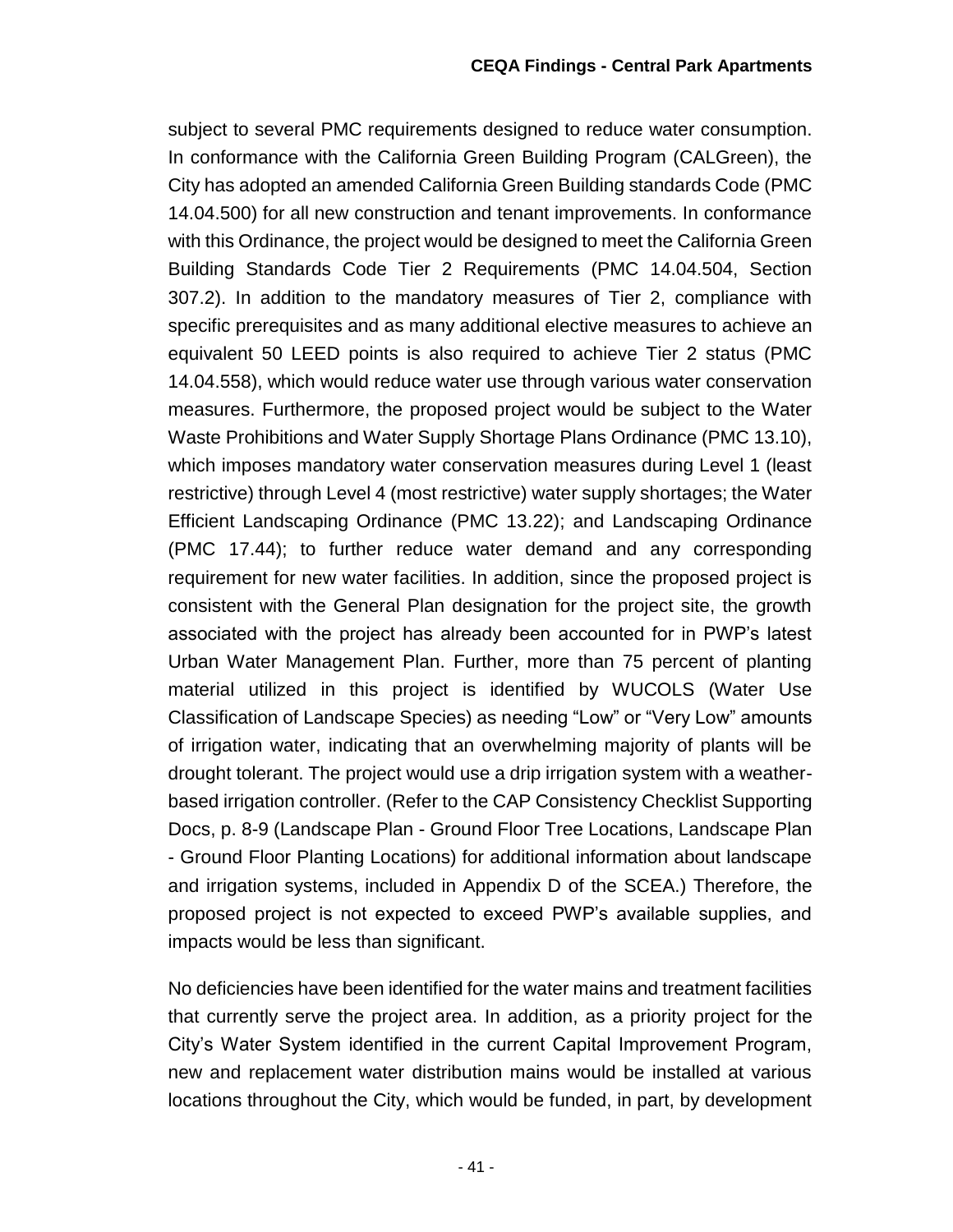fees. The proposed project would also be required to pay fees to connect to the existing water mains available to serve the site. Overall, as existing wastewater and water facilities are available to serve the proposed project and no new wastewater or water treatment facilities or expansion of existing facilities would be required.

Project water would be provided by PWP. Based on known present uses of the site for surface parking, it is reasonably and conservatively assumed that minimal water uses currently occur on the Project Site. Therefore, implementation of the proposed project would introduce new water use requirements to the site, and would increase the amount of water delivered to the Project Site by PWP. However, land uses associated with the proposed project are consistent with land uses anticipated in the current Urban Water Management Plan (UWMP) for this area of Pasadena. As such, the proposed project would introduce water usage rates consistent with land uses anticipated in the UWMP and associated water supply planning documents for the area.

Further, during periods of drought, this project would be required to comply with the City's Water Shortage Procedures Ordinance, which reduces monthly water consumption to 90 percent of the expected consumption for this type of land use. According to the Water Division of the Pasadena Water and Power Department, there are sufficient water supplies available to serve the project from existing entitlements and resources.

The proposed project under normal operation would generate approximately 18,725 gallons of wastewater per day.4 However, the proposed increase to wastewater service demand is negligible in comparison to the existing service area of the wastewater service purveyor. Wastewater from the City is currently treated by the County Sanitation Districts' Whittier Narrows Reclamation Plant, San Jose Creek Water Reclamation Plant, and the Los Coyotes Water Reclamation Plant. No deficiencies have been identified in these wastewater treatment facilities. Furthermore, the proposed project would be subject to a County Sanitation Districts' sewer connection fee when the project is hooked up to a sewer line. In order to cover current and future infrastructure costs for sewer facilities located in the City, the proposed project may also be subject to

 $\ddot{\phantom{a}}$ Calculated as 80 percent of anticipated water usage minus water used for landscaping and in the parking structure.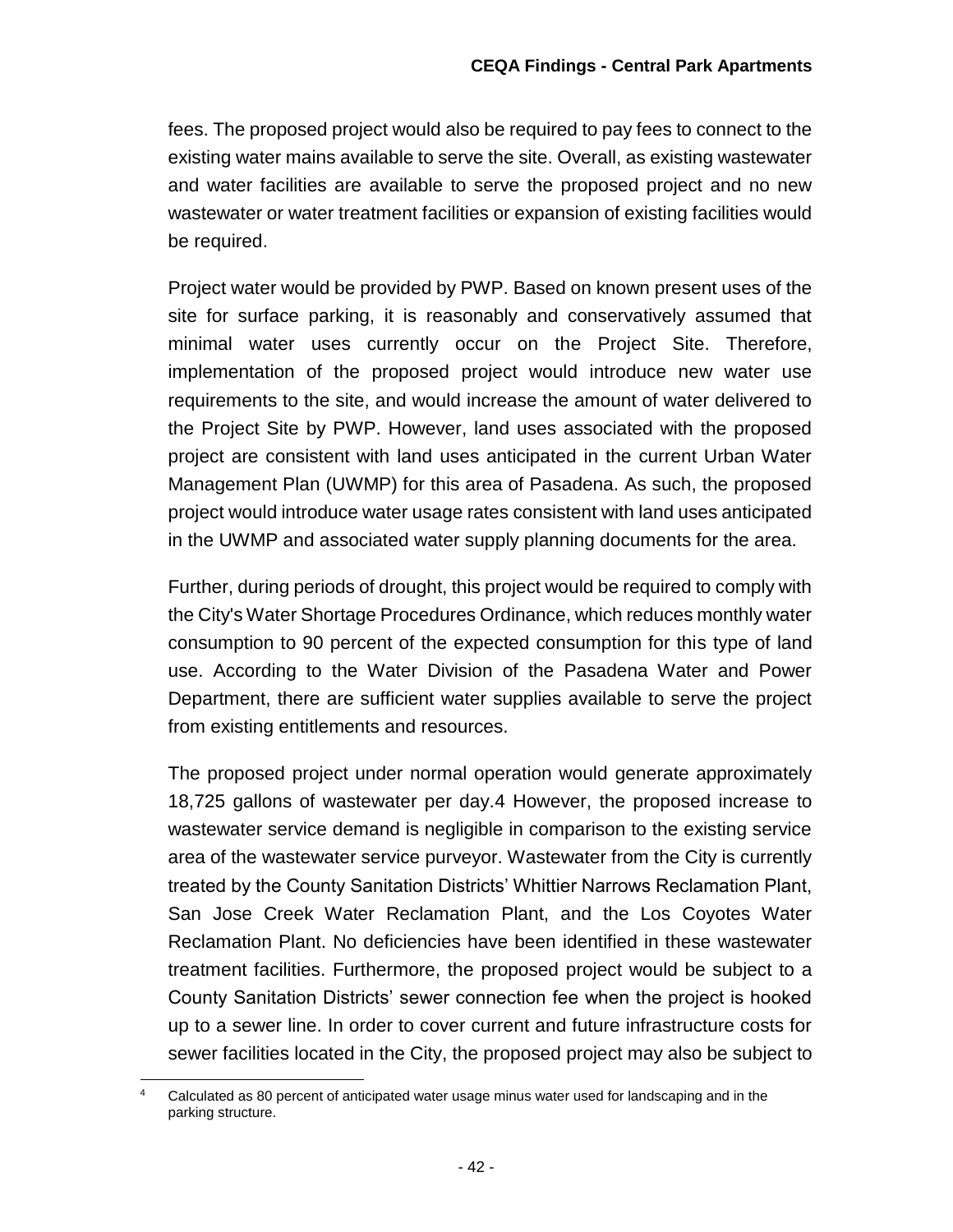a Sewer Facility Fee Charge as specified under PMC 4.53, if it is determined that there is an increase in the average daily flow compared to existing conditions.

The project can be served by a landfill with sufficient permitted capacity to accommodate the project's solid waste disposal needs. The City of Pasadena is served primarily by Scholl Canyon landfill, which is permitted through 2030. The Scholl Canyon Landfill has a maximum daily capacity of 3,400 tons and a total remaining capacity of 9,900,000 cubic yards (CalRecycle 2020).

Waste generated at the project site would be required to comply with AB 939. Passed in 1989, this regulation requires every city in California to divert at least 50 percent of its annual waste by the year 2000. The City of Pasadena has 37 solid waste diversion programs, including composting, household hazardous waste, public education programs, recycling, source reduction, and special waste materials such as tires and concrete/asphalt/rubble (CalRecycle 2013), including the City's Pay-As-You-Throw program that offers reduced costs for households that recycle more and throw away less mixed waste. For 2010, the State estimated that Pasadena generated as a whole 584,840 tons of waste. Of this total, 152,881 tons were disposed in a landfill and 431,959 tons were diverted, yielding a diversion rate of just over 73 percent for Pasadena. Further, the City has adopted the Zero Waste Strategic Plan that provides a philosophy and design framework that promotes reuse, recycling, and conservation programs, and emphasizes sustainability by considering the entire life-cycle of products, processes, and systems (City of Pasadena 2014). The Plan aims to get the City as close as possible to zero waste by 2040. Additionally, in accordance with the Construction and Demolition Ordinance (Chapter 8.62 of the Pasadena Municipal Code, the applicant must submit a Construction Waste Management Plan to reduce construction waste.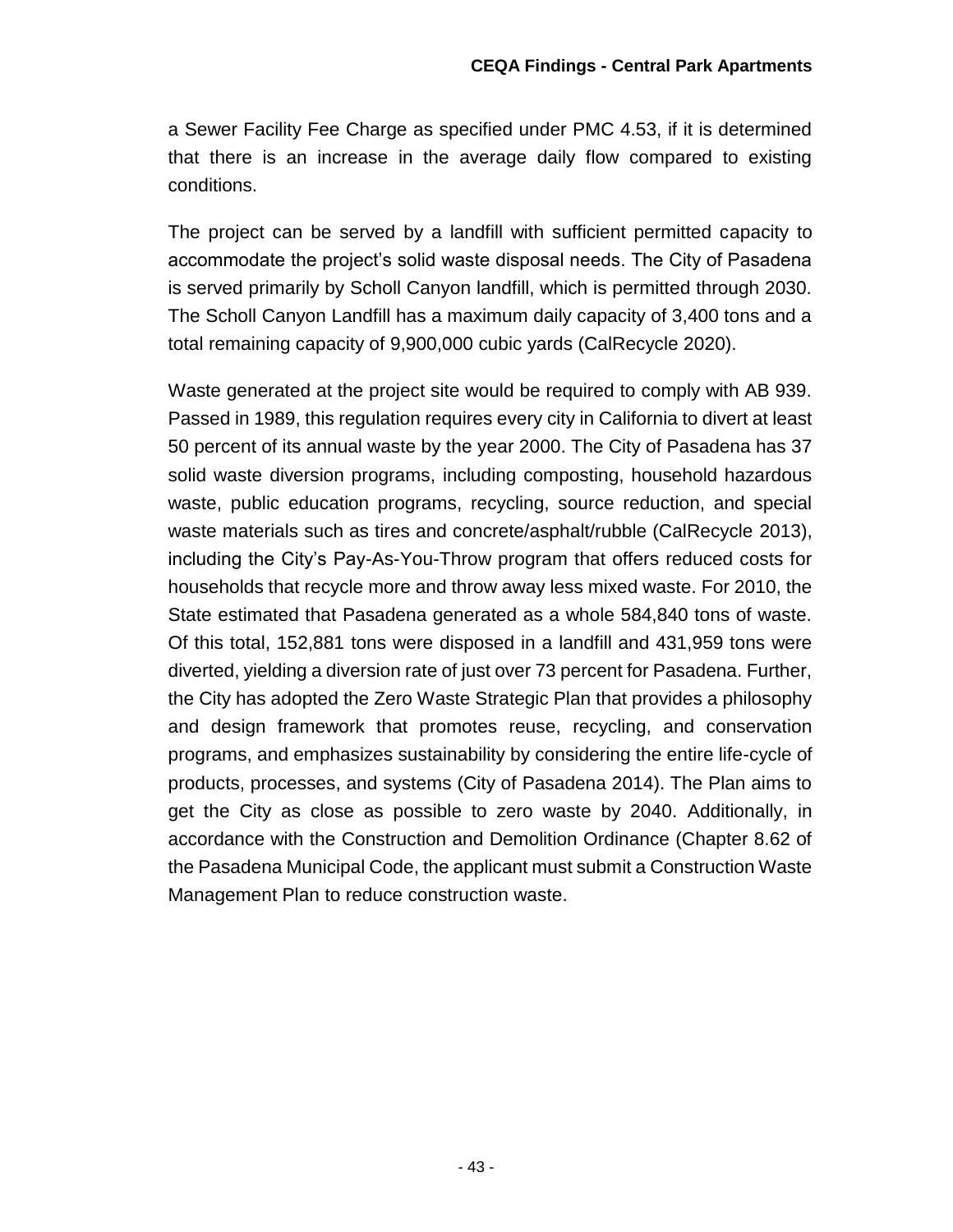#### **s. Wildfire**

## **i. Potential Impacts Evaluated**

If located in or near state responsibility areas or lands classified as very high fire hazard severity zones, would the project:

- Substantially impair an adopted emergency response plan or emergency evacuation plan?
- Due to slope, prevailing winds, and other factors, exacerbate wildfire risks, and thereby expose project occupants to, pollutant concentrations from a wildfire or the uncontrolled spread of a wildfire?
- **Require the installation or maintenance of associated** infrastructure (such as roads, fuel breaks, emergency water sources, power lines or other utilities) that may exacerbate fire risk or that may result in temporary or ongoing impacts to the environment?
- Expose people or structures to significant risks, including downslope or downstream flooding or landslides, as a result of runoff, post-fire slope instability, or drainage changes?

## **ii. Proposed Mitigation – None Required**

## **iii. Findings Pursuant to CEQA Guidelines Section 21155.2**

As noted above and explained below, the SCEA analysis determined that implementation of the proposed project would not result in significant impacts related to wildfire. As such, findings pursuant to CEQA Guidelines Section 21155.2 are not warranted.

## **iv. Supporting Explanation**

According to Plate P-2 from the City's 2002 Safety Element of the General Plan, the project site is in a low fire hazard zone. Therefore, the proposed project would not cause an impairment to an adopted emergency response plan or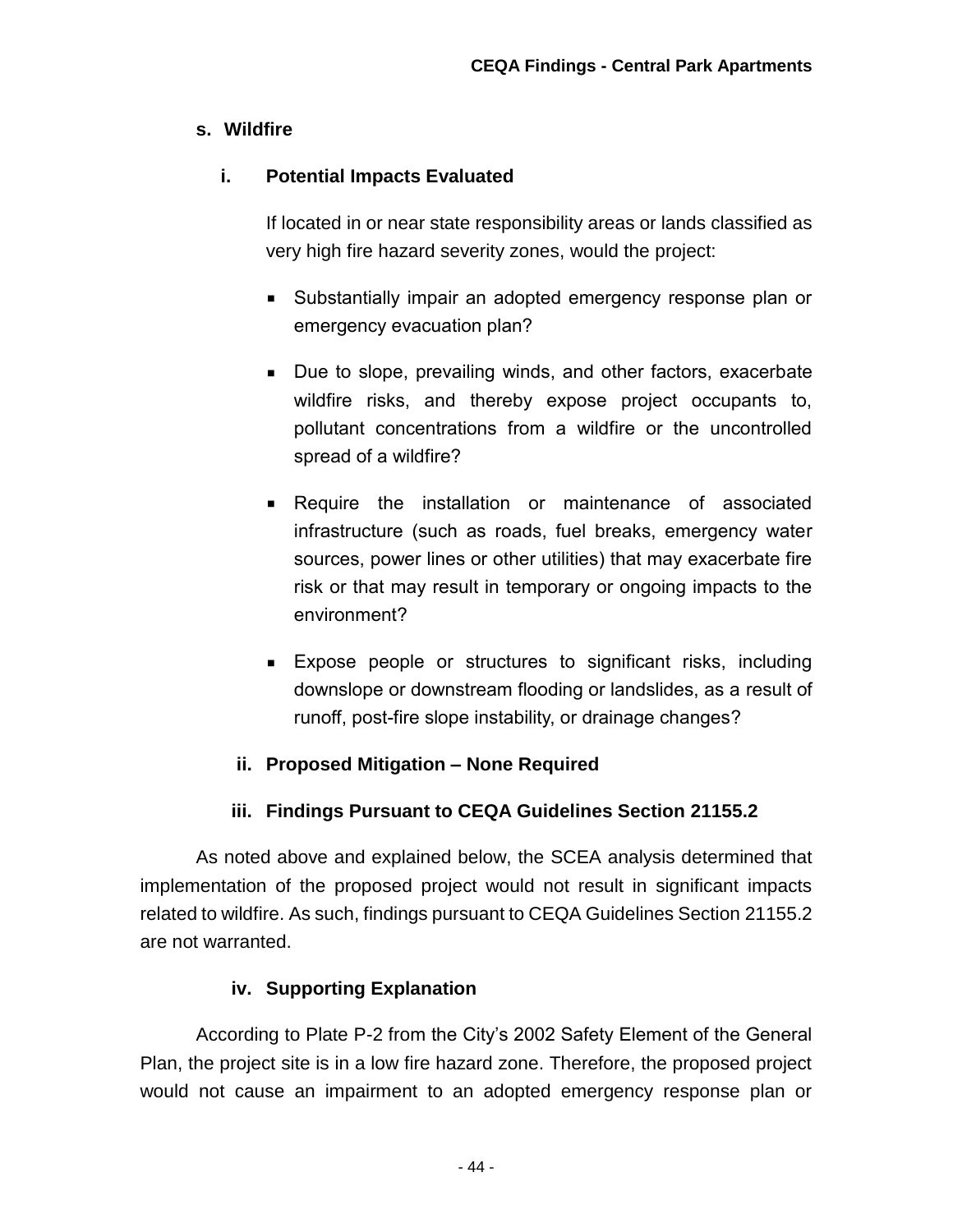emergency evacuation plan. In the event a fire begins during construction or operation of the project, the nearest fire station is the City of Pasadena Fire Station No. 31, located approximately 130 feet from the project site. Being in a developed urban area, there are several fire protection facilities in the project vicinity that could respond to an emergency at the site. The project site is located in a dense urban area that would not require the installation of infrastructure such as roads, fuel breaks, emergency water sources, power lines, or other utilities that may exacerbate the fire risk. The risk of wildfire or the resulting runoff and drainage changes as a result of wildfire are very low.

## **III. RESOLUTION REGARDING ENVIRONMENTAL IMPACTS MITIGATED TO BELOW A LEVEL OF SIGNIFICANCE**

The City Council finds that mitigation measures have been identified in the SCEA that will reduce the potentially significant environmental impacts identified below to below a level of significance. For each environmental topic within this category, the discussion below begins with a delineation of the potential impacts evaluated in the SCEA, as specifically related to that topic, along with page citations as to where in the SCEA the relevant discussion is found, and is followed by presentation of the mitigation measure(s) identified in the SCEA for that topic, and then provides an explanation of the substantial evidence in support of the SCEA conclusion that the impact would be reduced to a level less than significant within implementation of the mitigation measure(s).

## **a. CULTURAL RESOURCES**

## **i. Potential Significant Impacts Evaluated**

- Would the project cause a substantial adverse change in the significance of an archaeological resource as defined in §15064.5? (SCEA, p. 75)
- **ii. Proposed Mitigation**

#### **Pasadena General Plan EIR Mitigation Measure**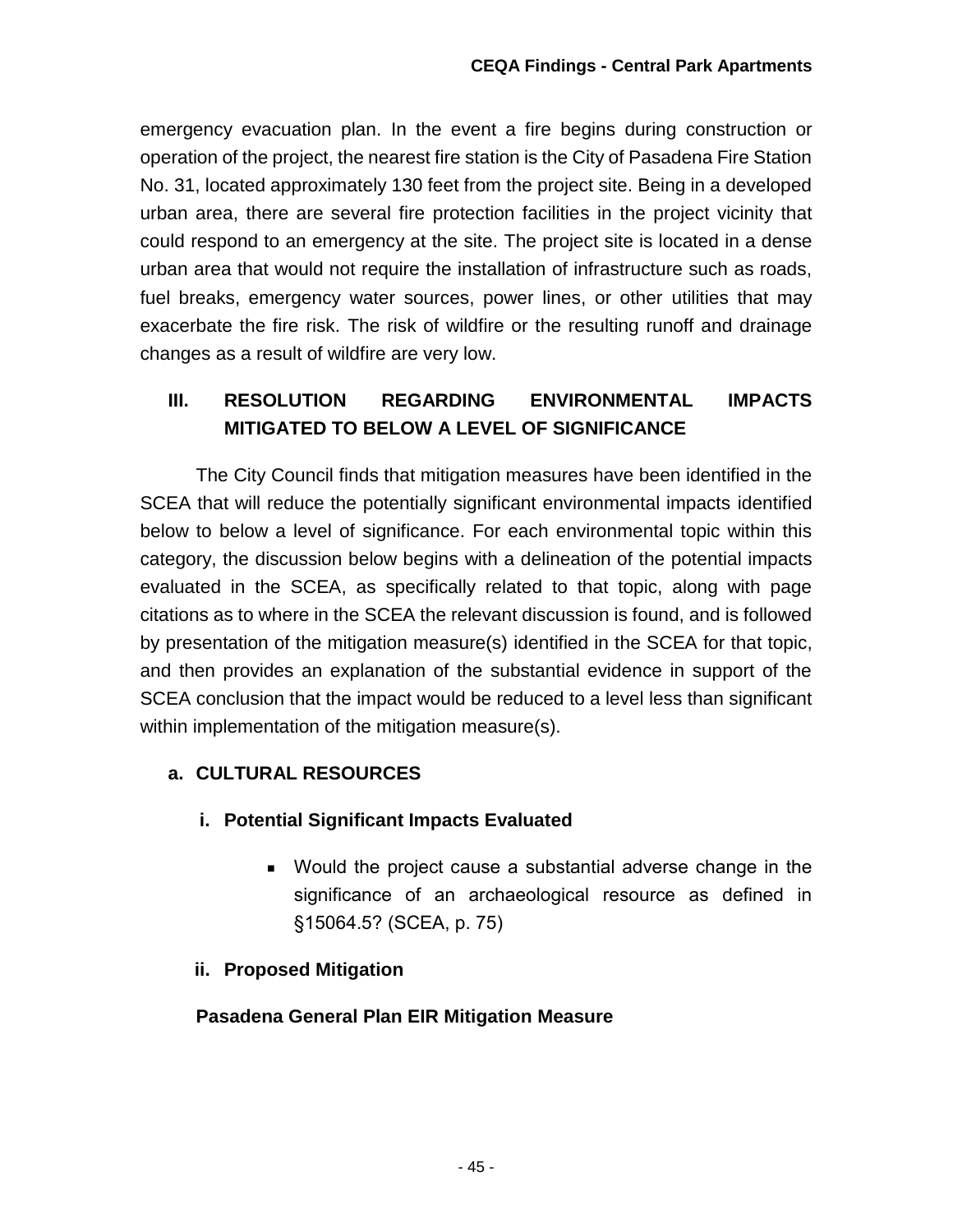**4.1:**

If cultural resources are discovered during construction of land development projects in Pasadena that may be eligible for listing in the California Register for Historic Resources, all ground disturbing activities in the immediate vicinity of the find shall be halted until the find is evaluated by a Registered Professional Archaeologist. If testing determines that significance criteria are met, then the project shall be required to perform data recovery, professional identification, radiocarbon dates as applicable, and other special studies; and provide a comprehensive final report including site record to the City and the South Central Coastal Information Center at California State University Fullerton. No further grading shall occur in the area of the discovery until Planning Department approves the report. (SCEA, p. 4.0-79)

#### **iii. Findings Pursuant to CEQA Guidelines Section 21155.2**

Changes or alterations have been required in, or incorporated into, the project which avoid or substantially lessen the significant environmental effect as identified in the SCEA.

## **iv. Supporting Explanation**

Section 15064.5 of the State CEQA Guidelines defines significant archaeological resources as resources which meet the criteria for historical resources, or resources which constitute unique archaeological resources. Archaeological site indicators can include but are not limited to: obsidian and chert flakes and chipped stone tools; grinding and mashing implements (e.g., slabs and handstones, and mortars and pestles); and locally darkened midden soils. Midden soils may contain a combination of any of the previously listed items with the possible addition of bone and shell remains, and fire-affected stones. Historic period site indicators generally include but are not limited to: fragments of glass, ceramic, and metal objects; milled and split lumber; and structure and feature remains such as building foundations and discrete trash deposits (e.g., wells, privy pits, dumps).

The ground surface on the project site is almost completely obscured by paving, which makes it impossible to definitively identify the presence of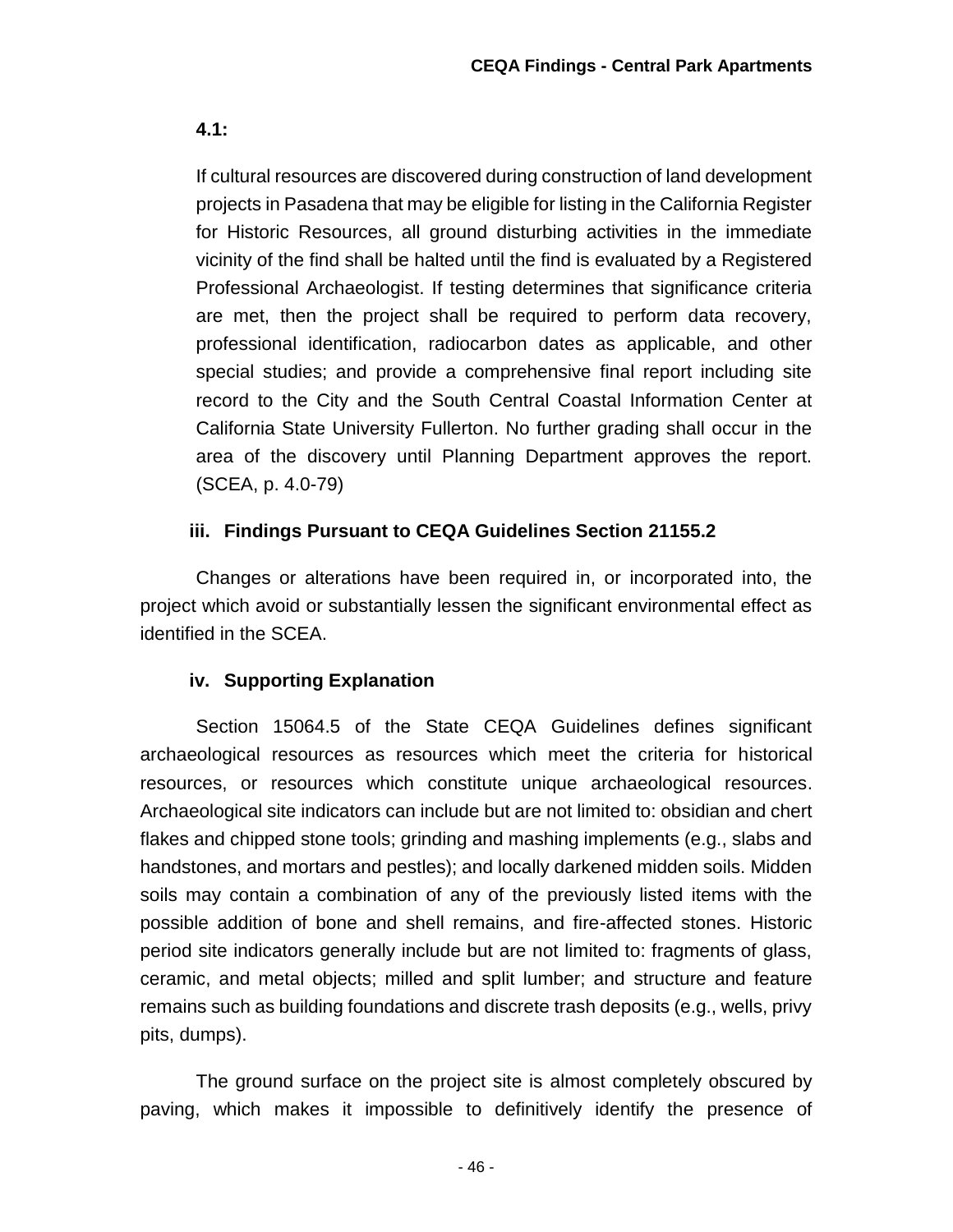archaeological or buried historical resources without conducting invasive ground investigations. Though no records of previously recorded archaeological or buried historical resources were identified, in the event that any of these resources are discovered during construction of the project, particularly during excavation for the subterranean parking garage, impacts could be potentially significant. In the unlikely event that archaeological or buried historical resources are discovered during construction, implementation of Mitigation Measure 4-1 from the City of Pasadena General Plan EIR, as reiterated above, would apply as implemented by the General Plan's Mitigation Monitoring and Report Program (MMRP). As required by Mitigation Measure 4-1 of the City's General Plan EIR, in the event that an unanticipated discovery is encountered, the find must be assessed by a professionally qualified archaeologist to determine if the find may be significant. If determined to be of significance, the materials would be recovered, evaluated, documented, and reposited with a reputable research institution or museum, consistent with General Plan EIR Mitigation Measure 4-1 and the corresponding MMRP. With the implementation of General Plan EIR Mitigation Measure 4-1 the potential impacts would be reduced to a less than significant level.

#### **b. NOISE**

#### **i. Potential Significant Impacts Evaluated**

 Would the project expose persons to, or generation of, excessive groundborne vibration or groundborne noise levels? (SCEA, p. 145)

#### **ii. Proposed Mitigation**

**MM NOI-1:** Prior to approval of grading plans and/or prior to issuance of demolition, grading and building permits, and to the satisfaction of the City of Pasadena, the applicant shall retain a Professional Structural Engineer with experience in structural vibration analysis and monitoring for historic buildings and a Project Historical Architect with similar experience as a team to ensure project construction-induced vibration levels do not expose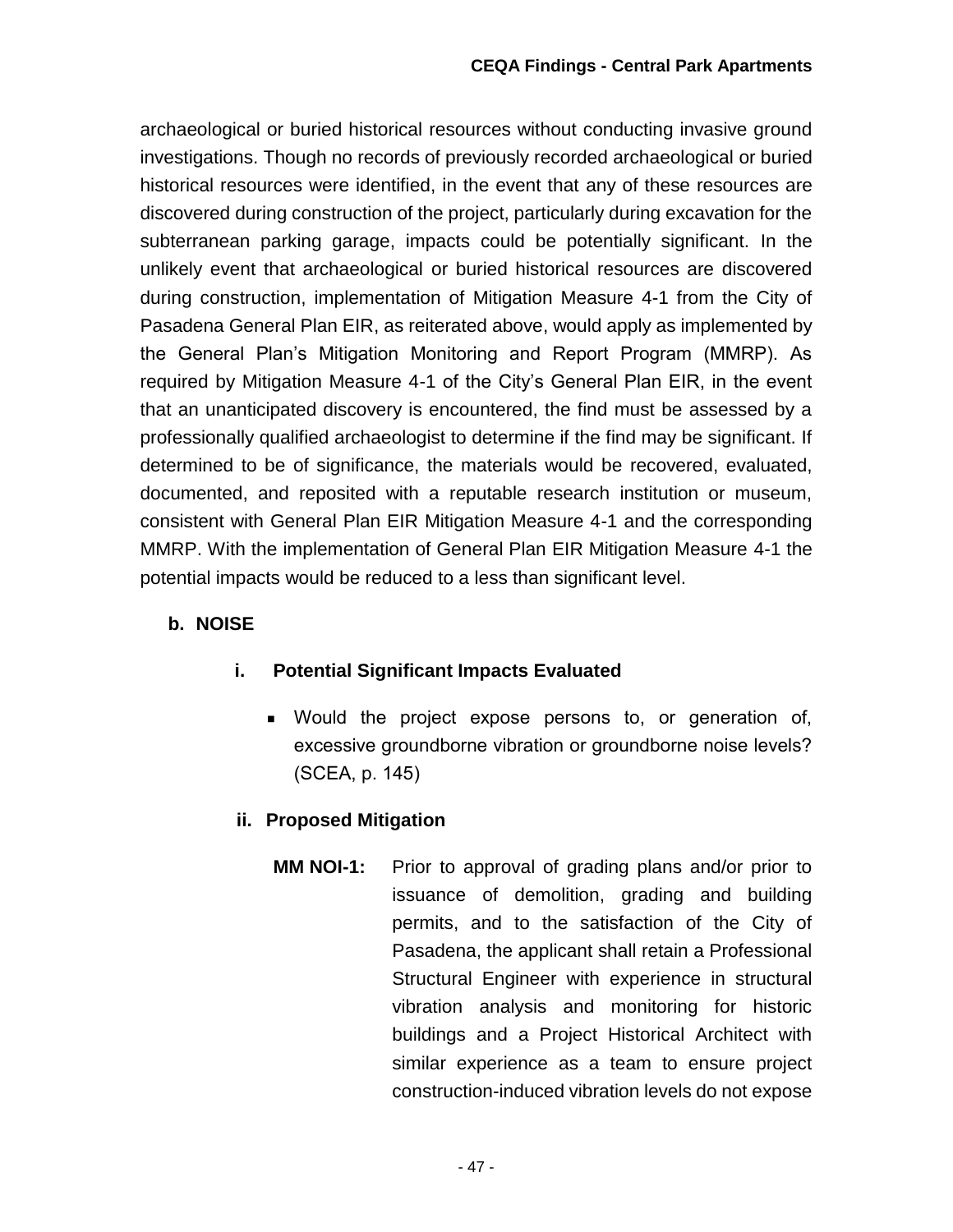the existing Green Hotel Apartments or the restaurant building at 84 South Fair Oaks Avenue to vibration levels of 0.12 ppv in/sec or greater. The Professional Structural Engineer/Project Historical Architect team shall perform the following tasks:

- Review the project plans for demolition and construction;
- Survey the project site and the existing Green Hotel Apartments and restaurant building at 84 South Fair Oaks Avenue, including photographic and/or videographic documentation and geological testing, if required; and
- Prepare and submit a report to the Director of Planning and Community Development to include, but not be limited to, the following:
	- Description of existing conditions at the existing Green Hotel Apartments and restaurant building at 84 South Fair Oaks Avenue, including photographic and/or videographic documentation;
	- Vibration level limits based on building conditions, soil conditions, and planned demolition and construction methods to ensure vibration levels would be below 0.12 ppv in/sec, the potential for damage to the existing Green Hotel Apartments and restaurant building at 84 South Fair Oaks Avenue;
	- Specific measures to be taken during construction to ensure the specified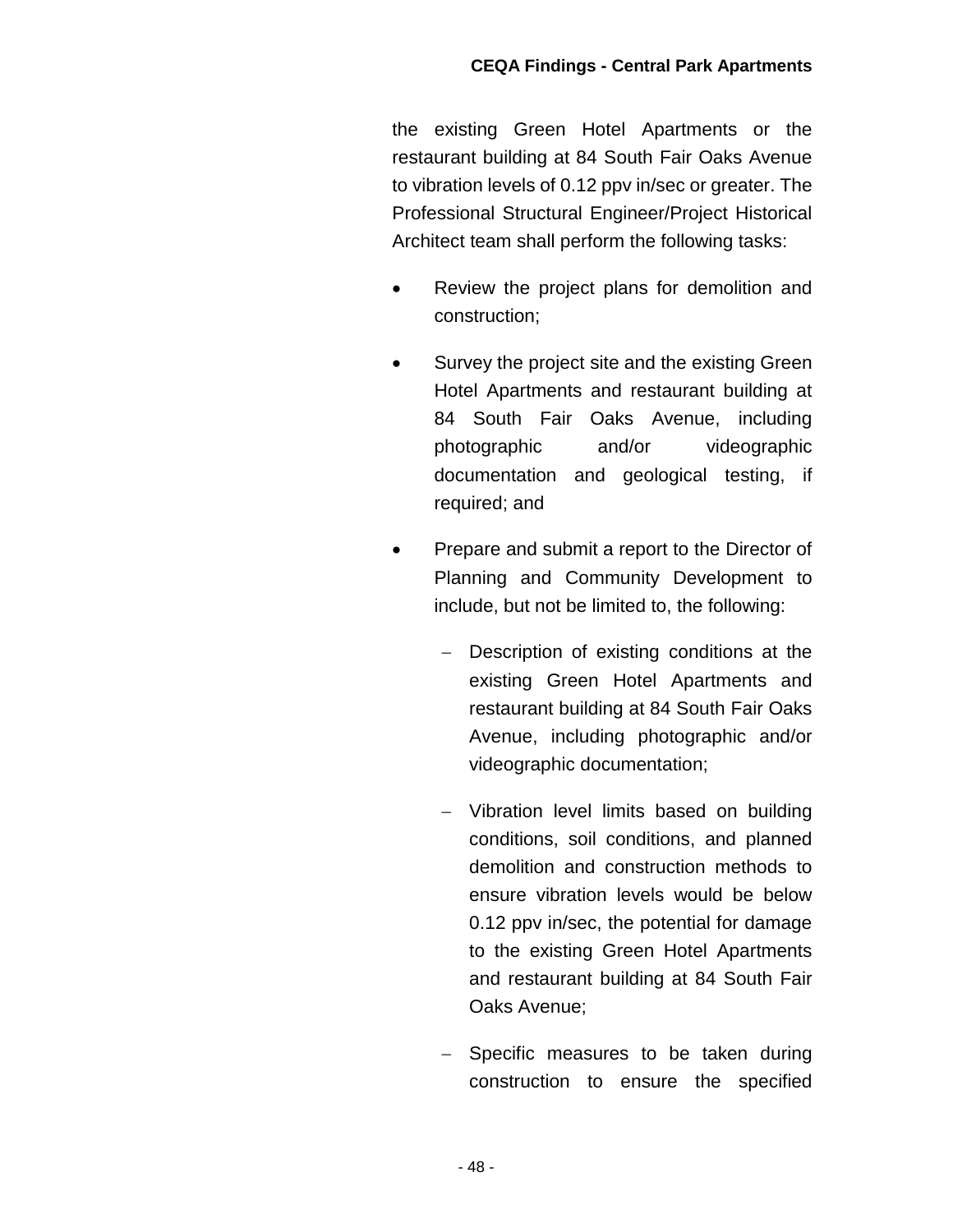vibration level limits are not exceeded; and

- Prepare and submit a monitoring plan to be implemented during demolition and construction that includes post‐ construction and post‐demolition surveys of the existing Green Hotel Apartments and restaurant building at 84 South Fair Oaks Avenue. The plan should include, but not be limited to, monitoring instrument specifications, instrument calibration certificates, list of exact monitoring locations, data collection protocol, alarming and alerting protocol, reporting protocol, and maintenance and service outage protocol. Any of the measures can be removed when no longer necessary to achieve the 0.12 ppv in/sec threshold of structure damage at the existing Green Hotel Apartments and restaurant building at 84 South Fair Oaks Avenue.
- Examples of measures that may be specified for implementation during demolition or construction include, but are not limited to
	- Prohibition of certain types of impact equipment;
	- Requirement for lighter tracked or wheeled equipment;
	- Specifying demolition by non-impact methods, such as sawing concrete;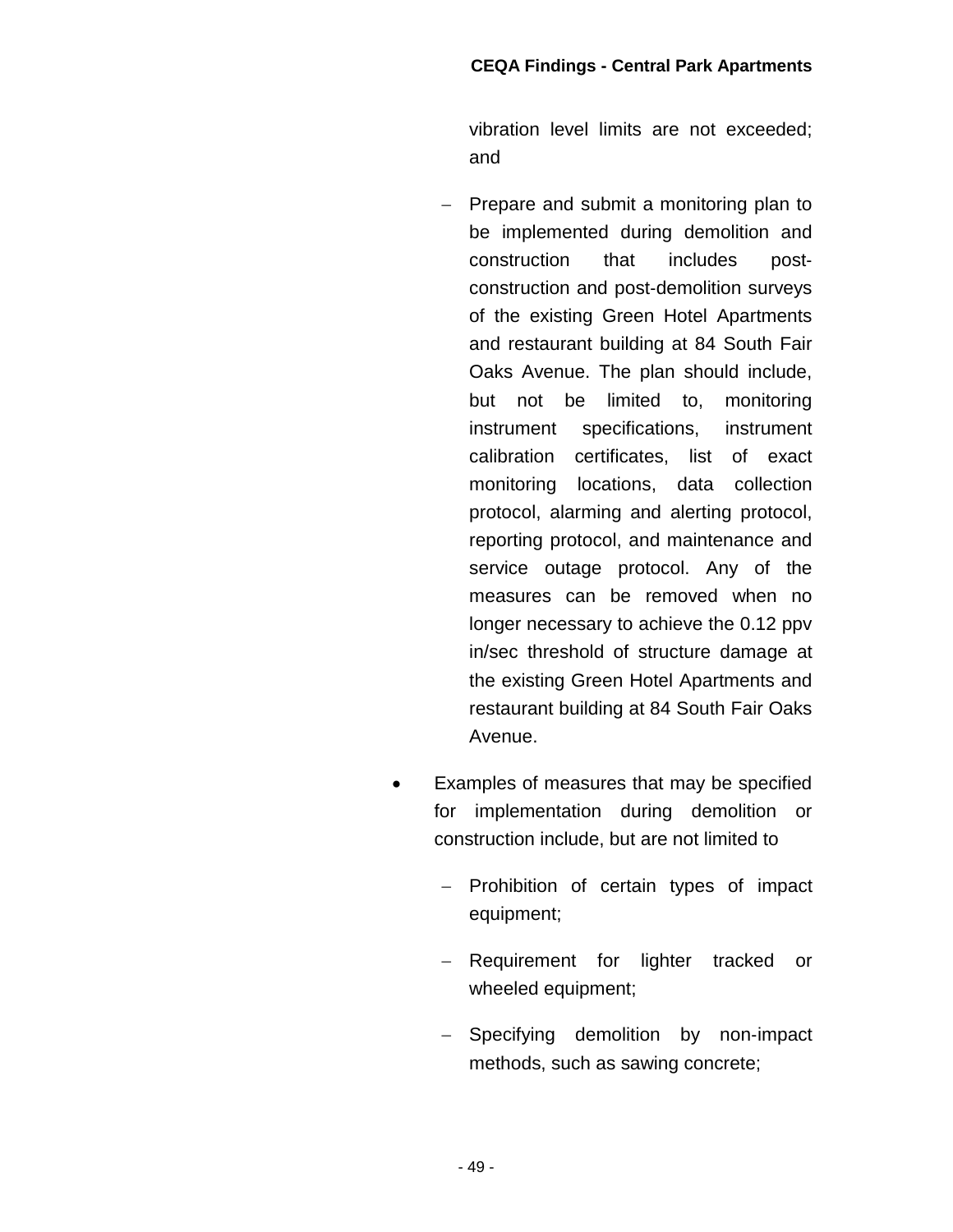- Phasing operations to avoid simultaneous vibration sources; and
- Installation of vibration measuring devices to guide decision making for subsequent activities. Monitoring shall be conducted, at minimum, during all ground-disturbing significant impact construction activities (i.e., demolition, shoring excavation, and foundation work). Warning thresholds, as specified in the monitoring plan, shall be below the specified vibration limits to allow the Contractor to take the necessary steps to reduce vibration, including but not limited to halting/staggering concurrent activities, utilizing quieter or lowervibratory techniques, or reducing the speed or intensity of equipment. A monitoring record that documents all alarms and includes information regarding compliance with these vibration measures shall be provided to the City of Pasadena upon request.
- **MM NOI-2:** To the satisfaction of the City of Pasadena, in the unanticipated event of discovery of vibration‐ caused damage, the Professional Structural Engineer and the Project Historical Architect shall document any damage to the existing Green Hotel Apartments and/or restaurant building located at 84 South Fair Oaks Avenue caused by construction of the project and shall recommend necessary repairs. Until the conclusion of vibration causing activities, a report from the Professional Structural Engineer or Project Historical Architect shall be submitted every 90 days to the City of Pasadena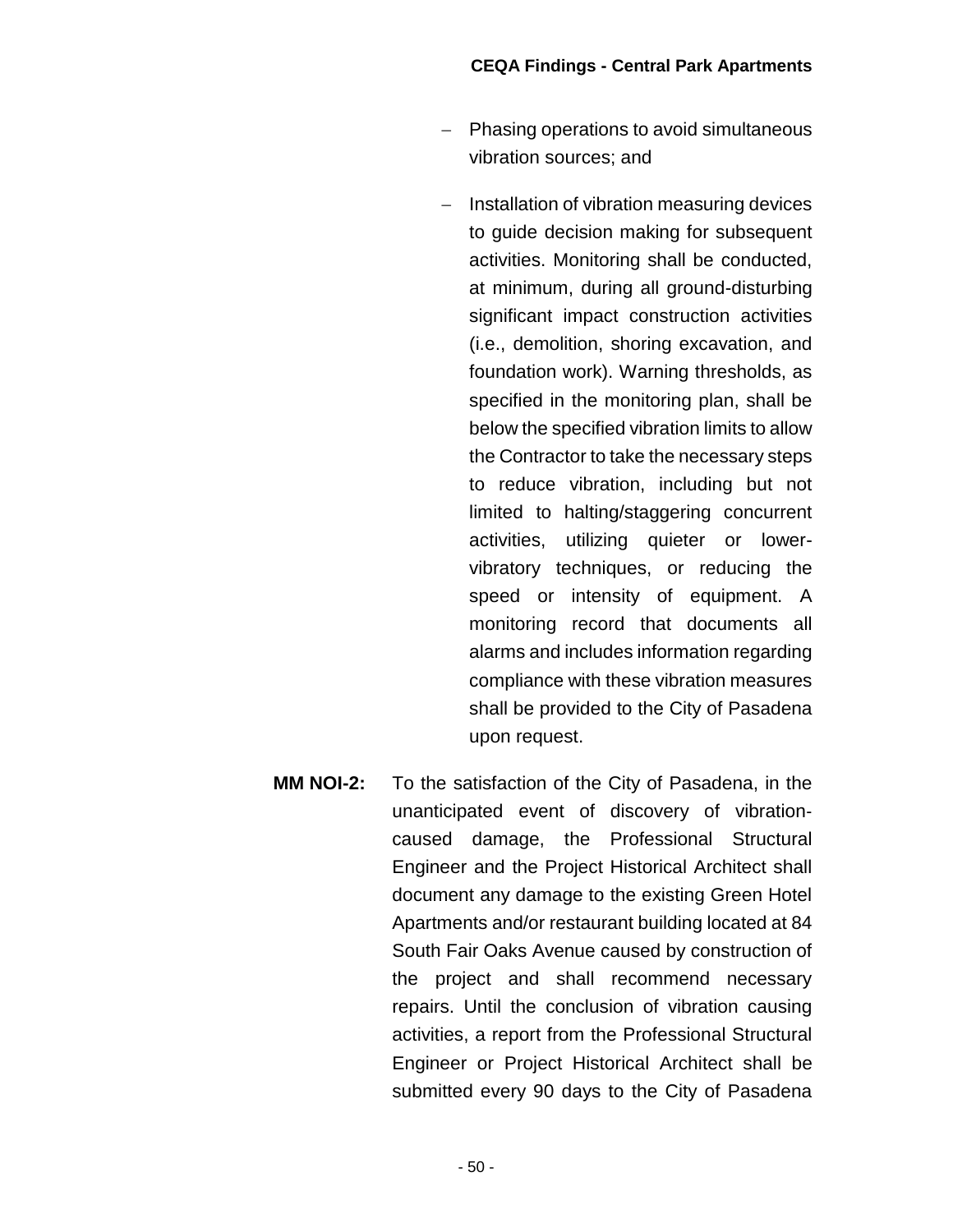documenting the presence or absence of damage, and, if needed, the status of any required repairs. The project applicant shall be responsible for any repairs associated with vibration‐caused damage as a result of construction of the project. Any such repairs shall be undertaken and completed as required to conform to the Secretary of the Interior's Standards for the Treatment of Historic Properties (36 Code of Federal Regulations 68), and shall apply the California Historical Building Code (California Code of Regulations, Title 24, Part 8) and other applicable codes.

#### **iii. Findings Pursuant to CEQA Guidelines Section 21155.2**

Changes or alterations have been required in, or incorporated into, the project which avoid or substantially lessen the significant environmental effect as identified in the SCEA.

## **iv. Supporting Explanation**

The Federal Transit Administration provides ground-borne vibration impact criteria with respect to building damage during construction activities. Peak particle velocity (PPV), expressed in inches per second, is used to measure building vibration damage. Construction vibration damage criteria are assessed based on structural category (e.g., reinforced-concrete, steel, or timber). FTA guidelines consider 0.12 inch/sec PPV to be the significant impact level for buildings extremely susceptible to vibration damage. Structures or buildings constructed of reinforced concrete, steel, or timber have a vibration damage criterion of 0.5 inch/sec PPV pursuant to FTA guidelines.

Groundborne vibration generated by construction activities associated with the proposed project would affect both on- and off-site sensitive uses located in close proximity to the project site. Vibration velocities during construction could range from 0.003 to 0.644 0.089 inch/sec PPV at 25 feet from the source activity, with corresponding vibration levels (VdB) ranging from 58 VdB to 87 VdB at 25 feet from the source activity, depending on the type of construction equipment in use.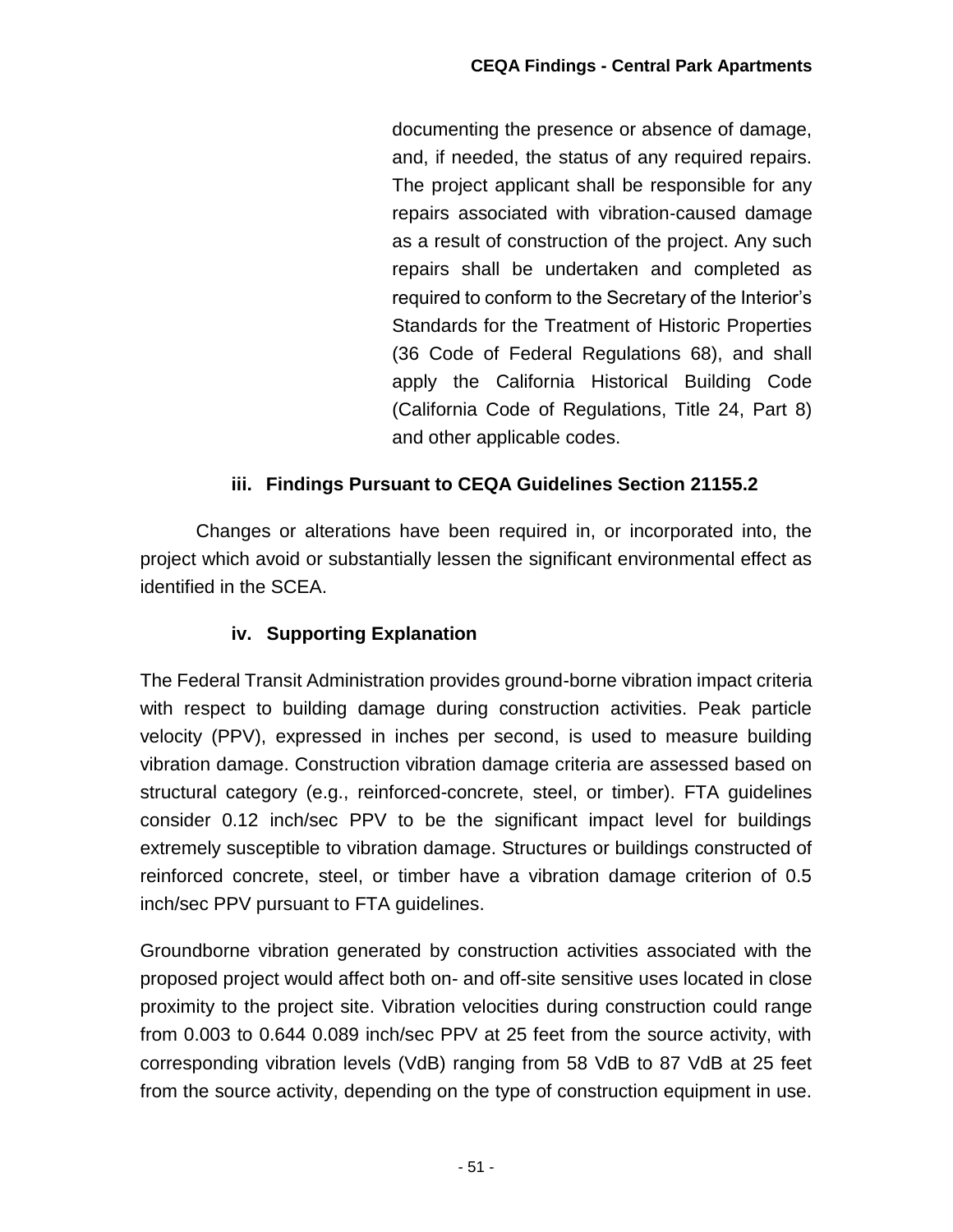It should be noted that pile driving and equivalent methods are prohibited by the Municipal Code; further, jackhammers will not be used during construction of the proposed project.

Vibrational impacts can potentially damage buildings that are near the construction site. The receptors identified to be assessed for vibration impacts are the Green Hotel Apartments located to the north of the project site, the Castle Green located east of the project, a three-story red brick building located at 103-115 South Fair Oaks Avenue located west of the project, and a restaurant building located at 84 South Fair Oaks Avenue. Based on the FTA guidance presented in Table 5 in Appendix F of the SCEA, a vibration level of 0.12 PPV in/sec is used in this analysis as the threshold to determine potential significant vibration impacts to the existing Green Hotel Apartments, Castle Green, and the restaurant building located at 84 South Fair Oaks Avenue.

The vibration velocities predicted to occur at the Green Hotel Apartments, located 15 feet to the north of the nearest project site boundary would be 0.124 in/sec PPV. This exceeds the FTA 0.12 in/sec PPV threshold. Castle Green is approximately 73 feet from the project site; at this distance, vibration impacts are anticipated to be 0.044 in/sec PPV and would not exceed the FTA threshold. The building located at 103-115 South Fair Oaks Avenue, at a distance of 80 feet, is estimated to have vibration levels of 0.016 in/sec PPV and would also not exceed FTA thresholds. The restaurant building located at 84 South Fair Oaks Avenue is estimated to have vibration levels of 0.191 in/sec PPV and would also exceed the FTA threshold of 0.12 in/sec PPV. **Mitigation Measures NOI-1** and **NOI-2** would reduce potential vibration impacts to associated with construction activities to a less than significant level by requiring that proper construction techniques be utilized to reduce vibration exposure of adjacent buildings to less than 0.12 in/sec and, in the unanticipated circumstance in which adjacent buildings sustain damage during construction activities, requires that repairs be made in accordance with the Secretary of the Interior's Standards for the Treatment of Historic Properties.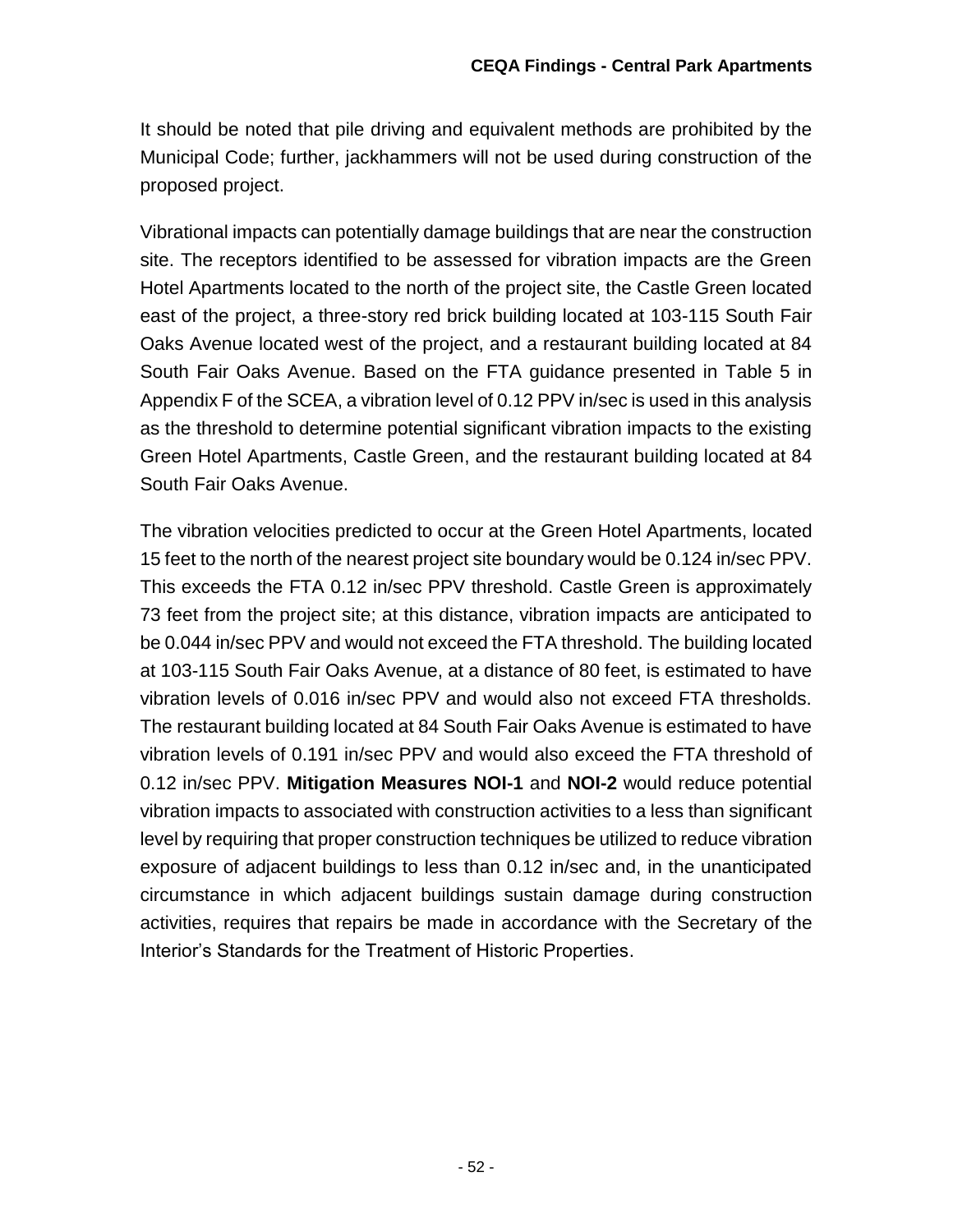#### **c. Tribal Cultural Resources**

#### **i. Potential Significant Impacts Evaluated**

- Would the project cause a substantial adverse change in the significance of a tribal cultural resource, defined in a Public Resources Code section 21074 as either a site, feature, place, cultural landscape that is geographically defined in terms of the size and scope of the landscape, sacred place, or object with cultural value to a California Native American tribe, and that is:
	- Listed or eligible for listing in the California Register of Historical Resources, or in a local register of historical resources as defined in Public Resources Code section 5020.1(k), or
	- A resource determined by the lead agency, in its discretion and supported by substantial evidence, to be significant pursuant to criteria set forth in subdivision (c) of Public Resources Cod Section 2024.1. In applying the criteria set forth in subdivision (c) of Public Resources Code Section 5024.1, the lead agency shall consider the significant of the resource to a California Native American tribe.

#### **ii. Proposed Mitigation**

**MM TCR-1**: During grading and excavation, a monitor meeting the satisfaction of the Gabrieleno Band of Mission Indians – Kizh Nation shall be present. Consistent with Mitigation Measure 4-1 in the Pasadena General Plan EIR, if Native American artifacts are found, all ground disturbing activities in the immediate vicinity of the find shall be halted until the find is evaluated by a Registered Professional Archaeologist. If testing determines that significance criteria are met, then the project shall be required to perform data recovery, professional identification, radiocarbon data as applicable, and other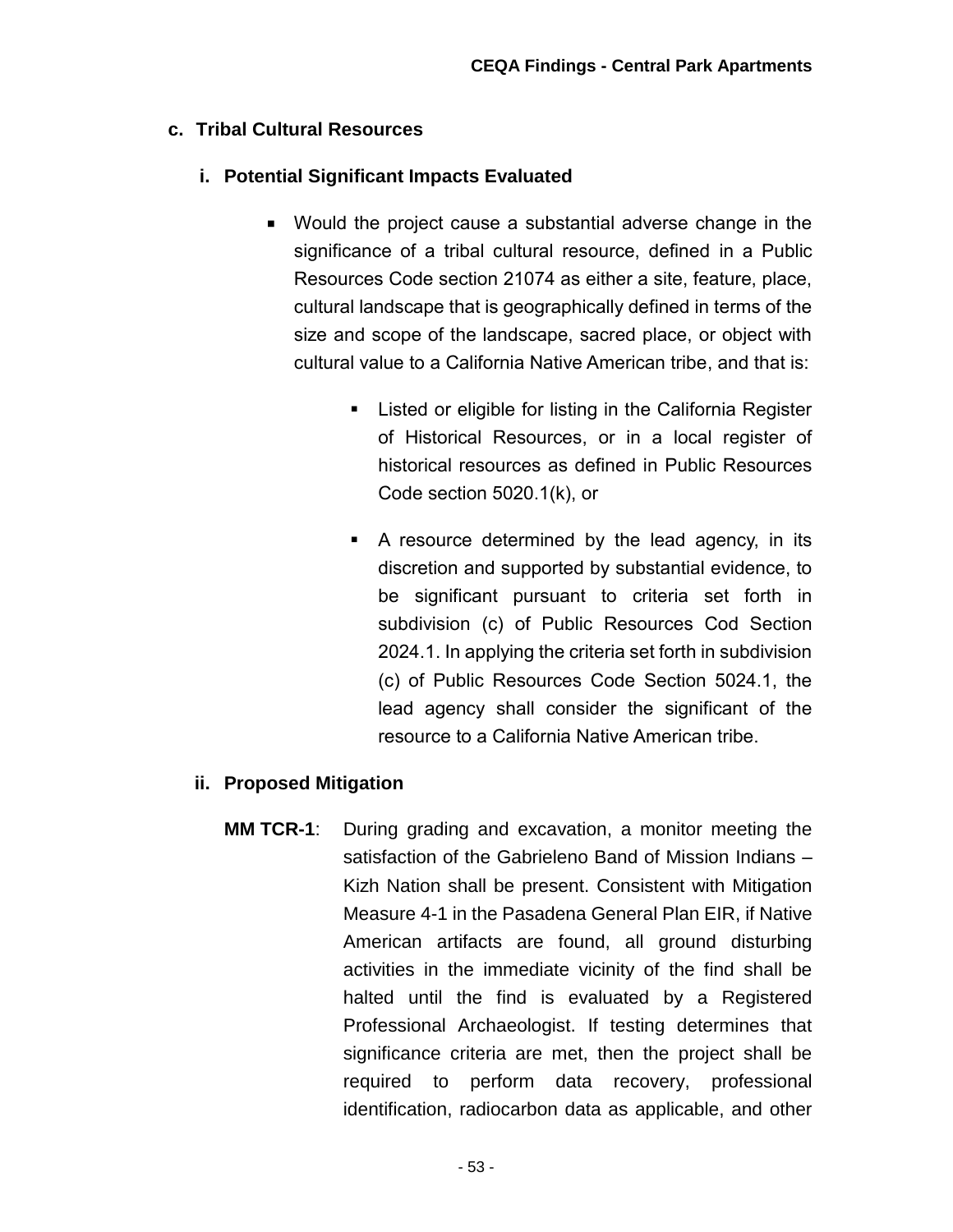special studies; and provide a comprehensive final report, including site record to the City and the South Central Coastal Information Center at California State University, Fullerton. No further grading shall occur in the area of the discovery until the Planning Department approves the report. Subsequently, the find shall be turned over to the tribe of the resource's origin. In addition, any cultural resources found shall be treated in accordance with regulatory requirements. Grading and excavation may continue around the isolated area of the find so long as the activities do not impede or jeopardize the protection and preservation of any cultural resources as determined by the Registered Professional Archaeologist.

#### **iii. Findings Pursuant to CEQA Guidelines Section 21155.2**

Changes or alterations have been required in, or incorporated into, the project which avoid or substantially lessen the significant environmental effect as identified in the SCEA.

#### **iv. Supporting Explanation**

The proposed project is subject to compliance with Assembly Bill 52 (AB 52), which requires consideration of impacts to "tribal cultural resources" as defined in Public Resources Code 21074 as part of the CEQA process and requires the City to notify any groups (who have requested notification) of the proposed project who are traditionally or culturally affiliated with the geographic area of the project. Two tribes (the Gabrieleno Band of Missions Indians – Kizh Nation and the Gabrielino-Tongva Tribe) requested formal notification of all projects within the City. Accordingly, the City notified the Gabrieleno Band of Mission Indians – Kizh Nation and Gabrielino-Tongva of the proposed project under AB 52 in order to provide an opportunity to consult on tribal cultural resources and other matters of concern.

As described in Section 5 of the SCEA, there are no known prehistoric or historic archaeological sites on the project site. However, it is possible that intact and previously undiscovered prehistoric archaeological deposits are present at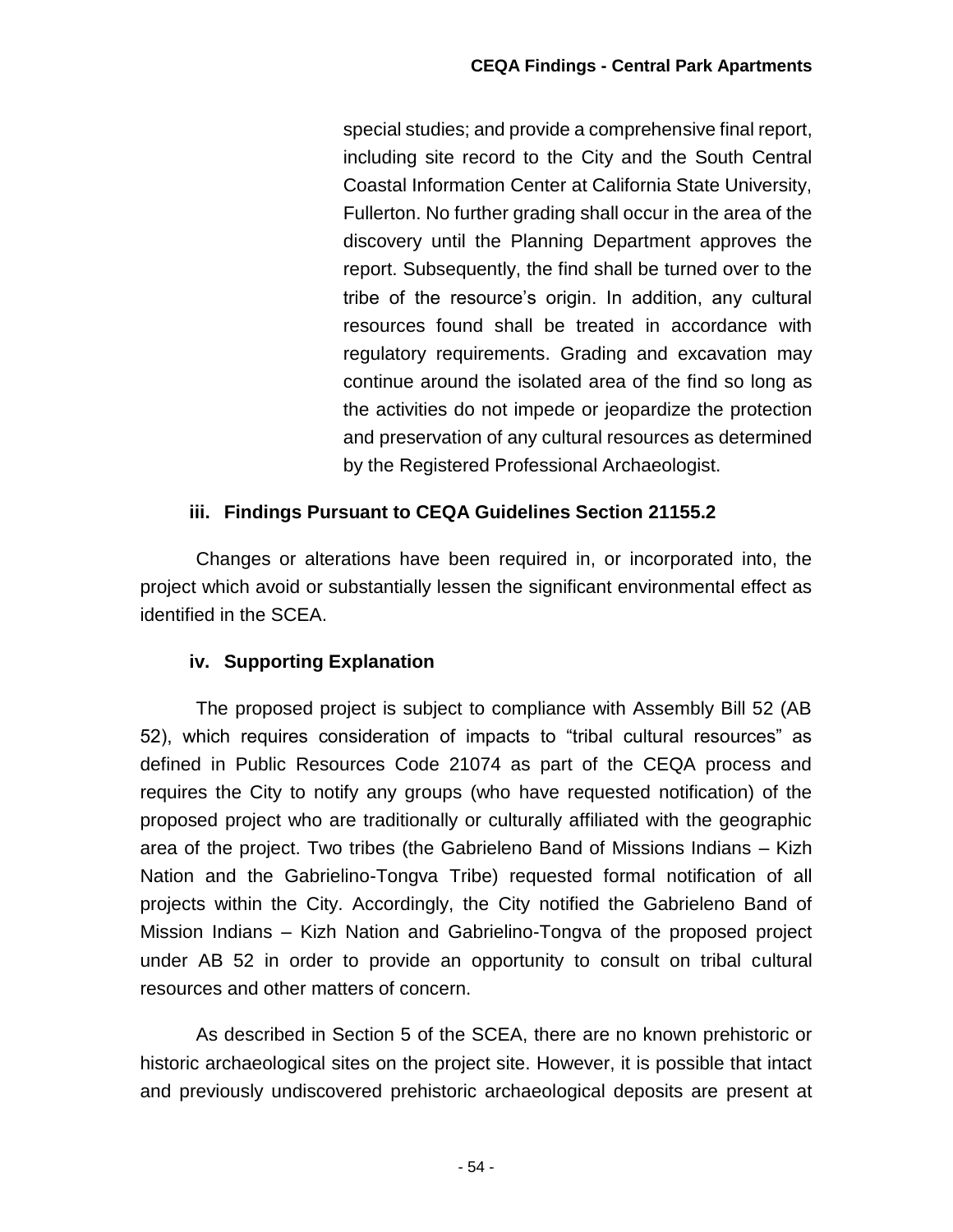subsurface levels and could be uncovered during ground-disturbing activities. In the event that such deposits of previously unknown tribal cultural resources, significant effects may occur to that resource, if the resource is disturbed, destroyed, or otherwise improperly treated. As such, Mitigation Measure TCR-1 is provided in the event that resources are uncovered during construction. Mitigation Measure TCR-1 requires a qualified Native American monitor meeting the satisfaction of the Gabrieleno Band of Mission Indians – Kizh Nation to be present during grading and excavation activities at the project site. Mitigation Measure TCR-1 further requires the proper handling and treatment of any significant resources would be less than significant.

## **IV. RESOLUTION REGARDING ADOPTION OF MITIGATION MONITORING AND REPORTING PROGRAM**

The City Council hereby adopts the Mitigation Monitoring and Reporting Plan ("MMRP") attached to this Resolution as Attachment #1, and incorporated herein. This MMRP includes all of the mitigation measures analyzed in the SCEA that are applicable.

## **V. RESOLUTION REGARDING CUSTODIAN OF RECORDS**

The documents and materials that constitute the record of proceedings on which these findings are based are located at the City of Pasadena, Planning & Community Development Department at 175 North Garfield Avenue, Pasadena, California 91101 and with the Director of Planning & Community Development, who serves as the custodian of these records.

## **VI. RESOLUTION REGARDING NOTICE OF DETERMINATION**

Staff is directed to file a Notice of Determination with the Clerk of the County of Los Angeles within five working days of final approval, as may be further modified by any conditions of approval imposed by the City Council.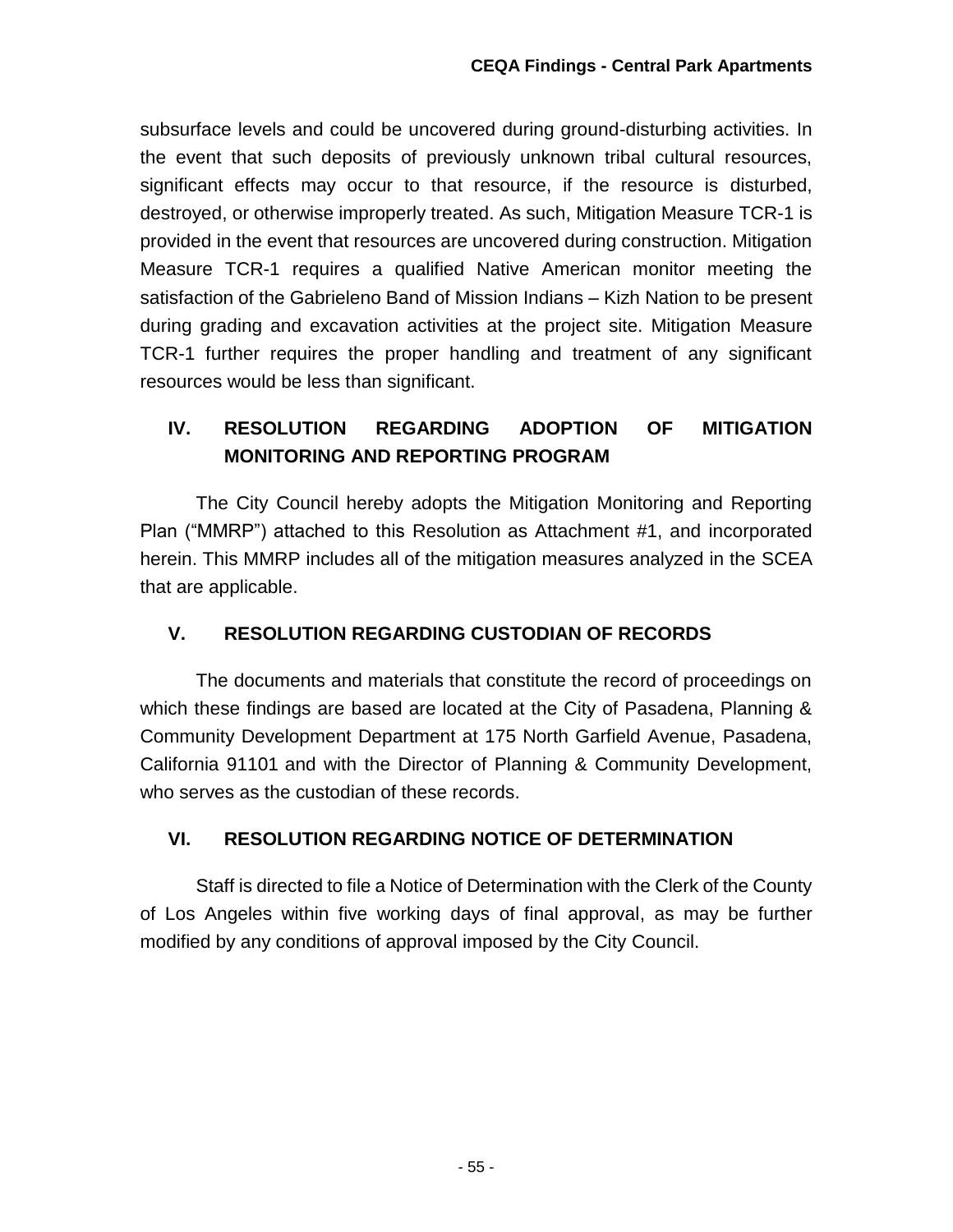Adopted at the \_\_\_\_\_\_\_\_\_\_\_\_\_\_\_\_\_ meeting of the City Council on the \_\_\_\_\_\_ day of \_\_\_\_\_\_\_\_\_\_\_\_\_\_\_\_\_\_, 2022 by the following vote: AYES: NOES: ABSENT: ABSTAIN:

> Mark Jomsky, CMC City Clerk

\_\_\_\_\_\_\_\_\_\_\_\_\_\_\_\_\_\_\_\_\_\_\_\_\_\_

APPROVED AS TO FORM:

\_\_\_\_\_\_\_\_\_\_\_\_\_\_\_\_\_\_\_\_\_\_\_\_\_

Theresa E. Fuentes Assistant City Attorney